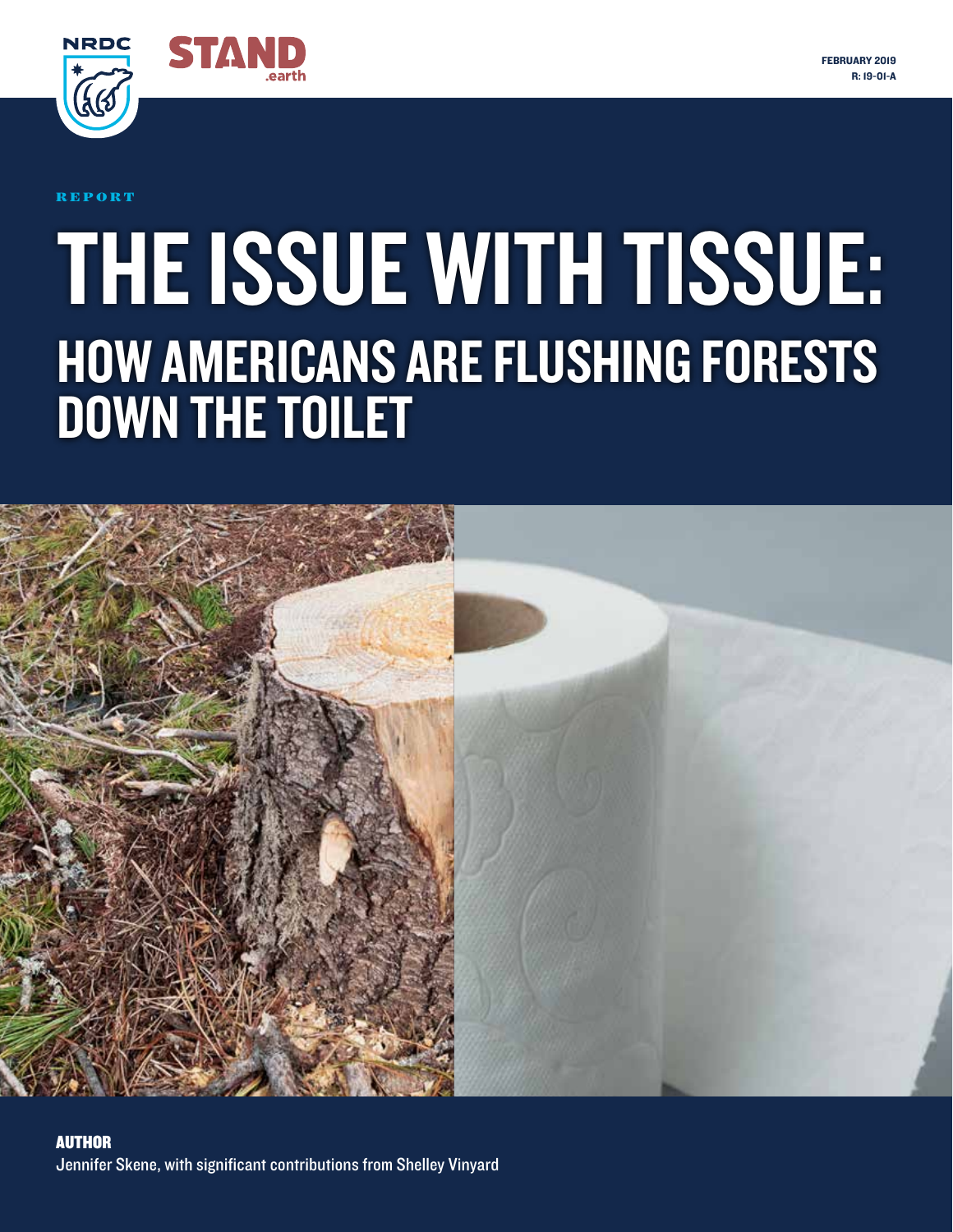#### ACKNOWLEDGMENTS

This report would not have been possible without the help of many dedicated people. Special thanks to Anthony Swift for overseeing the creation of the report and to Tyson Miller for helping shape its development. The author would also like to thank Courtenay Lewis, Joshua Axelrod, Margie Kelly, Darby Hoover, Debbie Hammel, Amy Moas, Tzeporah Berman, Jim Ace, Shane Moffatt, Neva Murtha, Liz Barratt-Brown, Ashley Jordan, Jocelyn Wulf, Joshua Martin, Greg Higgs, Steve Blackledge, Susan Kinsella, and Alexandra Schniewind for their invaluable editing, research, and input. Finally, a heartfelt thanks goes to the inestimable Mary Heglar and Leah Stecher for their endless patience and hard work editing this report and shepherding it through the publication process. Any mistakes are wholly the responsibility of the author, and review does not necessarily mean endorsement of the report.

#### About NRDC

The Natural Resources Defense Council is an international nonprofit environmental organization with more than 3 million members and online activists. Since 1970, our lawyers, scientists, and other environmental specialists have worked to protect the world's natural resources, public health, and the environment. NRDC has offices in New York City, Washington, D.C., Los Angeles, San Francisco, Chicago, Montana, and Beijing. Visit us at nrdc.org.

#### About STAND

**Stand.earth** (formerly ForestEthics) is an international nonprofit environmental organization with offices in Canada and the United States that is known for its groundbreaking research and successful corporate and citizens engagement campaigns to create new policies and industry standards in protecting forests, advocating the rights of indigenous peoples and protecting the climate. Visit us at www.stand.earth and follow us on Twittter @standearth.

*NRDC Chief Communications Officer:* Michelle Egan *NRDC Managing Directors of Communications:* Lisa Goffredi and Jenny Powers *NRDC Publications Director:* Mary Annaïse Heglar *NRDC Policy Publications Editor:* Leah Stecher

*Design and Production:* www.suerossi.com © Natural Resources Defense Council 2019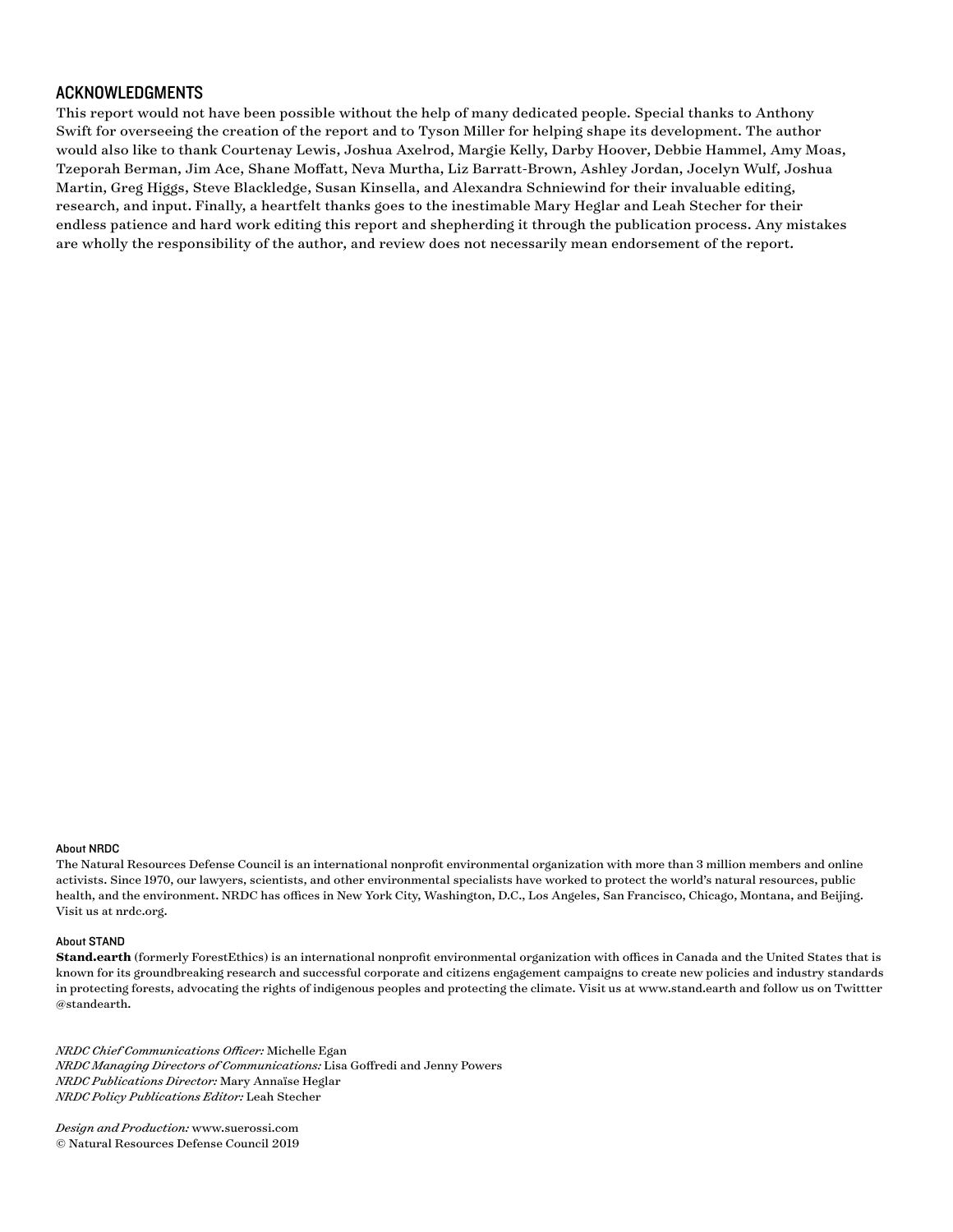### **Table of Contents**

| Appendix: The Issue with Tissue Grading Methodology ……………………………………………………………………………23 |  |
|-------------------------------------------------------------------------------------|--|
|                                                                                     |  |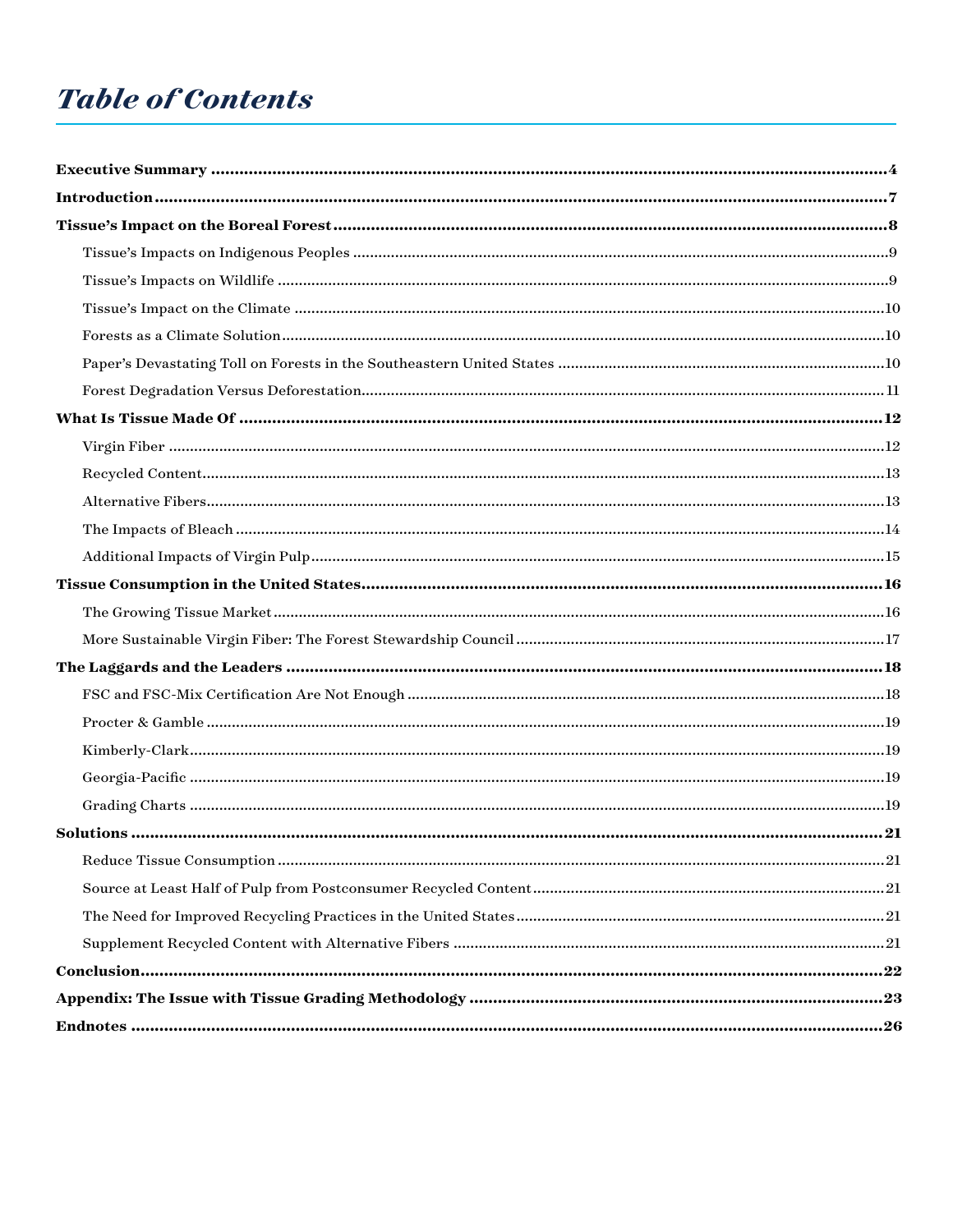

These impacts are compounded by the fact that the United States is a particularly voracious consumer of tissue products. The U.S. tissue market generates \$31 billion in revenue every year, second only to China, and Americans, who make up just over 4 percent of the world's population, account for over 20 percent of global tissue consumption. $1,2$ 

Much of the tissue pulp in the United States comes from the boreal forest of Canada. This vast landscape of coniferous, birch, and aspen trees contains some of the last of the world's remaining intact forests, and is home to over 600 Indigenous communities, as well as boreal caribou, pine marten, and billions of songbirds. Yet, industrial logging claims more than a million acres of boreal forest every year, equivalent to seven National Hockey League rinks each minute, in part to meet demand for tissue products in the United States.3 This loss of intact boreal forest is impacting Indigenous Peoples' ways of life. It is also driving the decline of species including boreal caribou, which, as an "indicator species," serves as a barometer for the health of the boreal forest more broadly.<sup>4,5</sup>

Tissue products such as toilet paper, paper towels, and facial tissue are cheap and convenient—but they cost the planet a great deal. The vast majority of the tissue products found in our homes are made from wood pulp, the use of which drives the degradation of forests around the world. Their everyday consumption facilitates a "tree-to-toilet pipeline," whereby centuries-old trees are hewn from the ground, converted into tissue pulp, rolled into perforated sheets or stuffed into boxes, and flushed or thrown away. The consequences for Indigenous Peoples, treasured wildlife, and the global climate are devastating.

Maintaining an intact boreal forest, which acts as a massive storehouse for climate-altering carbon, is also vital to avoiding the worst impacts of climate change. Tissue products made from virgin fiber pulp, which comes from trees, are a clear threat to our climate. When the boreal and other forests are degraded, their capacity to absorb man-made greenhouse gas emissions declines. In addition, the carbon that had been safely stored in the forests' soil and vegetation is released into the atmosphere, dramatically undermining international efforts to reduce greenhouse gas emissions.

Fortunately, solutions to the tree-to-toilet pipeline already exist. Instead of relying on virgin pulp, tissue companies can use recycled content or sustainably sourced alternative fibers such as wheat straw and bamboo. Use of these materials to create tissue can dramatically reduce our destructive impact on the boreal and other forests around the world. Some companies have already begun incorporating these far more sustainable materials into their products.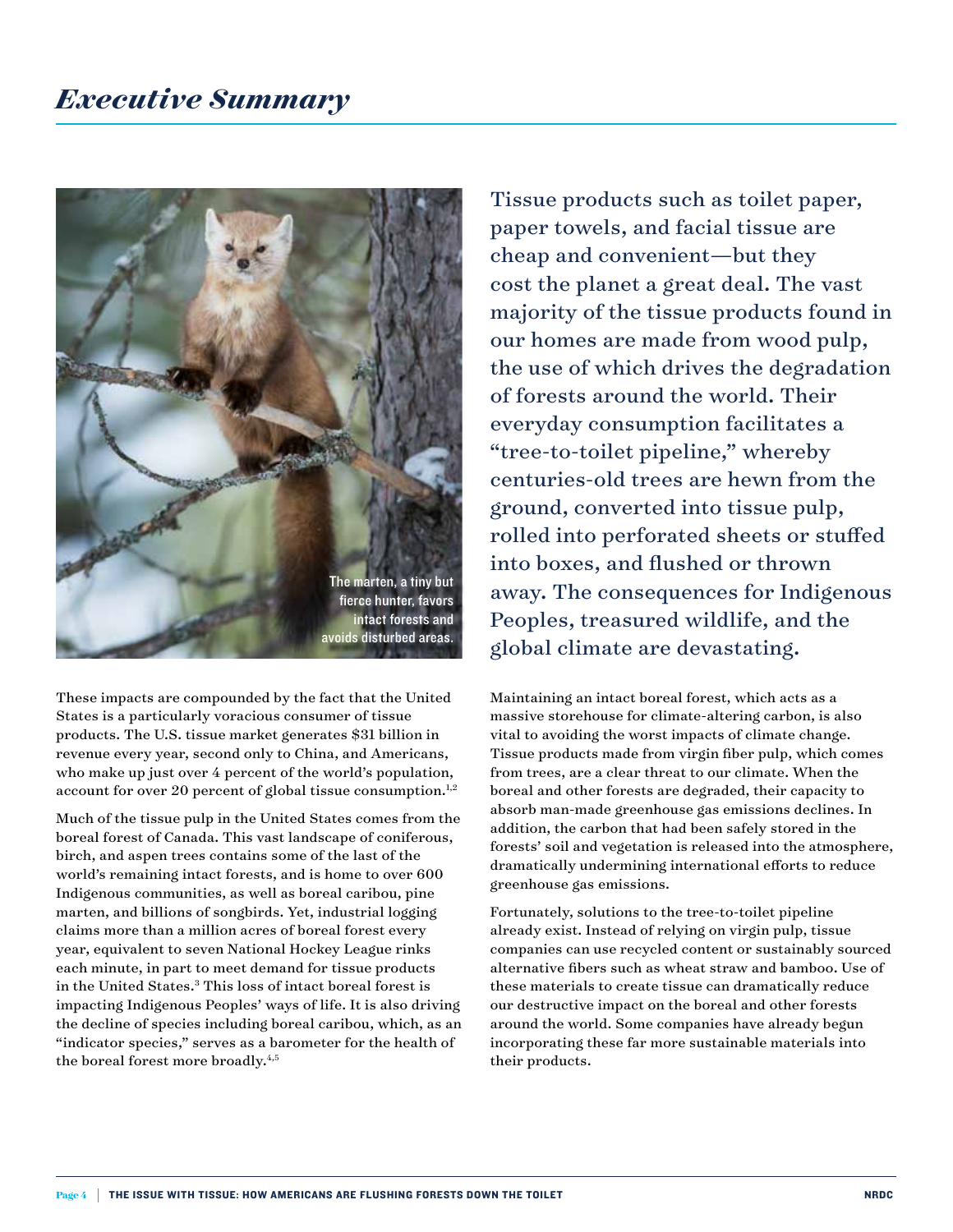

Yet many of the leading tissue companies in the United States stubbornly continue to rely on virgin fiber pulp in their flagship at-home tissue products rather than investing in existing alternatives. While some have made advances in their away-from-home tissue brands sold to businesses, airports, and other establishments, the three companies with the largest market shares in the tissue sector, Procter & Gamble, Kimberly-Clark, and Georgia-Pacific, still rely almost exclusively on virgin pulp for their at-home tissue brands.

This *Issue with Tissue* report and scorecard evaluates the sustainability of major at-home tissue brands in the United States, based on data we collected from product packaging, product websites, and communications with parent companies. We selected the flagship brands from the three tissue companies with the largest market shares in the United States, Procter & Gamble, Kimberly-Clark, and Georgia-Pacific.6 To gauge tissue products' impact on forests, the scorecard examines products' recycled content, Forest Stewardship Council (FSC) certification for their virgin pulp, and their bleaching process. Our methodology gave the products different weights depending on which criteria they satisfy, with the greatest weight given to postconsumer recycled content. For a full methodology, see the Appendix. The scorecard is not a comprehensive overview of all tissue products. For any brands not covered, we encourage readers to look at each brand's recycled content, FSC certification, and bleaching process using the criteria outlined in the Appendix.

Our scorecard shows that there is a strong dichotomy in the tissue industry when it comes to sustainability, with some companies using almost entirely recycled content in their products, and others using none. Tissue products from companies such as Green Forest and Natural Value, for example, contain 100 percent recycled content, with at least 80 percent postconsumer recycled content. Major brands such as Charmin, Cottonelle, and Angel Soft, however, are made entirely from virgin fiber.

The companies with the largest market shares have the power to make a significant difference for the future of our world's forests. Instead, they largely adhere to decadesold tissue formulas that have taken a devastating toll on forests. Recycled content and alternative fibers are readily available solutions, and these large companies need to dedicate their substantial research and development budgets to tackling the problems their products cause for the planet. In the meantime, consumers can push for change with their pocketbooks, buying only those tissue products that minimize their impact on forests. Forests are too vital to flush away.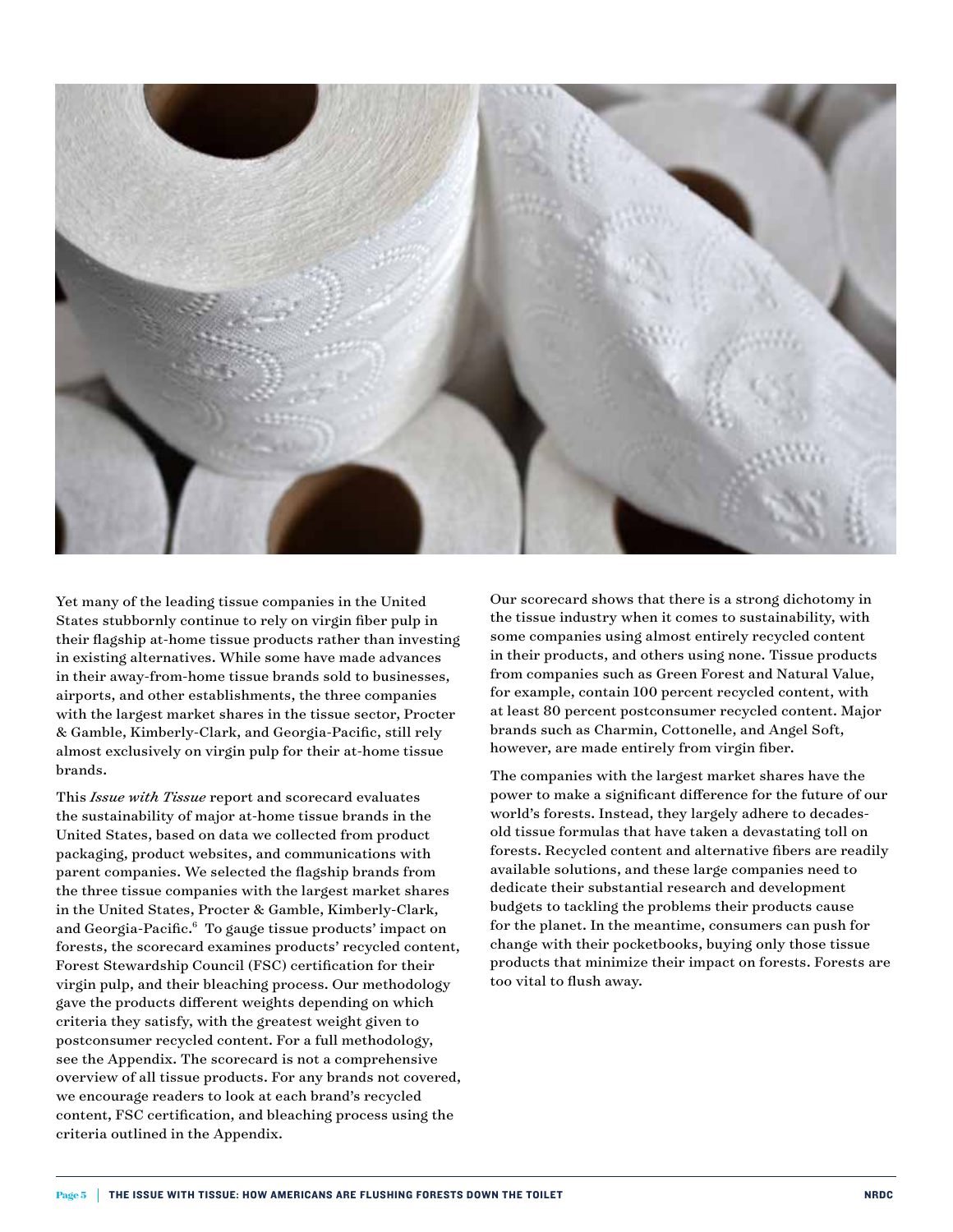## A BUYER'S GUIDE TO THE SUSTAINABILITY OF AT-HOME TISSUE PRODUCTS

## **TOILET PAPER**

| <b>BRAND</b>                                         | <b>GRADE</b> |
|------------------------------------------------------|--------------|
| <b>Green Forest</b>                                  | A            |
| 365 Everyday Value,<br>100% Recycled                 | A            |
| <b>Earth First</b>                                   | A            |
| <b>Natural Value</b>                                 | A            |
| <b>Seventh Generation</b>                            | A            |
| <b>Trader Joe's Bath Tissue</b>                      | A            |
| Marcal 1000 <sup>a</sup>                             | B            |
| <b>Marcal Small Steps</b>                            | в            |
| 365 Everyday Value,<br><b>Sustainably Soft</b>       | D            |
| <b>Cottonelle Ultra</b>                              | D            |
| <b>Scott 1000</b>                                    | n            |
| <b>Scott ComfortPlus</b>                             | n            |
| <b>Trader Joe's Super Soft</b><br><b>Bath Tissue</b> | D            |
| Charmin Ultrab                                       | F            |
| <b>Kirkland</b>                                      | F            |
| <b>Angel Soft</b>                                    | F            |
| <b>Quilted Northern</b>                              | F            |
| Up & Up Soft & Strong                                | F            |

## $\widehat{\mathbb{Z}}$  paper towels

| <b>BRAND</b>              | <b>GRADE</b> |
|---------------------------|--------------|
| <b>Green Forest</b>       | A            |
| 365 Everyday Value        | A            |
| <b>Earth First</b>        | A            |
| Natural Value             | A            |
| <b>Seventh Generation</b> | A            |
| Trader Joe's              | A            |
| <b>Marcal</b>             | B            |
| <b>Marcal Small Steps</b> | B            |
| Viva                      | D            |
| <b>Bounty</b>             | F            |
| <b>Brawny</b>             | F            |
| <b>Sparkle</b>            | F            |
| Up & Up                   | F            |
| <b>Kirkland</b>           | F            |

## **PA FACIAL TISSUE**

| <b>BRAND</b>                                   | <b>GRADE</b> |
|------------------------------------------------|--------------|
| <b>Green Forest</b>                            | A            |
| 365 Everyday Value,<br>100% Recycled           | A            |
| <b>Natural Value</b>                           | A            |
| Trader Joe's                                   | A            |
| <b>Fluff Out</b>                               | B            |
| <b>Marcal Small Steps</b>                      | B            |
| <b>Seventh Generation</b>                      | B            |
| 365 Everyday Value,<br><b>Sustainably Soft</b> | D            |
| <b>Kleenex Everyday</b>                        | D            |
| <b>Kirkland</b>                                | D            |
| <b>Puffs Ultra Soft</b>                        | F            |
| Up & Up Soft                                   | F            |
|                                                |              |

- a Due to a fire at their New Jersey paper plant in January 2019, Marcal is suspending manufacture of their at-home products, including all Marcal products listed in this report. However, they could become available again in the future.
- b This entry applies to both Charmin Ultra Soft and Charmin Ultra Strong.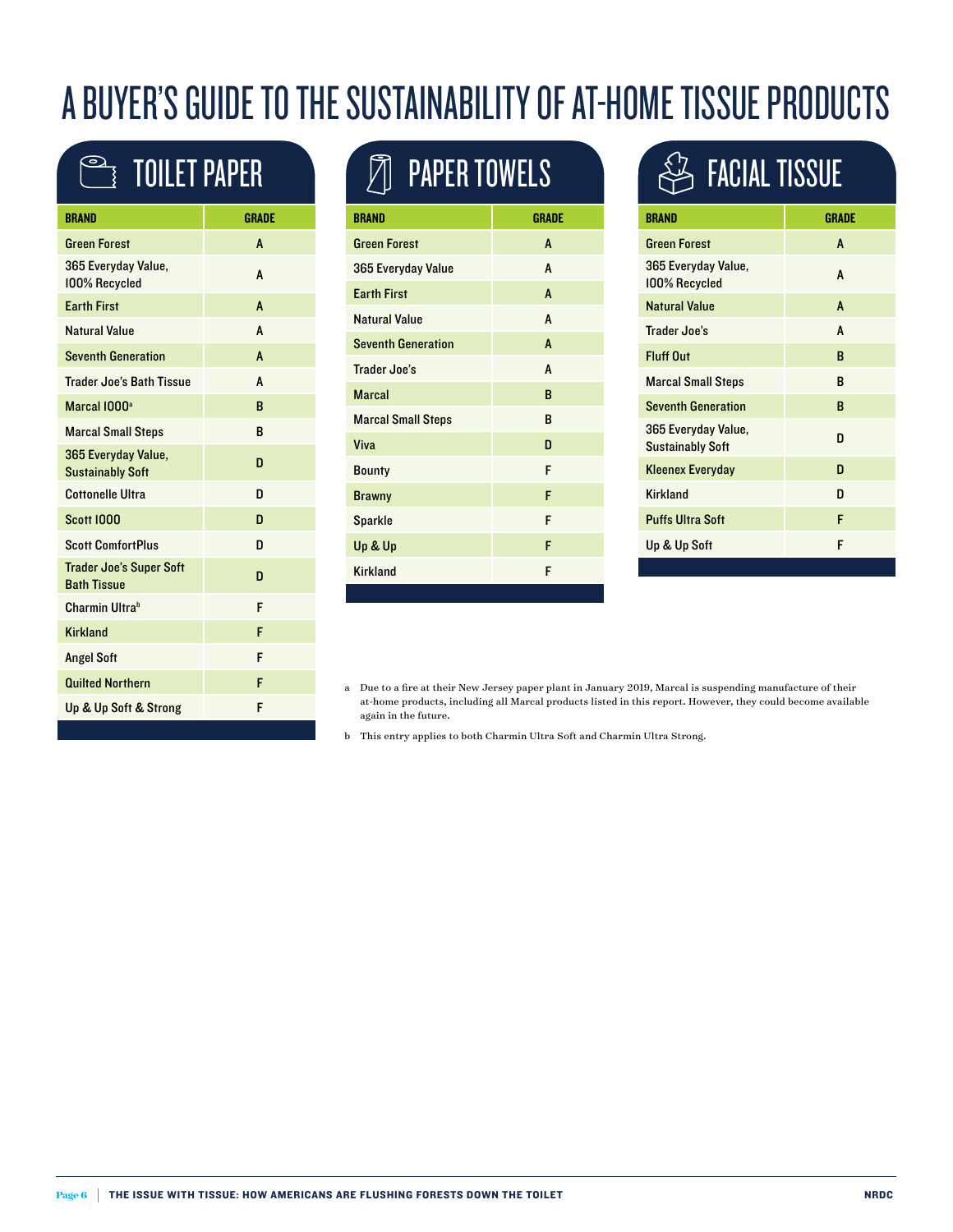

Forests are the lungs of the earth. For hundreds of millions of years they have been regulating the earth's greenhouse gases, absorbing massive amounts of carbon dioxide and converting it into life-essential oxygen. Each year, they absorb about a quarter of all human-produced greenhouse gases.7 These life-sustaining ecosystems are also the homelands of many Indigenous Peoples, who have stewarded them for millennia and possess internationally recognized rights to lands and resources. As some of the last intact, undisturbed places on earth, forests also support wildlife seen nowhere else on the planet, from the orangutans of Indonesia to the caribou of the boreal forest.

Yet, for all forests' value, we are quite literally flushing them down the toilet.

Across the world, forests are being cut down to become throwaway tissue products such as toilet paper, facial tissue, and paper towels. Most of the time, these products end up in the trash can or toilet after one use—their toll on the environment forgotten or ignored. But, although a roll of paper towels may come and go without any significant impact on consumers' wallets, the cost to forests is high and the impact on the environment enduring.

Tissue consumption is taking a substantial toll on forests around the world, from the temperate forests of the southeastern United States to the rainforests of Indonesia. This report examines the impact of tissue products sourced from the Canadian boreal forest, which contains a quarter of the world's remaining intact forests.<sup>8</sup> Much of the virgin pulp sourced from the Canadian boreal forest ends up in the United States, where throwaway tissue products have become a staple of day-to-day life. Tissue products do not need to be made from virgin pulp,<sup>9</sup> which is created from trees, yet leading companies have largely failed to adopt more sustainable alternatives. The repercussions of continuing the status quo for Indigenous Peoples, wildlife, and the climate would be felt for centuries to come.

This report provides an overview of the major tissue brands and reveals the worst corporate offenders driving boreal degradation. It describes the environmental effects of virgin pulp production and the United States' strong reliance on tissue products and grades leading brands in the United States based on their impacts on forests. Finally, this report outlines existing solutions that companies can adopt to make their brands more sustainable.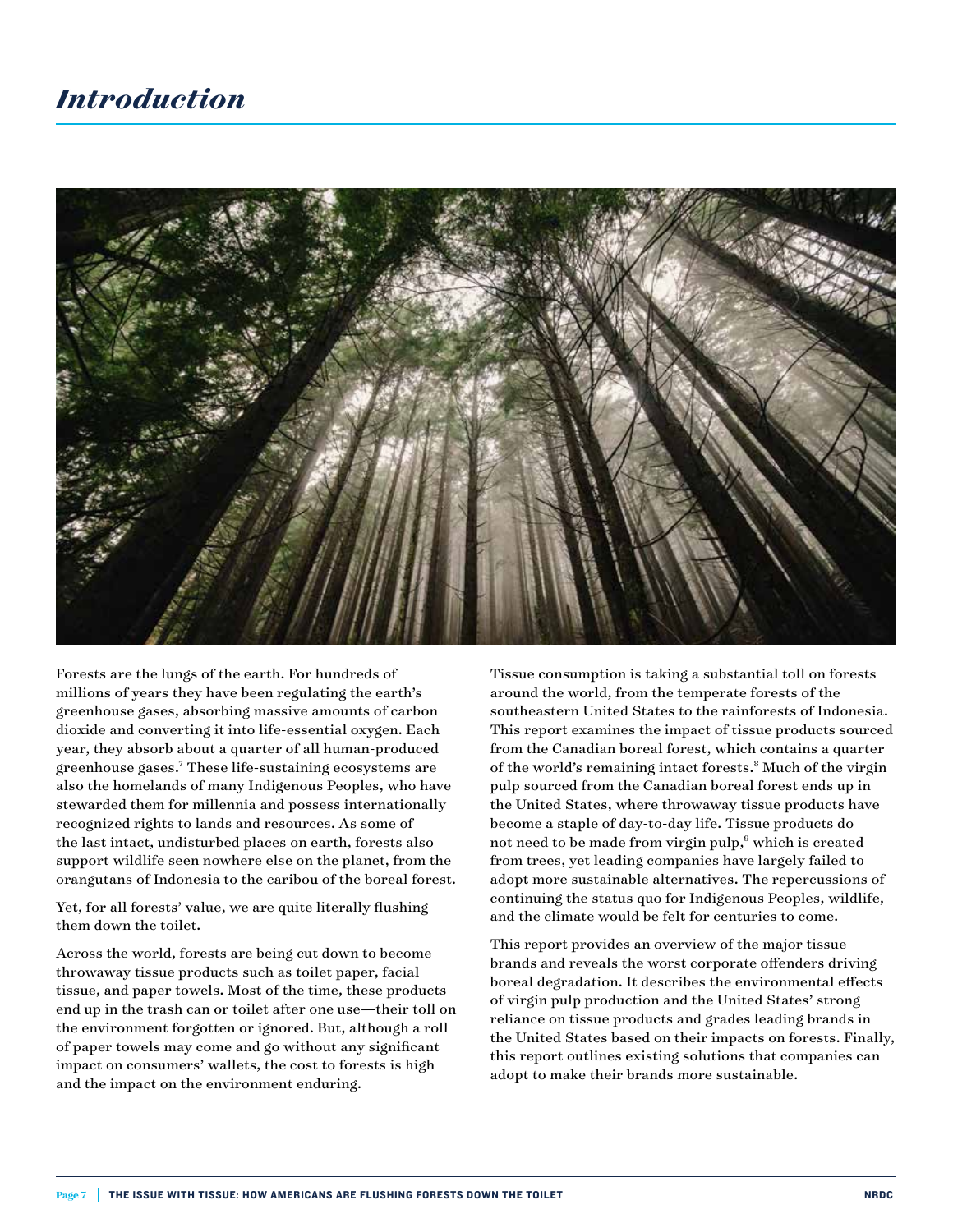#### *Tissue's Impact on the Boreal Forest*



The boreal forest lies just below the Arctic Circle and stretches across Alaska, Canada, Scandinavia, Russia, and China, crowning the earth in a ring of green. The boreal is a paradigmatic wintertime landscape with evergreen spruce and fir trees and reindeer: a species which in North America is called caribou.10 Canada's boreal is vast, spanning more than 1 billion acres from Newfoundland and Labrador to the Yukon Territory.<sup>11</sup> The Canadian boreal is home to more than 600 Indigenous communities, whose cultural identities are often entwined with the forest.12 In addition to boreal caribou (the ecotype of caribou living in the boreal forest),<sup>13</sup> species like marten,<sup>14</sup> lynx, and moose<sup>15</sup> rely upon the Canadian boreal. $16,17$  It is also an essential nesting ground for billions of migratory birds that populate the skies of North America.<sup>18</sup>

The global boreal is especially vital to worldwide efforts to fight climate change since it stores more carbon per hectare than any other forest biome on earth<sup>19</sup> and holds more carbon than all the currently accessible oil, gas, and coal reserves combined.<sup>20,21</sup> The Canadian boreal contains at least 12 percent of the world's carbon stores in its plants and soils.22 Every year, the Canadian boreal region, including peatlands, removes carbon dioxide equivalent to the annual emissions of  $24$  million passenger vehicles.<sup>23</sup>

The Canadian boreal, however, is threatened by industrial logging. Between 1996 and 2015, more than 28 million acres of boreal forest were logged, an area roughly the size of Ohio.<sup>24</sup> More than 90 percent of this logging was done by clearcutting, which removes nearly all trees from an area.25,26 These clearcut forests can take more than a century to return to their pre-logging condition, and some never do.27 Recent research shows that logging also creates "scars" on the landscape from roads, equipment, and piles of wood waste where the forest has failed to return, and these scars of treeless land can last for decades. $28$ 

*Every year, the Canadian boreal region, including peatlands, removes carbon dioxide equivalent to the annual emissions of 24 million passenger vehicles.*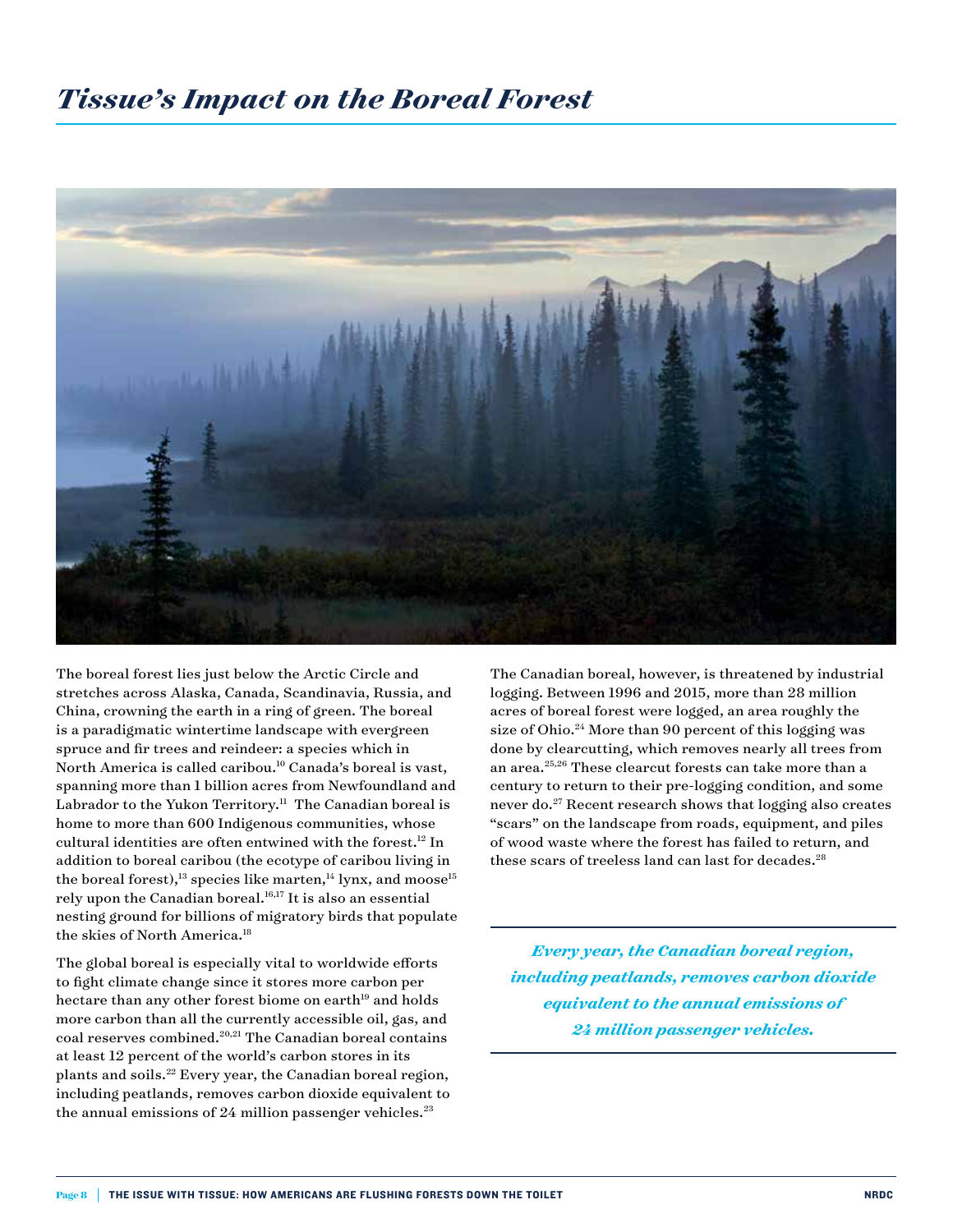*Canada is the world's largest producer of northern bleached softwood kraft (NBSK) pulp, which is favored in virgin pulp tissue production.*



The production of pulp, the foundational ingredient of tissue products, is a substantial driver of logging in the Canadian boreal forest. Virgin pulp accounts for 23 percent of Canada's forest product exports and pulp and paper manufacturing makes up 36 percent of Canada's gross domestic product for forest products.29,30 As the markets for printing and writing paper decline, growing global tissue consumption is helping to fill that gap, driving a continued reliance on wood pulp.<sup>31</sup> Canada is the world's largest producer of northern bleached softwood kraft (NBSK) pulp, which is favored in virgin pulp tissue production.32 Approximately half of Canada's NBSK pulp goes to creating tissue products.

#### TISSUE'S IMPACTS ON INDIGENOUS PEOPLES

Much of the logging in the boreal occurs within Indigenous Peoples' traditional territories. While some communities are active stakeholders in resource development on their land, in many cases Indigenous Peoples are forced to deal with the ecological impacts of this logging without having much, if any, input into how their lands are used. Intensive logging destroys the landscapes that have sustained Indigenous communities across generations, threatening

their cultures, health, and relationships to the land. Some communities have only a fraction of their forest left intact.33 Although Canadian governments have made efforts toward reconciliation and the establishment of Nation-to-Nation relationships with Indigenous Peoples, they have continued to show they are willing to support industry over Indigenous communities' wishes,<sup>34</sup> and often communities do not have the power to say no to development on their lands.<sup>35</sup>

#### TISSUE'S IMPACTS ON WILDLIFE

Sourcing virgin wood pulp for tissue also takes a devastating toll on wildlife. Boreal caribou, which hold an iconic status in Canada's national consciousness, are barometers for the broader health of the forest because they require large tracts of mature forest and are particularly sensitive to human disturbance.<sup>36,37</sup> If the boreal caribou are compromised, so are the Canada lynx, the American marten, and billions of migratory birds. Boreal caribou have been hit especially hard by humancaused habitat disturbance, the primary cause of their decline, and today only 50 percent of their original North American forest habitat remains.<sup>38</sup> Logging is the most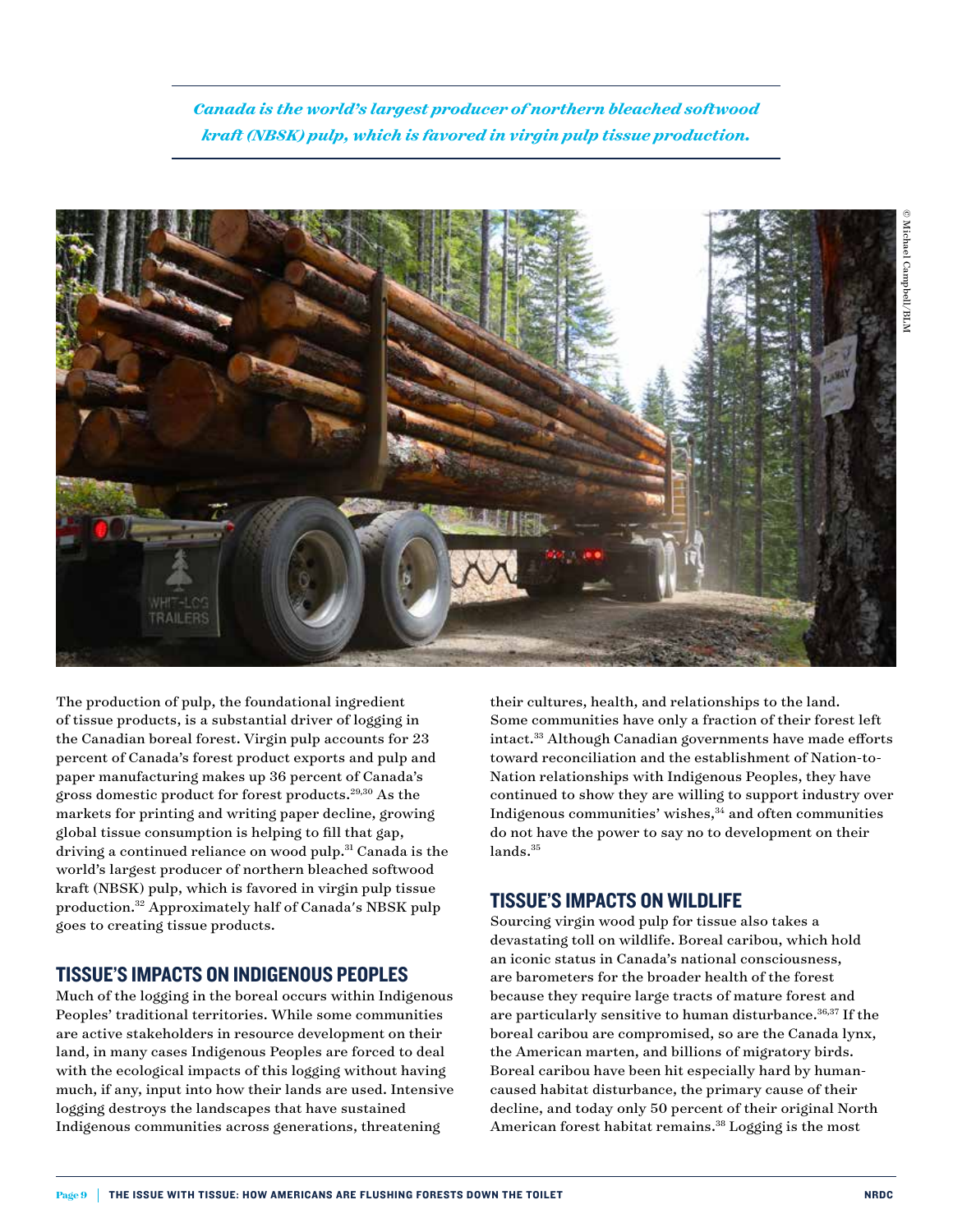

extensive form of industrial development impacting boreal caribou habitat.39 With ongoing habitat degradation, government reports estimate that boreal caribou are declining at a rate of more than 30 percent every 18 years.<sup>40</sup> As it stands, only 14 of Canada's 51 boreal caribou ranges are considered sufficient to support self-sustaining boreal caribou populations.<sup>41</sup>

Despite the precipitous decline of boreal caribou, Canada's federal and provincial governments have done almost nothing to protect the species. For a 60 percent chance of long-term survival, according to the Canadian government's federal Recovery Strategy, boreal caribou require ranges that are at least  $65$  percent undisturbed.<sup>42</sup> The federal government called on provinces and territories to develop conservation plans based on Western and Indigenous knowledge and science for each of Canada's 51 boreal caribou populations by October 2017.<sup>43</sup> However, at the time of this writing, no province or territory has finalized a plan in compliance with the Recovery Strategy.44 Inaction means governments are leaving it to the marketplace to self-regulate and avoid sourcing from critical boreal caribou habitat. This leaves the fox guarding the henhouse—and so boreal caribou populations continue to decline.<sup>45</sup>

#### TISSUE'S IMPACT ON THE CLIMATE

The impacts of sourcing tissue products from the boreal forest on the global climate are potentially devastating, threatening to turn one of the earth's most immense carbon vaults into a catastrophe for the climate. The boreal forest is the most carbon-dense forest ecosystem on earth.<sup>46</sup> When the boreal is deforested and degraded from logging, its capacity to continue sequestering carbon significantly declines and releases into the atmosphere carbon that had been locked up in the trees and soils. According to recent modeling by NRDC, clearcutting in the Canadian boreal releases, on average, 26 million metric tons of carbon dioxide each year, which is equivalent to 12 percent of the emissions Canada agreed to cut annually by 2030 under the Paris Agreement.<sup>47</sup>

#### FORESTS AS A CLIMATE SOLUTION

Keeping the Canadian boreal forest intact is key to addressing climate change. Under the historic 2015 Paris Agreement, more than 190 countries, including Canada, agreed to limit global temperature rise to "well below" 2 degrees Celsius, and to pursue efforts to limit this increase to 1.5 degrees.<sup>48</sup> The Paris Agreement identified the world's forests as vital tools for achieving these goals.49 The recent Intergovernmental Panel on Climate Change (IPCC) report, which indicated that the consequences of the world warming even 1.5 degrees Celsius would be far more disastrous than previously thought, likewise emphasized that protecting intact forests is essential to holding the worst impacts of climate change at bay.<sup>50</sup>



#### PAPER'S DEVASTATING TOLL ON FORESTS IN THE SOUTHEASTERN UNITED STATES

The boreal forest is one of many forests impacted by unsustainable tissue products. The forests of the southeastern United States, for example, have also been decimated to make tissue and paper. The region from Appalachia to the Florida Panhandle, which was once blanketed by near-continuous, biodiverse forests, now supplies the pulp to produce about 27 percent of the world's paper products.<sup>51</sup> Forest harvesting in the region occurs at four times the rate at which it occurs in South American rainforests. Because of this extensive cutting, more than half of all southeastern forests are less than 40 years old.<sup>52</sup>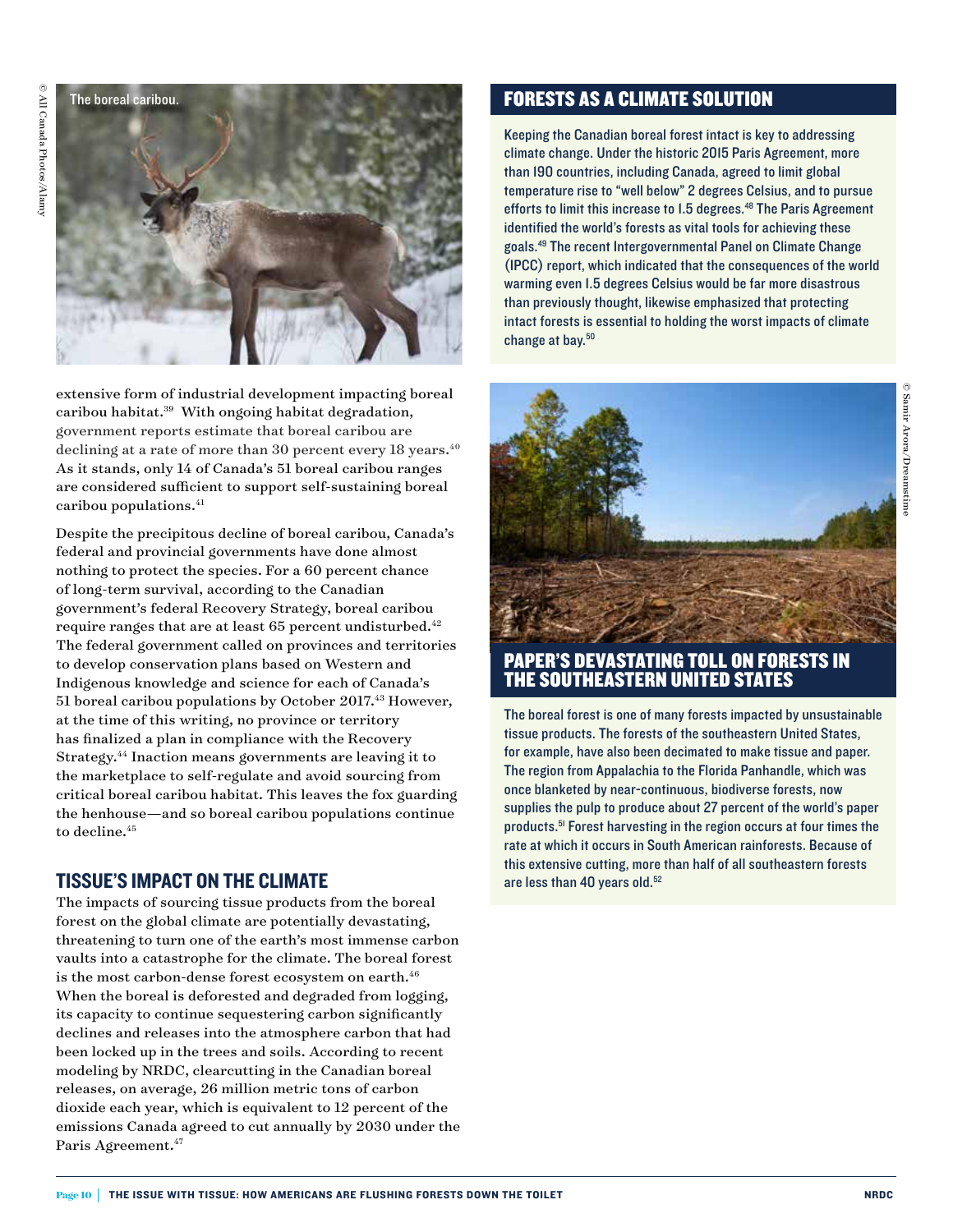

Between 1996 and 2015, more than 28 million acres of boreal forest in Canada were logged, an area roughly the size of the state of Ohio.

#### FOREST DEGRADATION VERSUS DEFORESTATION

In assessing manmade threats to forests, Canadian governments and industry focus on a single indicator: deforestation. The term deforestation, however, has a narrow definition and it drastically downplays the impact of logging on the boreal forest.<sup>53</sup> Deforestation refers to the conversion of a forested area into something else—such as farmland or roads.<sup>54</sup> This means that even if a forest has been clearcut, as long as it is not converted to some other use, deforestation has not occurred. Forest *degradation*, on the other hand, much more accurately accounts for the impacts of logging, as it covers any human activity that diminishes the health of a forest.<sup>55</sup> Although the Canadian government often fails to mention forest degradation statistics, its consequences, including carbon emissions, species loss, and water pollution, can be just as severe as those of deforestation.<sup>56</sup> Canada ranks third globally in intact forest loss, behind only Russia and Brazil, accounting for 15 percent of the world's intact forest loss between 2000 and 2013.<sup>57</sup>

Degradation's impact is particularly severe since studies indicate that, even where forests regenerate—which they do not always do—they may be a far cry from the forest that existed before the logging occurred.<sup>58</sup> Research has found forests that regenerate after intensive harvesting "retain less biological and structural diversity than those originating from natural disturbances in which rapidly changing habitats and high species turnover enhance the adaptation potential to new environmental conditions."<sup>59</sup> This finding undermines the claims from Canada's federal and provincial governments that logging followed by replanting can aid in ecosystem adaptation to stressors like climate change and suggests that industrial logging has, in fact, "reduced forest biodiversity and resilience."<sup>60,61</sup>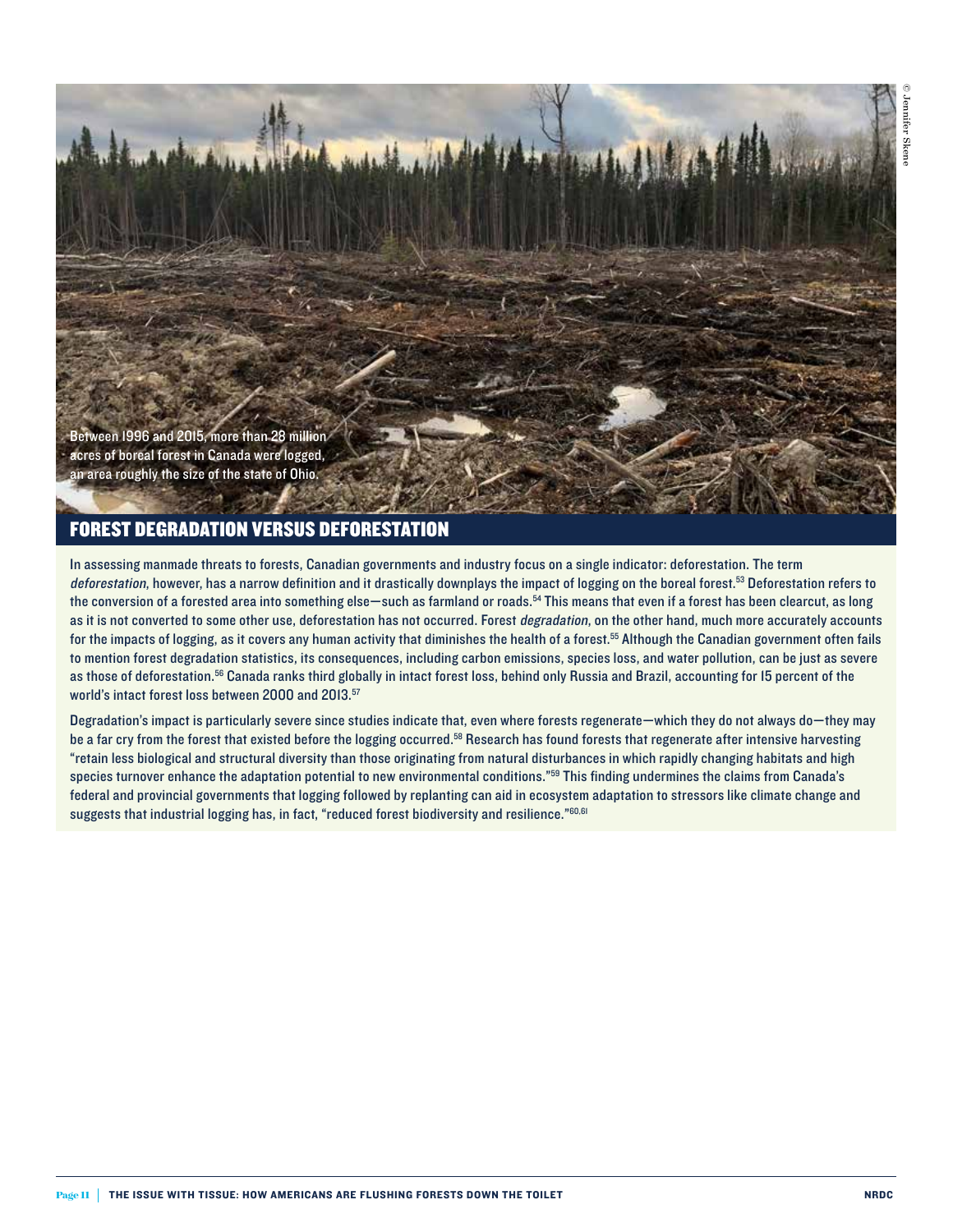

The ingredients for tissue products vary by company and by product.62 Because paper towels, toilet paper, and facial tissue are all used differently, they contain different components that affect their characteristics. However, one main ingredient that is common to all tissue products is paper pulp.

Paper pulp can come from several sources, including wood (also known as virgin fiber because it has never been used in any product), postconsumer recycled content, preconsumer recycled content, and alternative fibers such as wheat straw and bamboo.<sup>63</sup>

#### VIRGIN FIBER

Virgin fiber is by far the most environmentally destructive and the most common source of tissue pulp. There are two types of virgin pulp: softwood and hardwood.<sup>64</sup> Hardwood pulp comes from deciduous trees, whereas softwood pulp derives from spruce and other coniferous trees from regions such as the southeastern United States and the Canadian boreal.65 These trees produce longer fibers that help strengthen tissue.<sup>66,67</sup> Northern bleached softwood

kraft (NBSK), a type of softwood pulp for which Canada is known, is the most desired grade of softwood pulp for tissue products in the United States. Toilet paper and facial tissue in North America typically consist of between 20 to 40 percent NBSK pulp, while paper towels consist of between 25 and 75 percent.

To make pulp using virgin fiber, a pulp mill turns logs into wood chips and sends them through a harsh water- and energy-intensive chemical process to remove lignin and other natural adhesives from the wood's fibers, known as cellulose.68 Once the cellulose is separated from the other components, it is sent through a chemical bleaching process to whiten the pulp.<sup>69</sup>

Because forests are vital for storing and sequestering carbon, tissue products made from virgin fiber have a substantially higher carbon footprint than those made from other materials. Considering the emissions created when the tissue decomposes, the carbon released from the soil, and the loss of continued carbon storage from the degraded forest, creating products using 100 percent virgin fiber generates three times as much carbon as products made from other types of pulp.70

*Creating products using 100 percent virgin fiber generates three times as much carbon as products made from other types of pulp.*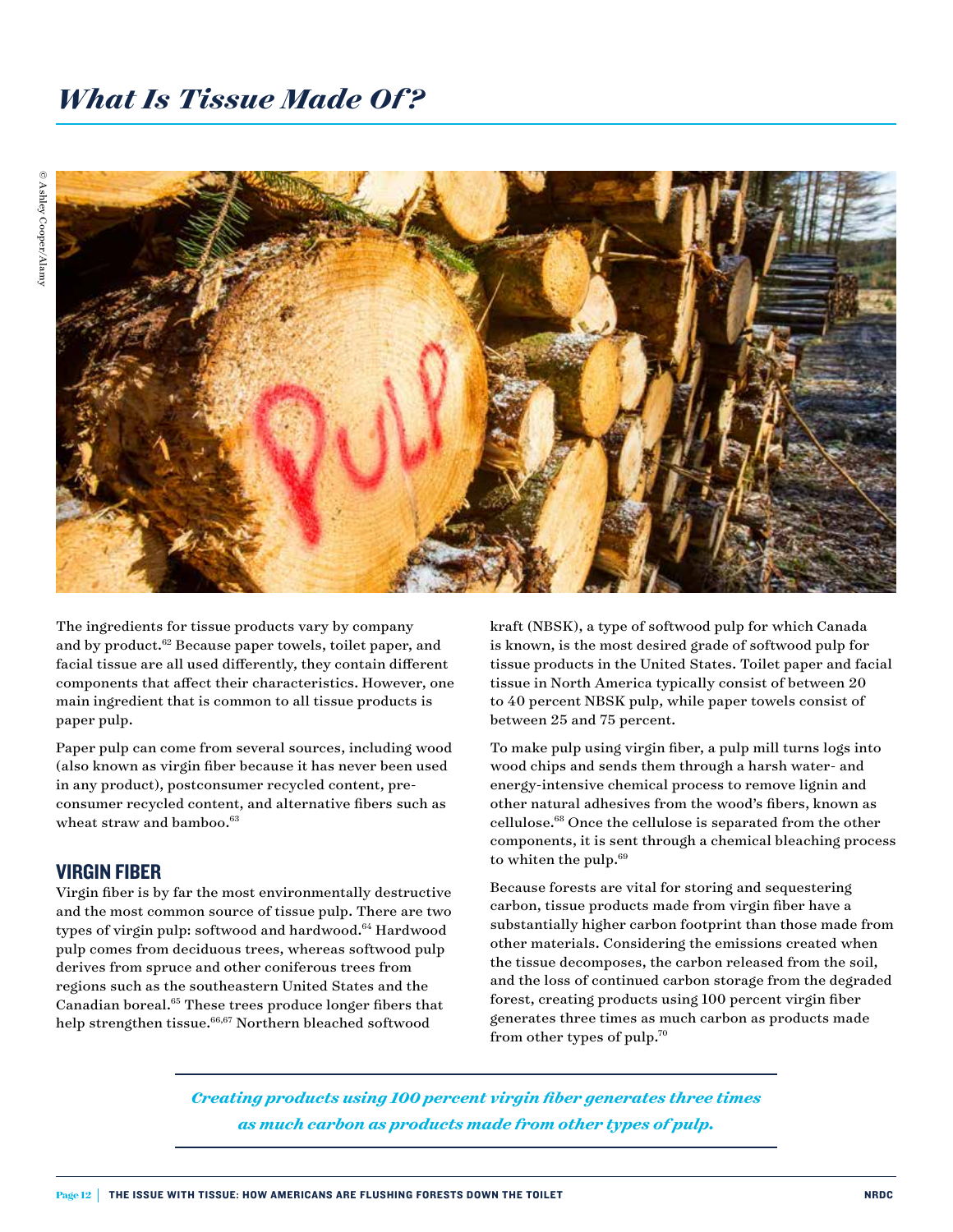#### RECYCLED CONTENT

Although tissue itself is generally not recyclable, it can be made of content that has been recycled. Postconsumer content is material that, instead of being thrown away after serving its initial purpose, is reused. Using postconsumer recycled content in tissue products creates a significantly smaller environmental footprint than does virgin fiber because wood does not need to be harvested from a forest to be turned into pulp, and the chemicals used in its whitening process are far less toxic than those used to bleach virgin fiber pulp.71,72

However, not all recycled content is created equal. Often, when products say they are made from recycled content, they contain a mix of postconsumer and pre-consumer recycled content.73 Pre-consumer recycled content, also known as "manufacturing waste," is made from recovered trimming scraps from in-house manufacturing operations and from previously-manufactured but unused paper products, such as printers' over-runs or obsolete stocks.74 Pre-consumer content helps alleviate pressure on forests, but provides fewer benefits in terms of conserving resources or reducing waste.

Because of recycled pulp's substantial environmental benefits, the U.S. Environmental Protection Agency (EPA) has published recommended recovered fiber content for businesses purchasing tissue products.75 The EPA recommends, for instance, purchasing paper towels that contain at least 40 to 60 percent postconsumer recycled content and 40 to 100 percent total recovered fiber, and bathroom tissue that contains at least 20 to 60 percent postconsumer recycled content and 20 to 100 percent total recovered fiber.76

#### ALTERNATIVE FIBERS

Tissue pulp can also be made from non-wood alternative fibers, such as those from wheat straw and bamboo. While tissue producers should aim to maximize use of postconsumer recycled content in their products, alternative fibers can, if properly sourced, be a viable, sustainable substitute for virgin wood pulp.<sup>77</sup>

Wheat straw and other substances left behind after harvest (often known as "agricultural residues") can be particularly sustainable alternatives to wood fibers as long as sufficient residue is left behind in the field to provide nutrients to the soil.78,79 As Canopy, an international nonprofit leading the push to grow market demand for agricultural residue, has found, each year, millions of tons of agricultural residue go to waste.80 Creating fiber out of agricultural residue,

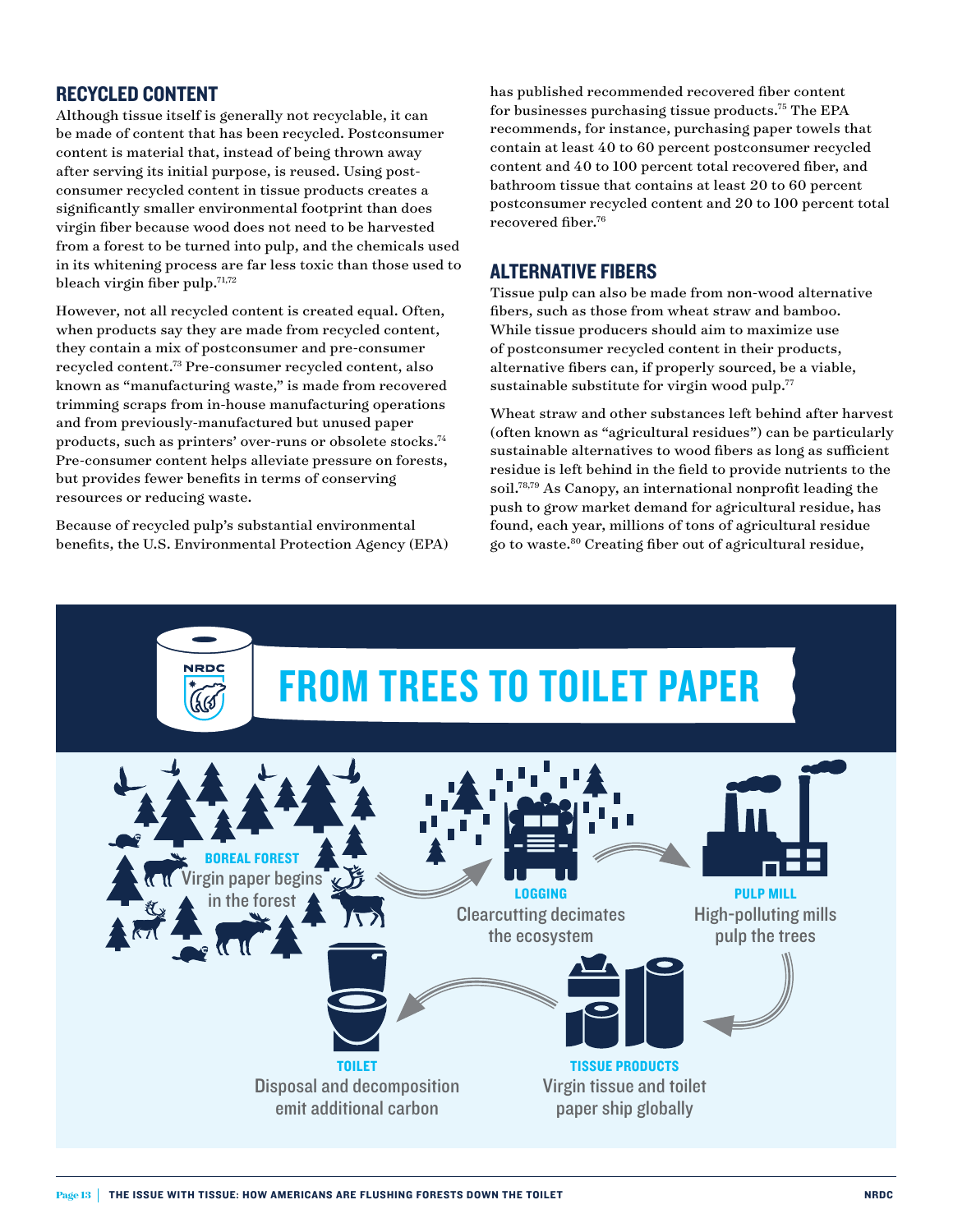

since it is a by-product of existing farming practices, does not require expanded land use and can significantly reduce pressure on forests that currently supply wood fiber.<sup>81</sup> Moreover, because agricultural residue is often burned if not put to alternative use, using agricultural residue in tissue is additionally beneficial because it prevents this residue emitting carbon dioxide and other harmful air pollutants.82 Wheat straw production and use in the tissue industry is still in its early stages of development. However, some companies have already taken steps to enter this market, including Columbia Pulp, a commercial-scale wheat straw pulp mill in southeastern Washington State that will open in 2019. 83,84

Bamboo, like wheat straw, has a fraction of virgin fiber's impact on forests and the climate, but is an "intentional crop" rather than an agricultural residue, meaning it has greater land impacts than products like wheat straw. A highly versatile plant, bamboo requires less land degradation than virgin wood pulp and can grow more than 20 times faster than trees from northern forests such as the boreal.85,86 Tissue products made from bamboo release 30 percent fewer greenhouse gas emissions than tissue made from virgin wood.<sup>87</sup> Consumers and tissue producers must use caution, however, when purchasing products made with bamboo. Bamboo production, like the production of many alternative alternative fiber plants, often lacks robust supply chain monitoring, and bamboo plantations are sometimes grown in recently deforested areas.<sup>88,89</sup> Thus, producers should look for bamboo that is certified by the Forest Stewardship Council (FSC) to ensure it is sustainably sourced and indicate that certification on their products.

Other alternative fibers such as kenaf, which is similar to cotton, also have the potential to relieve pressure on the world's forests.90,91 However, tissue producers must exercise care to ensure any alternative fibers used are produced sustainably with no impacts on the availability of food crops or on high conservation value ecosystems. For many of these alternative fibers, industry needs to rely on robust certification standards like the Green Seal GS1 Tissue Standard and the Roundtable on Sustainable Biomaterials Standard to mitigate some of the environmental risks associated with each material and to ensure we do not alleviate one problem affecting the planet only to create another.

#### THE IMPACTS OF BLEACH

Companies' choice of bleach also has an impact on the environment. Bleach is used to whiten, strengthen, and soften tissue products.<sup>92</sup> Until the 1990s, tissue producers used elemental chlorine in their bleach, which emitted large quantities of dioxins into the water and air of nearby and downstream communities. Dioxins are persistent toxic chemicals, which means that they do not degrade easily, and they are bioaccumulative, meaning they build up in the food chain, posing significant health risk to animals at the top of the food chain, including humans.<sup>93</sup> Dioxins can cause reproductive problems, cancer, birth defects, diabetes, and allergies.<sup>94,95</sup> People can take in dioxins through the air or water or by eating animal products (like dairy, fish, and meat) that have become contaminated.<sup>96</sup>

As the health repercussions of chlorine bleach became apparent in the mid-1990s, tissue producers transitioned to elemental chlorine free (ECF) processes. This is now overwhelmingly the most common bleaching method used for products made from kraft pulp.<sup>97</sup> It emits less dioxin than bleach containing elemental chlorine, but it still—despite its name—releases elemental chlorine gas as a by-product into air and water, impacting people, fish, and other animals. $98$ 

Recycled paper products typically use far less toxic bleaching methods, such as processed chlorine free (PCF).<sup>99</sup> This bleaching process totally avoids chlorine, instead using oxygen, ozone, and hydrogen peroxide.<sup>100</sup> In addition, recycled tissue often requires less bleach overall, since many recycled fibers have been through the bleaching process once before.<sup>101</sup> Where virgin products have been bleached without chlorine, they are labeled as totally chlorine free (TCF).<sup>102</sup>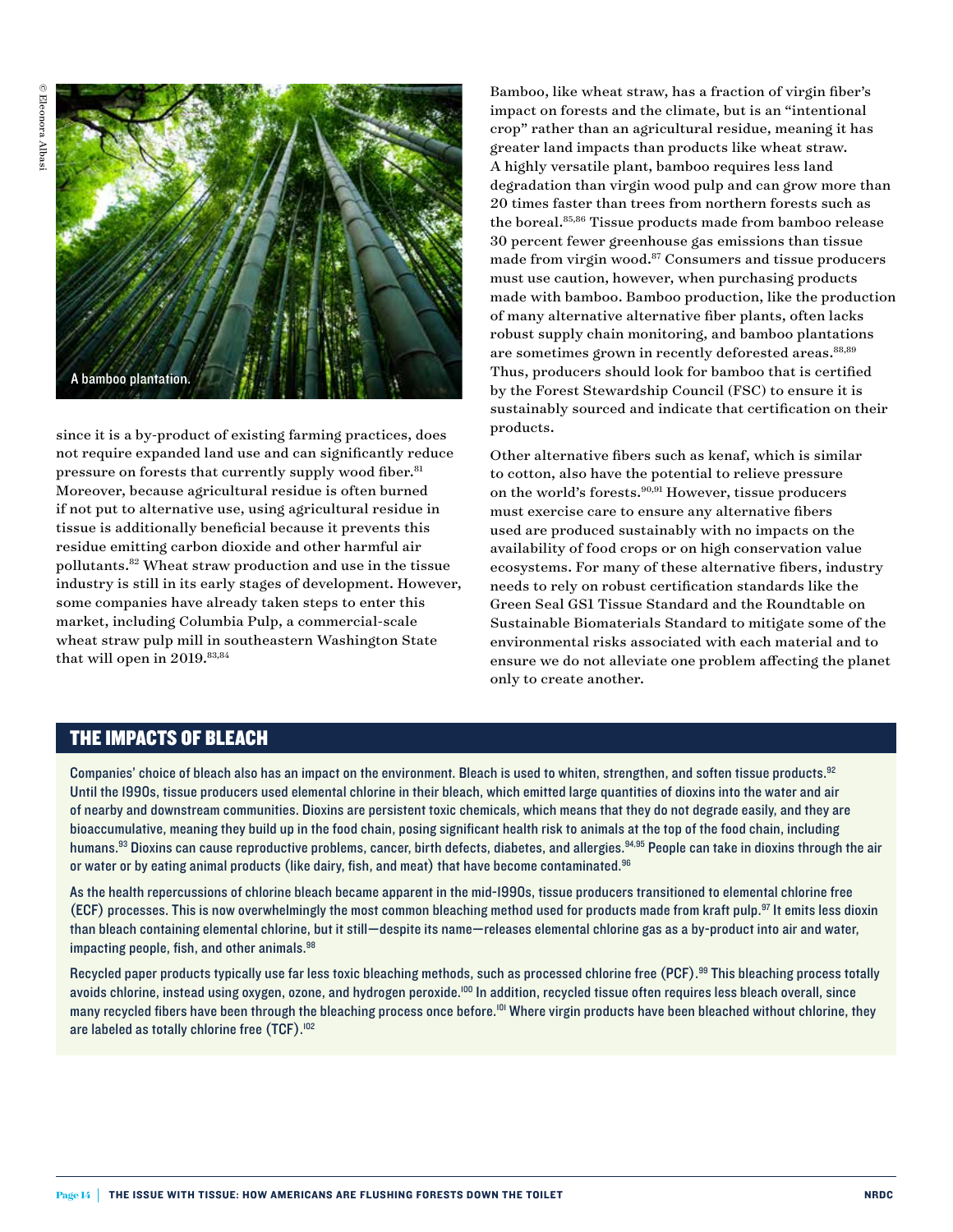

#### ADDITIONAL IMPACTS OF VIRGIN PULP

The process of making tissue has impacts on the environment at every stage of production. These impacts are typically far more extensive when virgin fiber rather than recycled material is used. The production of virgin wood pulp uses almost twice as much water as producing tissue from recycled materials and generates twice as many hazardous air pollutants.<sup>103</sup> These air pollutants, such as formaldehyde and acrolein, can lead to respiratory problems; eye, nose, and throat irritation; and possibly cancer.<sup>104</sup> Creating tissue from virgin pulp also generates 40 percent more sulfur dioxide,<sup>105</sup> which can cause respiratory problems and acid rain, and releases thousands of times more particulates, which contribute to smog.106 In addition, using recycled materials to make tissue products keeps waste out of the landfill for another life cycle, reducing methane emissions and the release of other pollutants.107



THE BENEFITS OF RECYCLED



*Little to no chlorine bleach*

the water of virgin pulp 1





less sulfur dioxide, a main cause of acid rain

1  $\frac{1}{2}$ 

THE HAZARDOUS AIR POLLUTANTS OF VIRGIN PAPER

Avoids harming Indigenous communities' ways of life, and wildlife like caribou, marten, lynx, moose, and billions of migratory birds  $\mathcal{V}$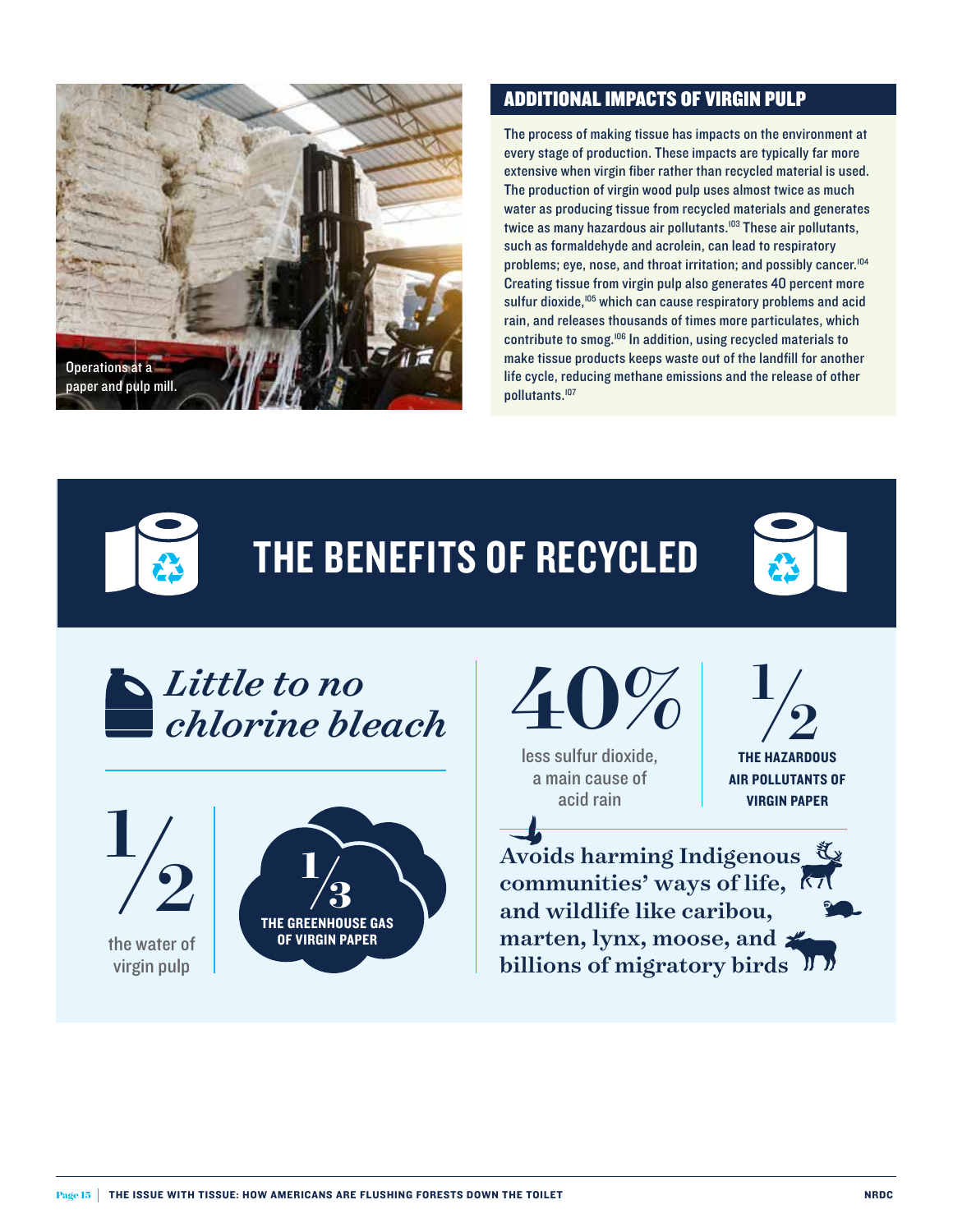Just 150 years ago, the market for tissue products did not exist. Prior to toilet paper's popularization, people used natural materials such as snow, moss, and, in the United States, corncobs.<sup>108</sup> In an early, albeit slightly uncomfortable, form of recycling, Americans wiped with the *Old Farmer's Almanac*—which came with a built-in hole so it could hang by a nail in outhouses—and later the Sears, Roebuck catalog.<sup>109,110</sup> Toilet paper, the first of the tissue products, was invented in the United States in  $1857$ .<sup>111</sup> It took decades for it to catch on, however, due to the taboo around talking about the product's purpose. Yet, with some clever marketing ploys focusing on femininity, hygiene, and absorbency, toilet paper use began taking off in the early  $20<sup>th</sup>$  century. Facial tissues and paper towels soon followed, nearly all made from virgin fiber.

Even as tissue products have spread around the world, Americans remain among their most voracious consumers. The U.S. tissue market generates \$31 billion in revenue every year, second only to China, and Americans, who make up just over 4 percent of the world's population, account for about 20 percent of global tissue consumption. $^{112,113}$  The United States consumes more toilet paper than any other country, using a whopping 9.2 billion pounds of it each year-about 28 pounds per person.<sup>114</sup> Canada's forests feed

much of this demand. In 2017, 59 percent of Canada's pulp and paper exports went to the United States.115 Americans also tend to be much more concerned than the rest of the world about ideal toilet paper texture in their homes, largely due to decades of marketing around toilet paper's softness.<sup>116</sup>

#### THE GROWING TISSUE MARKET

Globally, tissue is the fastest-growing sector in the paper industry.<sup>117</sup> Between 2010 and 2015, tissue production increased by 3.5 percent annually—almost 30 percent faster than the growth of cardboard packaging.<sup>118</sup> The tissue sector is expected to grow almost 6 percent annually from 2018 to 2022.<sup>119</sup> This rapid expansion, especially in developing countries, offsets much of the environmental benefit of increased digitization and resulting declines in the use of printing and writing paper.<sup>120</sup> As a result, the need for recycled fibers in tissue is now as urgent as ever, and environmentally sustainable alternative fibers, such as wheat straw, will also be pivotal in preventing increased demand for tissue products from destroying the world's remaining intact forests.

## ANNUAL PER CAPITA TOILET PAPER CONSUMPTION WORLDWIDE (IN ROLLS)

| مڪ                   |                       |    |    |    |    |    |  |     |
|----------------------|-----------------------|----|----|----|----|----|--|-----|
| <b>UNITED STATES</b> |                       |    |    |    |    |    |  | 141 |
| ೯                    |                       |    |    |    |    |    |  |     |
| <b>GERMANY</b>       |                       |    |    |    |    |    |  | 134 |
| $\overline{\bullet}$ |                       |    |    |    |    |    |  |     |
|                      | <b>UNITED KINGDOM</b> |    |    |    |    |    |  | 127 |
| $\overline{\bullet}$ |                       |    |    |    |    |    |  |     |
| <b>JAPAN</b>         |                       |    |    |    |    | 91 |  |     |
| $\bullet$            |                       |    |    |    |    |    |  |     |
| <b>AUSTRALIA</b>     |                       |    |    |    |    | 88 |  |     |
| ೯                    |                       |    |    |    |    |    |  |     |
| <b>SPAIN</b>         |                       |    |    |    | 81 |    |  |     |
| ೯                    |                       |    |    |    |    |    |  |     |
| <b>FRANCE</b>        |                       |    |    | 71 |    |    |  |     |
| $\bullet$            |                       |    |    |    |    |    |  |     |
| <b>ITALY</b>         |                       |    |    | 70 |    |    |  |     |
| Ō                    |                       |    |    |    |    |    |  |     |
| <b>CHINA</b>         |                       |    | 49 |    |    |    |  |     |
| ೯                    |                       |    |    |    |    |    |  |     |
| <b>BRAZIL</b>        |                       | 38 |    |    |    |    |  |     |

Source: Statista, https://www.statista.com/chart/15676/cmo-toilet-paper-consumption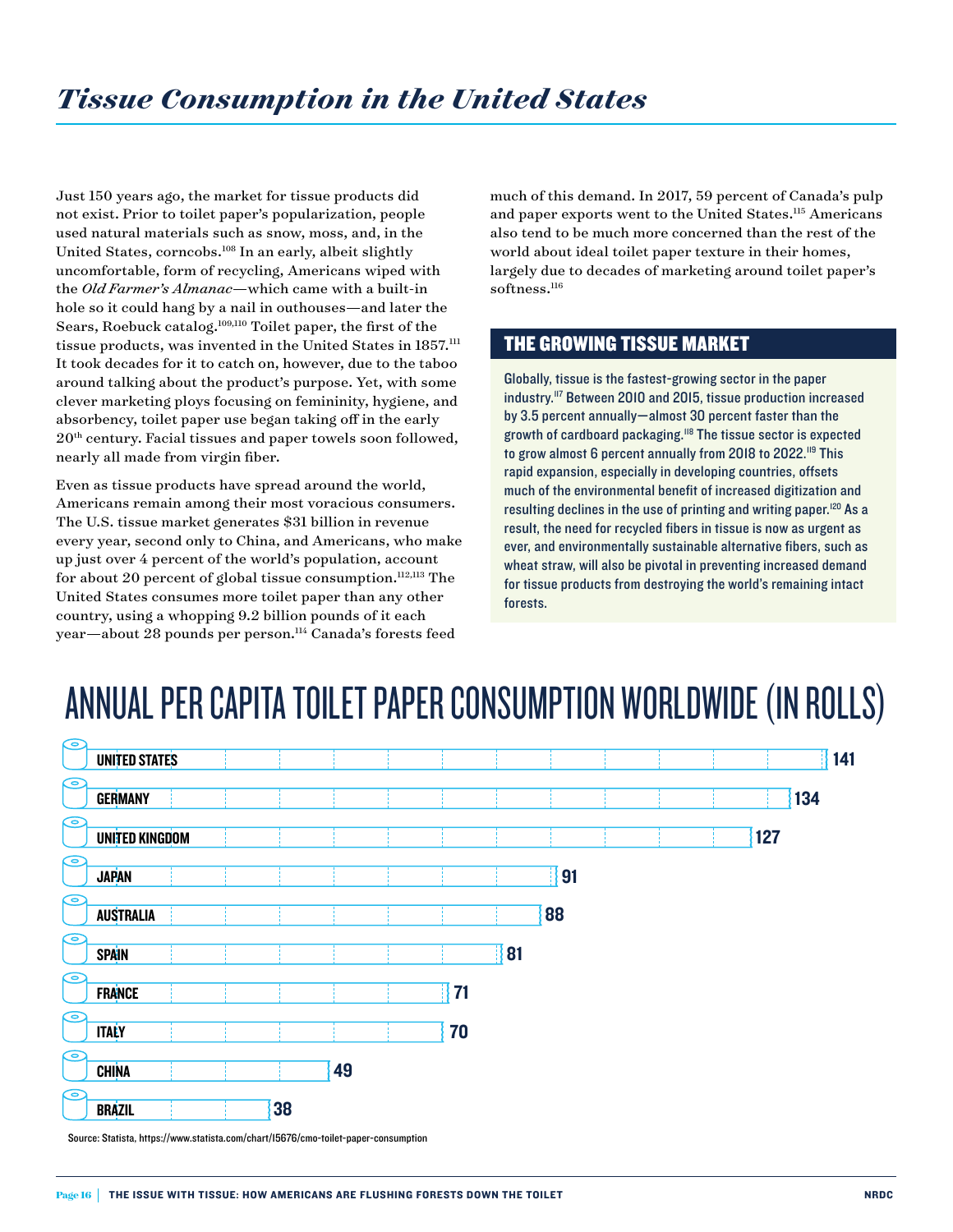#### MORE SUSTAINABLE VIRGIN FIBER: THE FOREST STEWARDSHIP COUNCIL

# FSC

Transitioning to recycled content tissue products and sustainable alternative fibers is the only way to reduce demand on the boreal forest and other vulnerable regions that supply these products. However, as companies work to transition to postconsumer recycled content, they must also ensure that the virgin wood they still obtain is

sustainably sourced. To do so, they should purchase pulp sourced only from forests that meet or exceed the standards for Forest Stewardship Council<sup>®</sup> (FSC<sup>®</sup>) certification.<sup>121</sup>

FSC is the world's most creditable independent certifier of responsibly managed forests, rewarding companies that implement sustainable practices and leading the way toward ensuring that logging's impacts on species, the climate, and Indigenous Peoples are minimized.<sup>122</sup> In Canada, to obtain FSC certification in a given area, a logging company must promote conservation, maintain biodiversity, and seek input from local and Indigenous communities.

FSC's standards are a floor, not a ceiling, for responsible forestry, and still need to undergo significant improvements before they can fully protect forests, species, and Indigenous rights. However, FSC certification is constantly getting better and is the only certification system that comes anywhere close to promoting sustainable practices. Currently, FSC's Canada chapter is in the process of adopting a new standard for boreal caribou conservation that will align FSC certification even more closely with the federal government's requirements under the boreal caribou Recovery Strategy.<sup>123</sup>

The industry-led Sustainable Forestry Initiative (SFI),<sup>124</sup> which touts itself as equivalent to FSC, is a far weaker system that misleads consumers into thinking their products are sustainably sourced. Among its weaknesses, SFI allows companies to engage in ecologically damaging practices, including the unsustainable conversion of intact, natural forests to monoculture tree plantations, and has no protections for old-growth forests. SFI also fails to adequately protect threatened and endangered species and does not meaningfully incorporate standards to mitigate logging's effects on climate change.<sup>125</sup>

If virgin fiber tissue products are the only option, consumers should avoid products with other certifications including SFI, opting only for those that have the FSC label. Similarly, other certification systems like the Programme for the Endorsement of Forest Certification (PEFC),<sup>126</sup> do not have the same stringency, international consistency, or rigor in implementation as FSC. In fact, PEFC now recognizes SFI certification as meeting the requirements for its chain of custody certification.<sup>127</sup>



Early toilet paper marketing emphasized femininity and softness.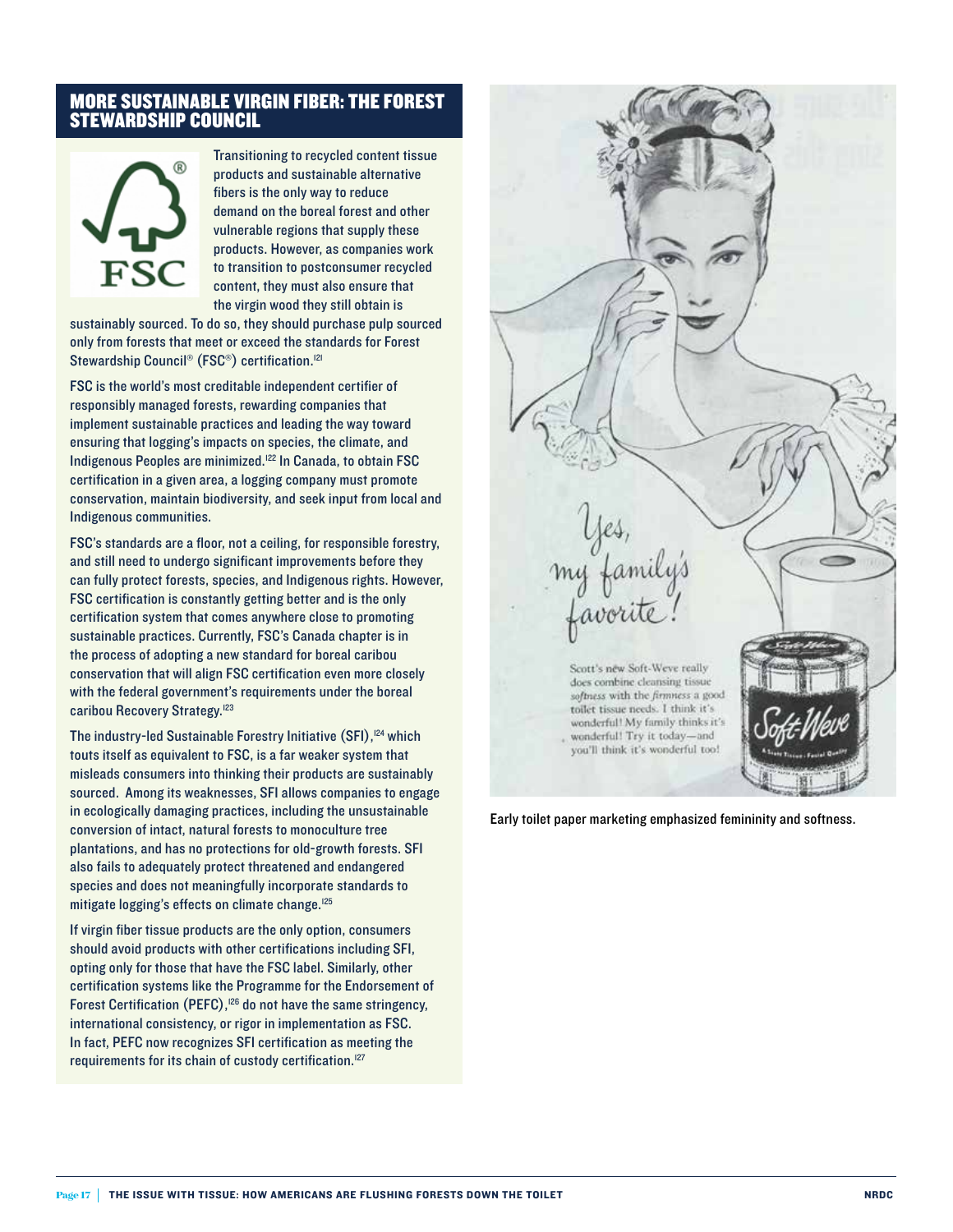

In the past few decades, recycling has become more commonplace, and some companies have begun manufacturing tissue products composed primarily, or entirely, of postconsumer recycled materials. Recycled materials are more commonly used in away-from-home tissue brands, like those found at offices or airports, where marketing for softness is less crucial. However, this market makes up only about one-third of the entire tissue industry.128 The rest of tissue production goes toward athome tissue, which has not seen the same progress toward recycled materials.

Today, the three biggest tissue producers in the United States are Procter & Gamble, Georgia-Pacific, and Kimberly-Clark.129 These companies have some of the most recognizable brands in the at-home tissue market including Charmin, Angel Soft, Cottonelle, Brawny, Bounty, Kleenex, Quilted Northern, and Viva. All three companies have significant room to grow when it comes to the sustainability of their at-home products. They each have

made varying commitments to environmental sustainability that impact the boreal forest, as outlined in this section. However, none of their flagship at-home brands contain recycled materials or alternative fibers, and each company misses other key commitments necessary to ensure their products do not come at the expense of the boreal forest. Given these companies' substantial market shares, if they were to embrace recycled or sustainable alternative fibers throughout their product lines, it would lead to dramatic, positive changes in the industry.130

#### FSC AND FSC-MIX CERTIFICATION ARE NOT ENOUGH

Procter & Gamble, Kimberly-Clark, and Georgia-Pacific all have, to some degree, incorporated FSC certification. However, FSC certification alone is not a long-term solution for the impact of tissue on the forest.

First, FSC does not alleviate the significant demand for virgin fiber. Only transitioning away from forest content by incorporating postconsumer recycled materials and alternative fibers will stop the needless and unsustainable use of trees for throwaway tissue products. Second, although FSC is in the process of adopting new standards for caribou habitat protection and the recognition of Indigenous rights, the standards in place as of February 2019 do not adequately ensure critical caribou habitat is protected or that Indigenous Peoples have consented to logging in their territories. Finally, FSC certification is granted by an independent auditor. This means that FSC certification is only as strong as the integrity and stringency of its audit.

The standards for FSC-Mix certification, which is the certification for products like Charmin, are even more relaxed than full FSC certification. FSC-Mix certification guarantees only that the product's contents satisfy FSC's Controlled Wood standards, meaning they do not come from illegally harvested forests, forests harvested in violation of traditional and civil rights, forests in which high conservation values are threatened, forests being converted to plantations or non-forest use, or forests in which genetically modified trees are planted. These standards do not provide for the sustainability of boreal caribou populations, the protection of intact forests, or that the wood is obtained with the free, prior, and informed consent of Indigenous Peoples. In addition, as with full FSC certification, FSC-Mix certification relies on an independent audit that can vary in stringency depending on the auditor.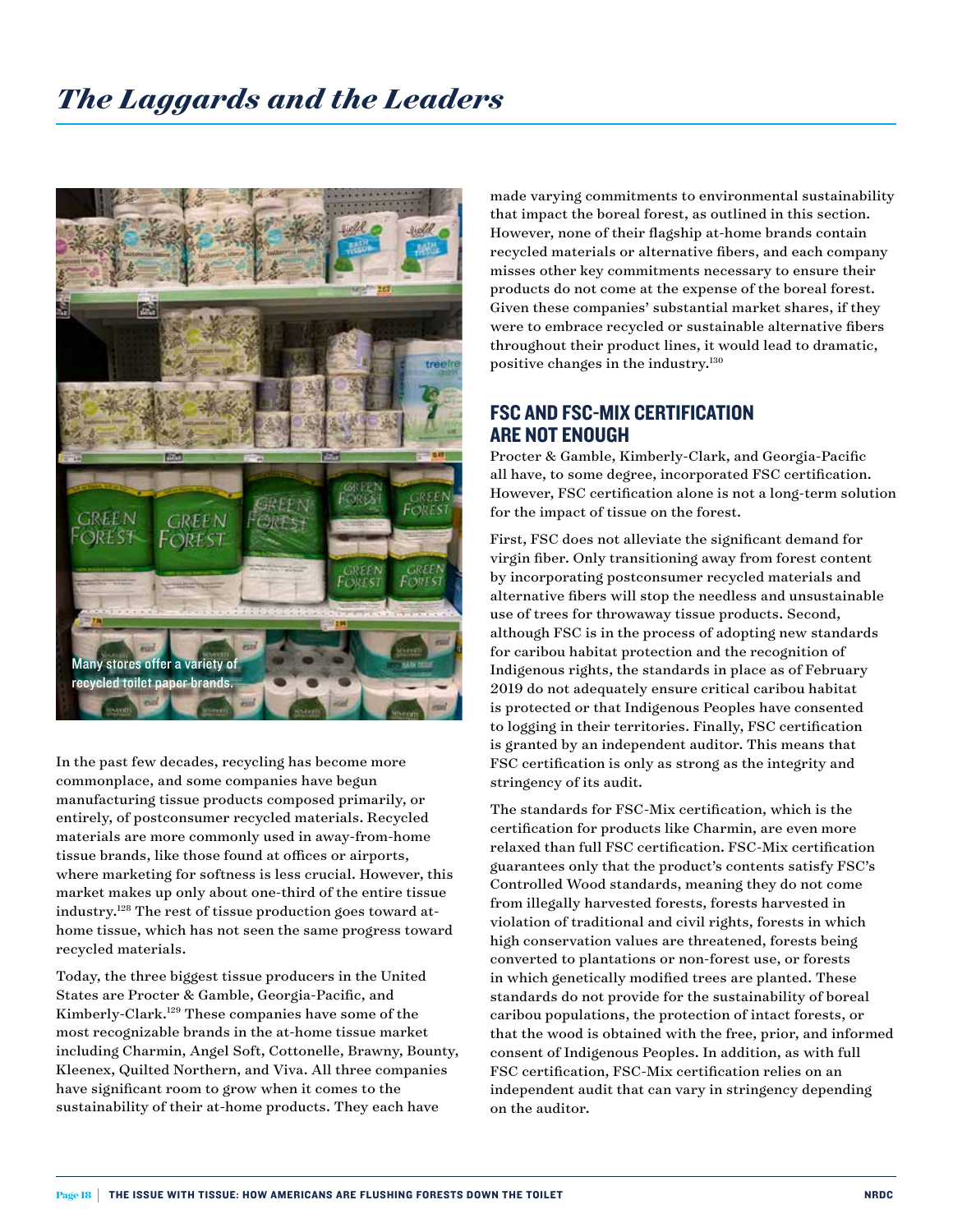To make tissue truly sustainable, companies need to transition to recycled content or, at a minimum, responsibly sourced alternative fibers. However, Procter & Gamble, Kimberly-Clark, and Georgia-Pacific all have yet to take significant steps to achieve this.

#### PROCTER & GAMBLE

In Procter & Gamble's Wood Pulp Procurement Policy, the corporation has expressed its support for Indigenous rights, pledged to avoid purchasing wood sourced from high conservation value forests, and said it would innovate to reduce its reliance on virgin forest fiber.<sup>131,132</sup> Unfortunately, they have made little progress toward this commitment. The company continues to source from intact boreal forests. Furthermore, all its at-home tissue products—Charmin, Bounty, and Puffs—continue to rely entirely on virgin forest fiber, and the company has made little progress on increasing its use of alternative fibers or recycled content in its at-home brands.

Procter & Gamble has commitments to FSC and is promoting efforts to increase the supply of FSCcertified wood fibers.133 Furthermore, the company gives "preference" to FSC certification over other certification systems.134 As of 2014, 54 percent of Procter & Gamble's virgin tissue pulp was under the FSC label.135 However, particularly in its at-home tissue brands, much of this is FSC Mix-certified pulp, which is a far less stringent designation than full FSC certification. Charmin, the company's flagship toilet paper brand, and Puffs, its flagship facial tissue brand, are both FSC Mix-certified.136 In addition, Procter & Gamble continues to rely on other, less credible, forms of certification such as SFI and PEFC and has not made a commitment to transition to virgin fiber that is 100 percent FSC certified.<sup>137</sup>

Furthermore, Procter & Gamble's commitments to addressing climate change contain a glaring hole. While the company has pledged to reduce its operational emissions by 50 percent by 2030, this commitment does not include the emissions associated with the harvesting of trees to manufacture their tissue products.138 This means the corporation is failing to account for the majority of emissions created by the production, consumption, and disposal of their products. However, the company has begun looking into mechanisms for incorporating these "Scope 3" emissions into its climate commitments.

#### KIMBERLY-CLARK

Although Kimberly-Clark still relies almost exclusively on virgin fiber for its at-home tissue products, Kimberly-Clark has taken meaningful steps to alleviate the pressure its products place on forests, committing to reduce its "natural forest fiber" footprint by 50 percent relative to 2011 by 2025.139 To meet this commitment, Kimberly-Clark has conducted life cycle analyses to evaluate the most viable

alternative fibers and begun incorporating materials, such as wheat straw, into its away-from-home tissue brands.<sup>140</sup> Its Professional Greenharvest line is now made with 20 percent alternative fiber.141 Kimberly-Clark's total tissue fiber is 24 percent postconsumer recycled, 60 percent of its tissue fiber is under the FSC label, $^{142}$  and its flagship athome tissue brands are fully FSC certified.<sup>143</sup> The company has also innovated to create more sustainable packaging, including by introducing a tube-free brand of Scott toilet paper.144

Like Procter & Gamble, Kimberly-Clark does not yet incorporate Scope 3 emissions into its greenhouse gas emissions reduction strategy. It is looking to reduce its emissions through mechanisms such as using alternative fibers and implementing user waste initiatives to reduce end-of-life emissions.<sup>145,146</sup>

#### GEORGIA-PACIFIC

Georgia-Pacific relies more on forests in the southeastern United States than on the boreal forest.147 However, it does have its own logging operations in Canada, from which it gets some of its wood pulp. Georgia-Pacific has commitments to protecting forests with high conservation value.148 It also has promised that it will "actively support collaborative and science-based efforts to identify, map and protect endangered species in the boreal region to help achieve the recovery of species at risk, including woodland caribou."149 Still, the company has not committed to stop operating in severely degraded boreal caribou habitat.

Georgia-Pacific also continues to rely on virgin fiber for its flagship at-home tissue brands. In addition, none of these tissue brands are FSC certified. Instead, Georgia-Pacific says it "supports all of the recognized forest certification programs," including SFI.150 It is committed only to ensuring it sources from areas that meet SFI standards, which are far below those of FSC.<sup>151</sup>

However, Georgia-Pacific has begun incorporating some postconsumer recycled material into its away-fromhome tissue products. Envision bath tissue, for example, is made of 100 percent recycled material, including 20 percent postconsumer recycled fiber. The company has also launched a campaign to reduce postconsumer waste, including through innovations that make paper towels recyclable.152 While Georgia-Pacific is making strides in its away-from-home market, the company needs to begin incorporating these changes into its at-home tissue brands.

#### GRADING CHARTS

The choices consumers make in the grocery store impact tissue companies' sourcing decisions. The scorecard below is a sustainability guide for purchasers of at-home tissue products. By opting to buy only the tissue products with the highest grades in our buyer's guide, consumers can help alleviate the impact their use of throw-away tissue products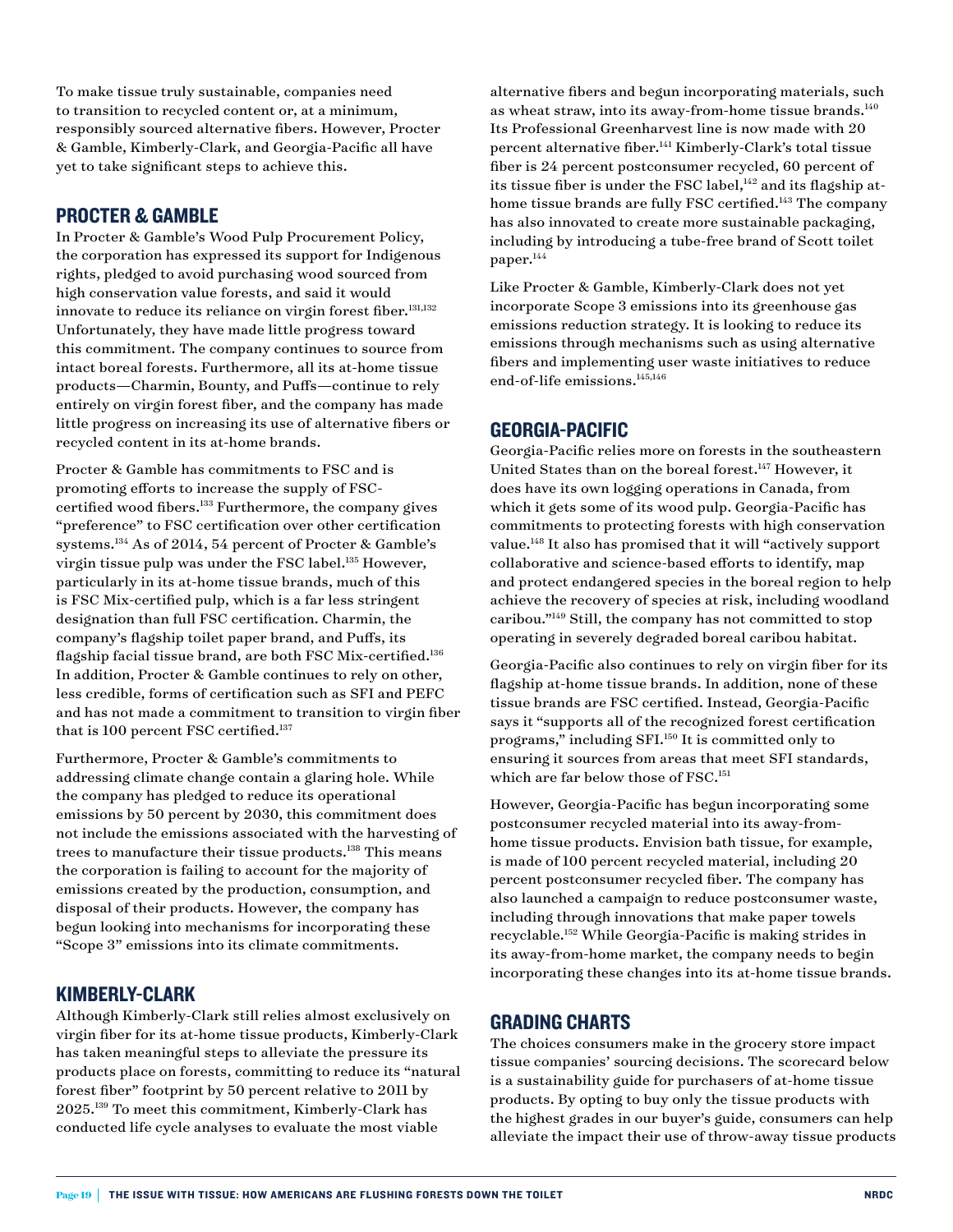has on the boreal and other forests. The scorecard includes brands chosen based on metrics specified in the Appendix. There are many brands not on the scorecard. However, we urge consumers to evaluate products not included in the scorecard according to the same criteria outlined in the Appendix.

The scorecard evaluates each brand's recycled content, bleaching process, and whether it is made from fiber sourced from FSC-certified forests.153 These are the criteria NRDC and Stand.earth deemed the best indicators of how the brands impact virgin forests. Because no major tissue brands include alternative fibers at this time, this criterion was not included; we hope to use it in future versions of this scorecard. We would also, in the future, like to grade companies on their commitments to purchasing boreal wood pulp only from suppliers that support Indigenousled boreal caribou range plan development. For a full methodology, please see the Appendix.

## A BUYER'S GUIDE TO THE SUSTAINABILITY OF AT-HOME TISSUE PRODUCTS

## **SEPTIOLET PAPER**

| <b>BRAND</b>                                         | GRADE |
|------------------------------------------------------|-------|
| <b>Green Forest</b>                                  | A     |
| 365 Everyday Value,<br>100% Recycled                 | A     |
| <b>Earth First</b>                                   | A     |
| Natural Value                                        | A     |
| <b>Seventh Generation</b>                            | A     |
| <b>Trader Joe's Bath Tissue</b>                      | A     |
| Marcal 1000 <sup>a</sup>                             | B     |
| <b>Marcal Small Steps</b>                            | в     |
| 365 Everyday Value,<br><b>Sustainably Soft</b>       | n     |
| Cottonelle Ultra                                     | D     |
| <b>Scott 1000</b>                                    | n     |
| <b>Scott ComfortPlus</b>                             | n     |
| <b>Trader Joe's Super Soft</b><br><b>Bath Tissue</b> | n     |
| Charmin Ultra <sup>b</sup>                           | F     |
| <b>Kirkland</b>                                      | F     |
| <b>Angel Soft</b>                                    | F     |
| <b>Quilted Northern</b>                              | F     |
| Up & Up Soft & Strong                                | F     |

| <b>PAPER TOWELS</b>       |              |  |  |
|---------------------------|--------------|--|--|
| BRAND                     | <b>GRADE</b> |  |  |
| <b>Green Forest</b>       | A            |  |  |
| 365 Everyday Value        | A            |  |  |
| <b>Earth First</b>        | A            |  |  |
| Natural Value             | A            |  |  |
| <b>Seventh Generation</b> | A            |  |  |
| Trader Joe's              | A            |  |  |
| <b>Marcal</b>             | R            |  |  |
| <b>Marcal Small Steps</b> | R            |  |  |
| Viva                      | n            |  |  |
| <b>Bounty</b>             | F            |  |  |
| <b>Brawny</b>             | F            |  |  |
| <b>Sparkle</b>            | F            |  |  |
| Up & Up                   | F            |  |  |
| <b>Kirkland</b>           | F            |  |  |

| <b>FACIAL TISSUE</b>                           |       |  |  |
|------------------------------------------------|-------|--|--|
| <b>BRAND</b>                                   | GRADE |  |  |
| <b>Green Forest</b>                            | A     |  |  |
| 365 Everyday Value,<br>100% Recycled           | A     |  |  |
| <b>Natural Value</b>                           | A     |  |  |
| Trader Joe's                                   | A     |  |  |
| <b>Fluff Out</b>                               | R     |  |  |
| <b>Marcal Small Steps</b>                      | R     |  |  |
| <b>Seventh Generation</b>                      | R     |  |  |
| 365 Everyday Value,<br><b>Sustainably Soft</b> | n     |  |  |
| <b>Kleenex Everyday</b>                        | n     |  |  |
| <b>Kirkland</b>                                | n     |  |  |
| <b>Puffs Ultra Soft</b>                        | F     |  |  |
| Up & Up Soft                                   | F     |  |  |

b This entry applies to both Charmin Ultra Soft and Charmin Ultra Strong.

a Due to a fire at their New Jersey paper plant in January 2019, Marcal is suspending manufacture of their at-home products, including all Marcal products listed in this report. However, they could become available again in the future.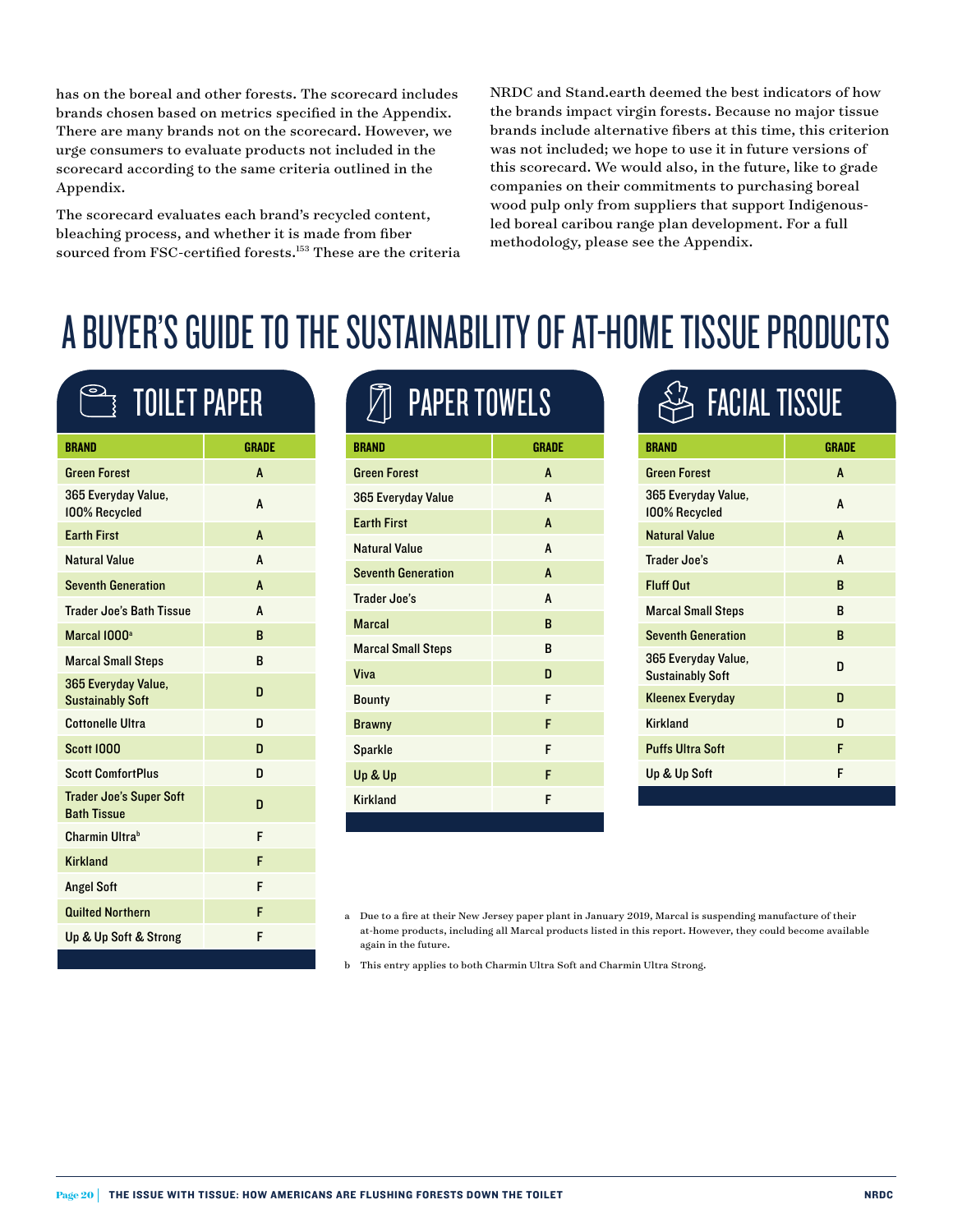#### REDUCE TISSUE CONSUMPTION

The surest way to reduce the tissue industry's impact on the boreal and other forests is to lower our consumption of tissue products. Until the middle of the 20th century, reusable products such as kitchen cloths and fabric napkins were far more common. The reliance on singleuse products, encouraged by marketing around a culture of convenience, is needlessly driving tissue demand to new highs. If individuals returned to reusable wipes for kitchen counters, cloth napkins, and even bidets, which are favored by people in many parts of the world and by many doctors, it could considerably slow forest degradation.

#### SOURCE AT LEAST HALF OF PULP FROM POSTCONSUMER RECYCLED CONTENT

The only way for tissue products to become sustainable is for companies to stop the tree-to-toilet pipeline. The best way to achieve this is to transition to recycled fibers, including the highest feasible percentage of postconsumer recycled content.

*As the market for tissue grows around the world, recycled products and alternative fibers will be the only way to accommodate increased demand without creating further strain on Indigenous Peoples, the climate, and biodiversity.* 

The technology to create effective recycled-content tissue products already exists. Companies such as Seventh Generation and Planet Inc. have shown that there is a market for more sustainable tissue in the United States. Major tissue companies have substantial research and design budgets that can be tasked with creating soft recycled products. Between 2012 and 2017, Procter & Gamble spent nearly \$10 billion on research and development.154 Kimberly-Clark spent \$311 million in 2017 alone.155 Much of this money went into developing nontissue products. If even a fraction of these budgets were dedicated to innovation in recycled-content tissue products, companies could create quality products that reduce their dependence on intact forests worldwide.

#### THE NEED FOR IMPROVED RECYCLING PRACTICES IN THE UNITED STATES

The way we recycle materials in the United States needs to change. Last year, China, which had been the destination for about half of the world's paper and plastic recyclables, implemented new, more stringent regulations on what recycling materials they will import.<sup>156</sup> China's new regulation limiting "foreign garbage" is a response to the glut of contaminated recycled material it was receiving, particularly with the proliferation of single-stream recycling.157,158 China will no longer import unsorted paper or materials that are more than 0.5 percent impure—meaning they contain food waste or other forms of contamination. Now, recycled materials in the United States are piling up.<sup>159</sup>

Americans, who use four times as much paper per capita as the global average, clearly need to cut back on consumption. However, there is also significant room for paper and tissue manufacturers to increase the demand for recycled content, as well as their ability to process recovered paper. If tissue manufacturers expanded their use of recycled pulp, it would help increase the reuse of these materials and promote the development of expanded recycling infrastructure.

#### SUPPLEMENT RECYCLED CONTENT WITH ALTERNATIVE FIBERS

The sector for alternative fibers has grown rapidly in the past 10 years. Canopy's Ecopaper Database<sup>160</sup> lists  $92$ tissue, towel, and napkin products with up to 100 percent recycled content or alternative fibers. As companies transition to using alternative fibers, they need to be sure that they are, in fact, sustainably sourced. When creating bamboo-based products, suppliers should source only from FSC-certified operations and include this certification on their product labels. For other alternative fibers, currently the two best sustainability standards are the Green Seal GS1 Tissue Standard, which will require wheat straw and other residue fibers to come from Sustainable Agriculture Network–certified crops or other approved third-party standards, and the Roundtable on Sustainable Biomaterials Standard for End-of-Life Products, By-products and Residues.<sup>161,162</sup>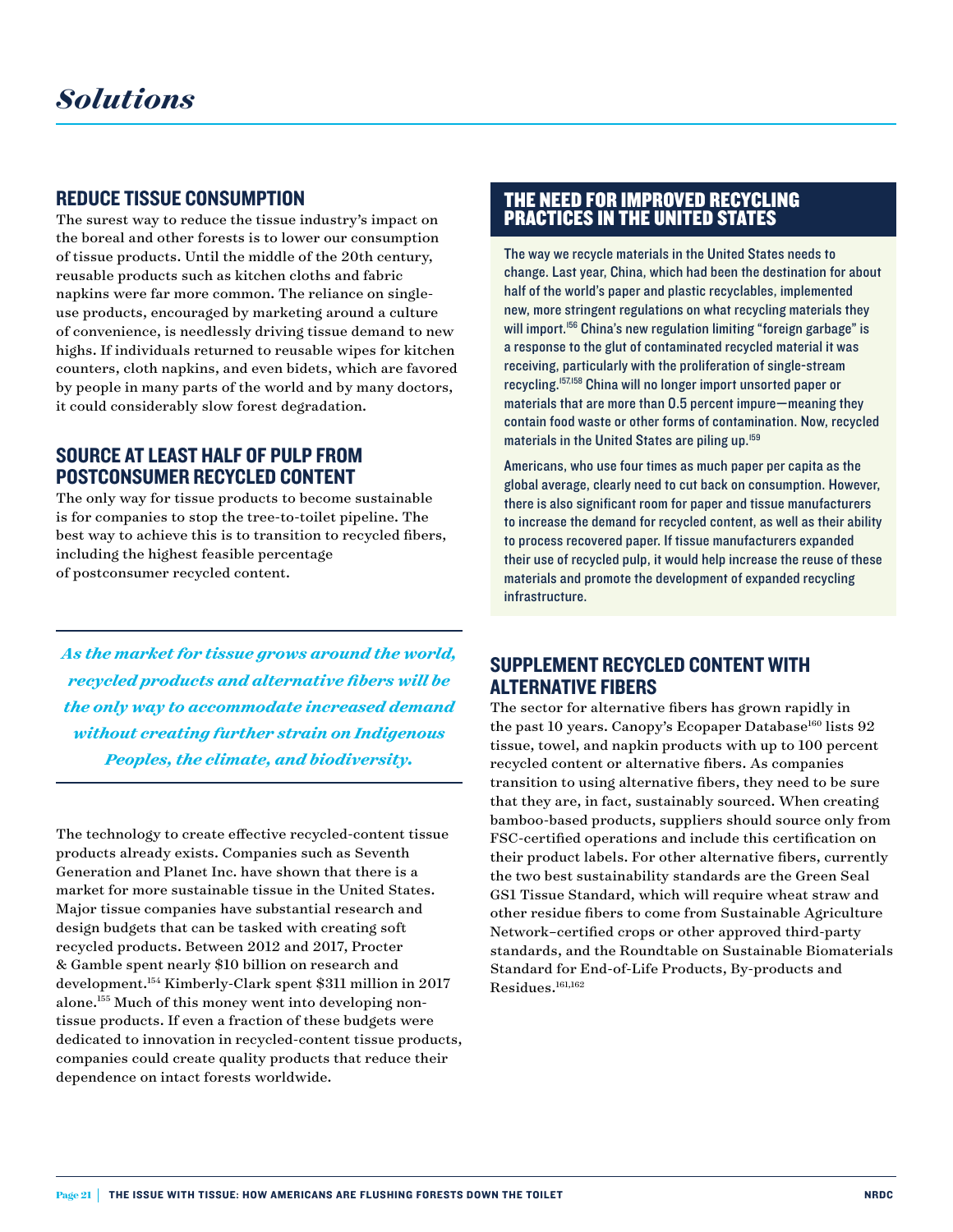#### *Conclusion*



We already know of options for more sustainable tissue production—specifically by using recycled materials and responsibly-sourced alternative fibers. Yet, major companies have largely failed to adopt them. Instead, they have mostly adhered to the status quo and kept consumers in the dark about the true environmental cost of their tissue purchases. The sales revenues of many of these companies are larger than many countries' GDPs.<sup>163</sup> They are companies with substantial global power that can make a significant difference in the overall health of the world's forests.

Given tissue's extreme cost to Indigenous Peoples, the global climate, species, and forests like the boreal, it is time to reexamine current norms of tissue production and consumption. It is also time for companies to act more as global citizens and usher the world into a more sustainable paradigm. Fortunately, solutions promoting healthy forests and a healthy planet already exist. Companies and consumers simply need to embrace them.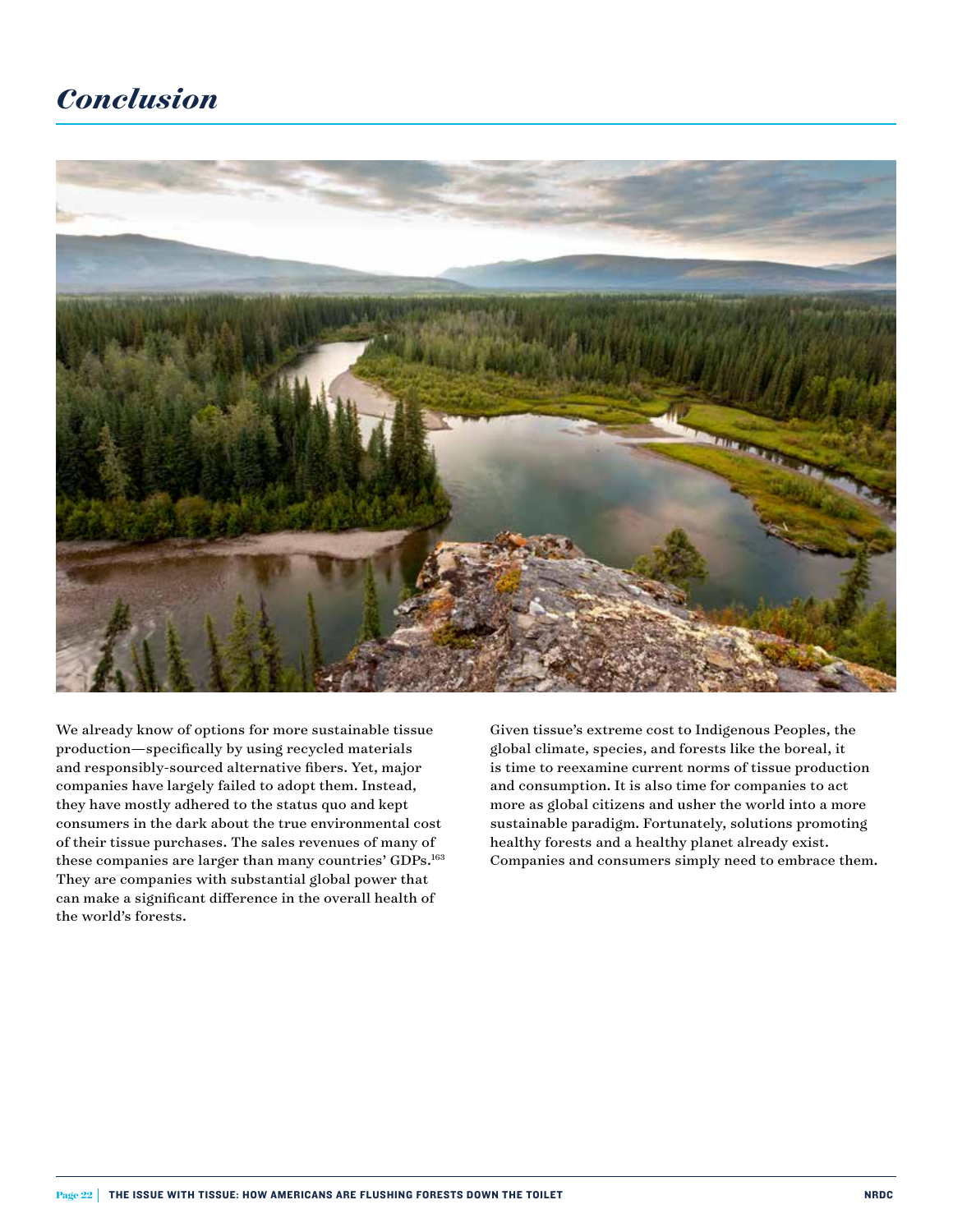The following is the methodology used in this report for grading the toilet paper, paper towel, and facial tissue brands. The evaluations include brands on the market in the autumn of 2018 and are based off data taken from product websites, packaging, and company communications.

The scorecard includes the flagship brands from the three tissue companies with the largest market shares, Procter & Gamble, Kimberly-Clark, and Georgia-Pacific. Given that private label products (store brands) cumulatively also constitute a substantial portion of the marketplace, the scorecard includes a selection of these products. To provide a representative cross-section of recycled tissue products, we also included a selection of tissue brands made primarily from recycled material. There are many brands not on the scorecard. However, we urge consumers to evaluate products not included according to the same criteria used in this scorecard.

The grading system evaluates the brands on the basis of their pre-consumer and postconsumer recycled content, whether the virgin fiber used is fully FSC certified or FSC-Mix certified, and their bleaching practices. These are the criteria NRDC and Stand.earth deemed the best indicators of how the brands impact virgin forests. Because no major brand includes alternative fibers, this was not a grading criterion.

First, baseline quantitative measures were created for each brand according to the percentage of each fiber type used. For example, if a brand were comprised of 60 percent virgin fiber and 40 percent postconsumer recycled fiber, virgin fiber would have a baseline quantitative measure of 60 and postconsumer recycled fiber would have a baseline quantitative measure of 40.

Each criterion was assigned a different weighting factor, depending on its estimated relative value. The weighting factors were as follows:

Postconsumer recycled content: 3

Pre-consumer recycled content: 1.5

Virgin fiber with full FSC certification: 1

Virgin fiber with FSC-Mix certification: 0.5

Virgin fiber that uses nonchlorine bleaching methods: 0.5

Since all recycled tissue uses PCF bleach, we automatically incorporated this variable into the weight assigned to recycled content and only separately evaluated only the bleach type of virgin fiber content.

Each brand's baseline quantitative measures for each type of fiber were multiplied by the corresponding weighting factors and added together to produce a raw score. For example, if the baseline quantitative measure of postconsumer recycled content were 40, this number would be multiplied by 3, the weighting factor for postconsumer recycled content. While the weighting factors for recycled materials were static, the weighting factors applied to the quantitative measures for virgin fiber content depended on whether that fiber was FSC certified and what kind of bleaching process was used.

The formula is as follows:

Raw score =  $3 \times$  [% of postconsumer recycled content] + 1.5 x [% of pre-consumer recycled content]  $+ 1 x$  [% of virgin fiber that has full FSC certification] + 0.5 x [% of virgin fiber that has FSC-Mix certification]  $+ 0.5$  x [% of virgin fiber that uses non-chlorine bleaching processes]

For example, if a brand had 20 percent postconsumer recycled content, 40 percent pre-consumer recycled content, and 40 percent virgin fiber content that has full FSC certification but the company uses an ECF bleaching process, the score would be calculated as follows:

*[3 x 20] + [1.5 x 40] + [1 x 40] + [0.5 x 0] + [0.5 x 0] = 160*

The grading scale is as follows:

 $250-300 = A$  $175 - 249 = B$  $125 - 174 = C$  $100-124 = D$  $< 100 = F$ 

The score of the above example would be a C.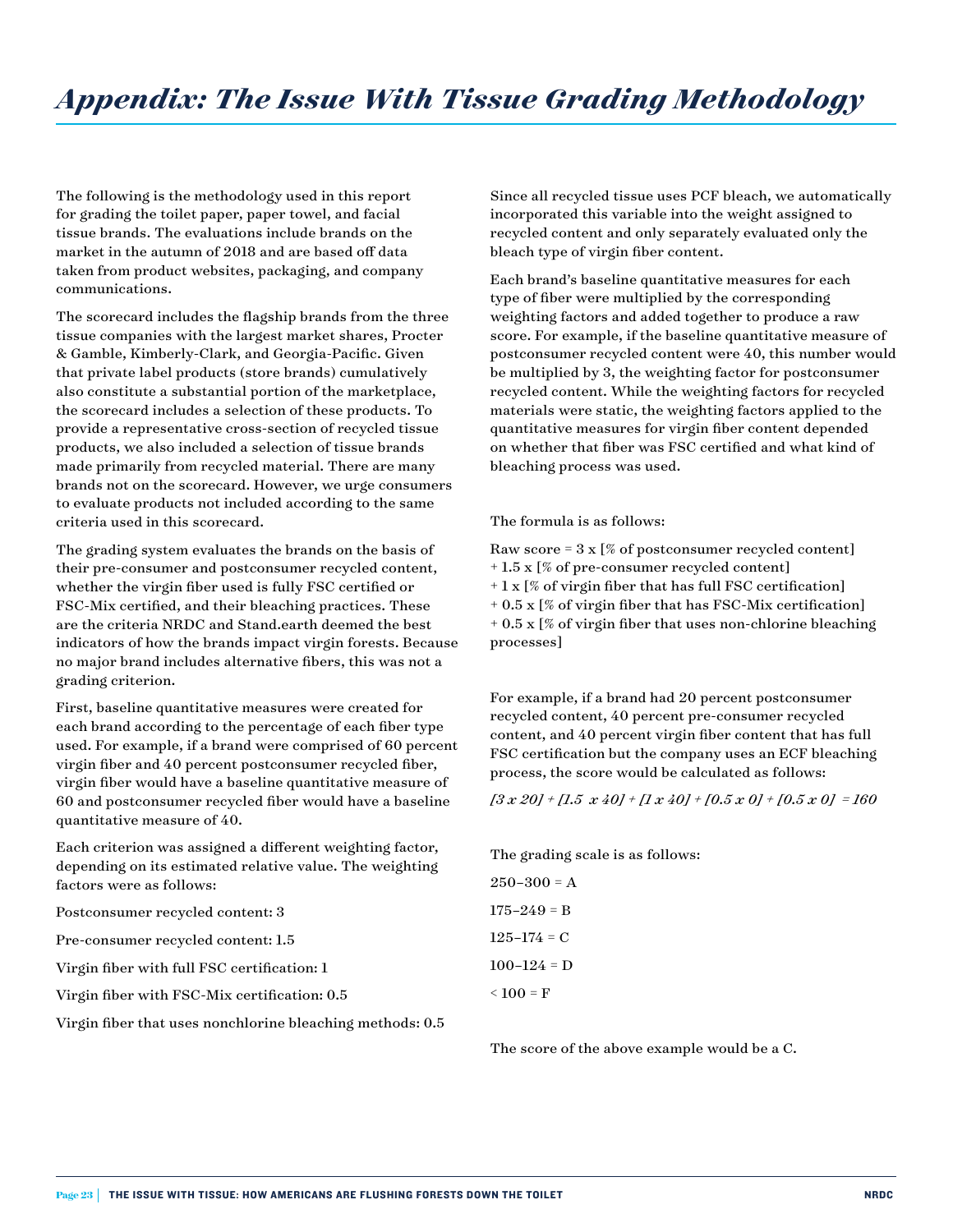## A BUYER'S GUIDE TO THE SUSTAINABILITY OF AT-HOME TISSUE PRODUCTS

## $\rightarrow$  Toilet paper

| <b>BRAND</b>                                         | <b>COMPANY</b>              | <b>TOTAL %</b><br><b>RECYCLED</b> | % POST-<br><b>CONSUMER</b><br><b>RECYCLED</b> | % VIRGIN<br><b>FIBER</b> | <b>BLEACHING</b><br><b>PROCESS</b> | <b>VIRGIN FIBER IS FSC</b><br><b>CERTIFIED?</b> <sup>a</sup> | <b>SCORE/GRADE</b> |
|------------------------------------------------------|-----------------------------|-----------------------------------|-----------------------------------------------|--------------------------|------------------------------------|--------------------------------------------------------------|--------------------|
| <b>Green Forest</b>                                  | <b>Green Forest</b>         | 100                               | >90                                           | 0                        | <b>PCF</b> <sup>b</sup>            | N/A                                                          | 285/A              |
| 365 Everyday Value,<br>100% Recycled                 | <b>Whole Foods Market</b>   | 100                               | 80                                            | 0                        | <b>PCF</b>                         | N/A                                                          | 270/A              |
| <b>Earth First</b>                                   | <b>Royal Paper</b>          | 100                               | 80                                            | $\mathbf{0}$             | <b>PCF</b>                         | N/A                                                          | 270/A              |
| <b>Natural Value</b>                                 | <b>Natural Value</b>        | 100                               | 80                                            | 0                        | <b>PCF</b>                         | N/A                                                          | 270/A              |
| <b>Seventh Generation</b>                            | <b>Seventh Generation</b>   | 100                               | >80                                           | 0                        | <b>PCF</b>                         | N/A                                                          | 270/A              |
| <b>Trader Joe's Bath Tissue</b>                      | <b>Trader Joe's</b>         | 100                               | 80                                            | 0                        | <b>PCF</b>                         | N/A                                                          | 270/A              |
| Marcal 1000°                                         | <b>Marcal</b>               | 100                               | 60                                            | 0                        | <b>PCF</b>                         | N/A                                                          | 240/B              |
| <b>Marcal Small Steps</b>                            | <b>Marcal</b>               | 100                               | 60                                            | 0                        | <b>PCF</b>                         | N/A                                                          | 240/B              |
| 365 Everyday Value,<br><b>Sustainably Soft</b>       | <b>Whole Foods Market</b>   | $\mathbf{0}$                      | $\mathbf{0}$                                  | 100                      | <b>TCF<sup>d</sup></b>             | <b>Mix</b>                                                   | 100/D              |
| <b>Cottonelle Ultra</b>                              | <b>Kimberly-Clark</b>       | 0                                 | $\mathbf{0}$                                  | 100                      | <b>ECF<sup>e</sup></b>             | Yes                                                          | 100/D              |
| <b>Scott 1000</b>                                    | <b>Kimberly-Clark</b>       | $\mathbf{0}$                      | $\bf{0}$                                      | 100                      | <b>ECF</b>                         | Yes                                                          | 100/D              |
| <b>Scott ComfortPlus</b>                             | <b>Kimberly-Clark</b>       | 0                                 | 0                                             | 100                      | <b>ECF</b>                         | Yes                                                          | 100/D              |
| <b>Trader Joe's Super Soft</b><br><b>Bath Tissue</b> | <b>Trader Joe's</b>         | 0                                 | $\mathbf{0}$                                  | 100                      | <b>TCF</b>                         | <b>Mix</b>                                                   | 100/D              |
| <b>Charmin Ultraf</b>                                | <b>Procter &amp; Gamble</b> | 0                                 | $\mathbf{0}$                                  | 100                      | <b>ECF</b>                         | <b>Mix</b>                                                   | 50/F               |
| <b>Kirkland</b>                                      | <b>Costco</b>               | $\mathbf{0}$                      | $\bf{0}$                                      | 100                      | <b>ECF</b>                         | <b>Mix</b>                                                   | 50/F               |
| <b>Angel Soft</b>                                    | Georgia-Pacific             | 0                                 | $\bf{0}$                                      | 100                      | <b>ECF</b>                         | <b>No</b>                                                    | 0/F                |
| <b>Quilted Northern</b>                              | Georgia-Pacific             | 0                                 | $\pmb{0}$                                     | 100                      | <b>ECF</b>                         | <b>No</b>                                                    | 0/F                |
| Up & Up Soft & Strong                                | <b>Target</b>               | 0                                 | 0                                             | 100                      | <b>ECF</b>                         | <b>No</b>                                                    | 0/F                |

a Some products receive FSC certification for their recycled content. However, to avoid double-counting recycling and FSC certification, FSC certification is not applied as a grading metric for products that do not contain virgin fiber. For more information, see the Appendix.

b Processed chlorine free

c Due to a fire at their New Jersey paper plant in January 2019, Marcal is suspending manufacture of their at-home products, including all Marcal products listed in this report. However, they could become available again in the future.

d Elemental chlorine free

e Totally chlorine free

f This entry applies to both Charmin Ultra Soft and Charmin Ultra Strong.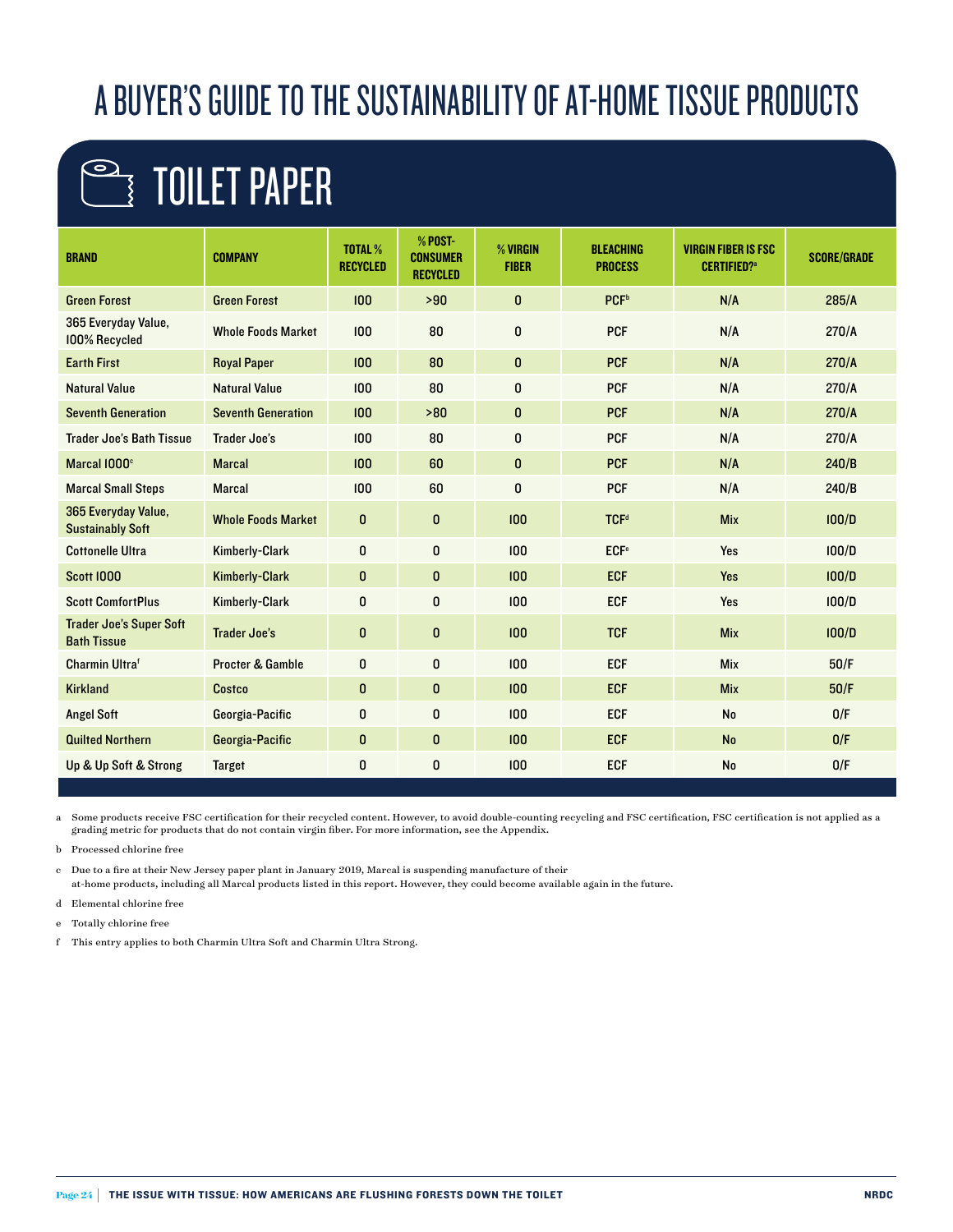# **TE PAPER TOWELS**

| <b>BRAND</b>              | <b>COMPANY</b>              | <b>TOTAL %</b><br><b>RECYCLED</b> | % POST-<br><b>CONSUMER</b><br><b>RECYCLED</b> | % VIRGIN<br><b>FIBER</b> | <b>BLEACHING</b><br><b>PROCESS</b> | <b>VIRGIN FIBER IS FSC</b><br><b>CERTIFIED?</b> | <b>SCORE/GRADE</b> |
|---------------------------|-----------------------------|-----------------------------------|-----------------------------------------------|--------------------------|------------------------------------|-------------------------------------------------|--------------------|
| <b>Green Forest</b>       | <b>Green Forest</b>         | 100                               | >90                                           | $\mathbf{0}$             | <b>PCF</b>                         | N/A                                             | 285/A              |
| 365 Everyday Value        | <b>Whole Foods Market</b>   | 100                               | 80                                            | $\mathbf{0}$             | <b>PCF</b>                         | N/A <sup>f</sup>                                | 270/A              |
| <b>Earth First</b>        | <b>Royal Paper</b>          | 100                               | 80                                            | $\mathbf 0$              | <b>PCF</b>                         | N/A                                             | 270/A              |
| <b>Natural Value</b>      | <b>Natural Value</b>        | 100                               | 80                                            | $\mathbf{0}$             | <b>PCF</b>                         | N/A                                             | 270/A              |
| <b>Seventh Generation</b> | <b>Seventh Generation</b>   | 100                               | >80                                           | $\mathbf{0}$             | <b>PCF</b>                         | N/A                                             | 270/A              |
| Trader Joe's              | Trader Joe's                | 100                               | 80                                            | $\mathbf{0}$             | <b>PCF</b>                         | N/A                                             | 270/A              |
| <b>Marcal</b>             | <b>Marcal</b>               | 100                               | 60                                            | $\mathbf 0$              | <b>PCF</b>                         | N/A                                             | 240/B              |
| <b>Marcal Small Steps</b> | <b>Marcal</b>               | 100                               | 60                                            | $\mathbf{0}$             | <b>PCF</b>                         | N/A                                             | 240/B              |
| <b>Viva</b>               | <b>Kimberly-Clark</b>       | 0                                 | $\mathbf{0}$                                  | 100                      | <b>ECF</b>                         | Yes                                             | 100/D              |
| <b>Bounty</b>             | <b>Procter &amp; Gamble</b> | 0                                 | $\mathbf{0}$                                  | 100                      | <b>ECF</b>                         | <b>No</b>                                       | 0/F                |
| <b>Brawny</b>             | Georgia-Pacific             | $\mathbf{0}$                      | $\mathbf{0}$                                  | 100 <sub>1</sub>         | <b>ECF</b>                         | <b>No</b>                                       | 0/F                |
| <b>Sparkle</b>            | Georgia-Pacific             | 0                                 | 0                                             | 100 <sub>1</sub>         | <b>ECF</b>                         | <b>No</b>                                       | 0/F                |
| Up & Up                   | <b>Target</b>               | $\mathbf{0}$                      | $\mathbf{0}$                                  | 100 <sub>1</sub>         | <b>ECF</b>                         | <b>No</b>                                       | 0/F                |
| <b>Kirkland</b>           | Costco                      | 0                                 | 0                                             | 100                      | <b>ECF</b>                         | <b>No</b>                                       | 0/F                |

# **ES FACIAL TISSUE**

| <b>BRAND</b>                                   | <b>COMPANY</b>              | <b>TOTAL %</b><br><b>RECYCLED</b> | % POST-<br><b>CONSUMER</b><br><b>RECYCLED</b> | % VIRGIN<br><b>FIBER</b> | <b>BLEACHING</b><br><b>PROCESS</b> | <b>VIRGIN FIBER IS FSC</b><br><b>CERTIFIED?'</b> | <b>SCORE/GRADE</b> |
|------------------------------------------------|-----------------------------|-----------------------------------|-----------------------------------------------|--------------------------|------------------------------------|--------------------------------------------------|--------------------|
| <b>Green Forest</b>                            | <b>Green Forest</b>         | 100 <sub>1</sub>                  | 90                                            | $\mathbf{0}$             | <b>PCF</b>                         | N/A                                              | 285/A              |
| 365 Everyday Value,<br>100% Recycled           | <b>Whole Foods Market</b>   | 100                               | 80                                            | 0                        | <b>PCF</b>                         | N/A                                              | 270/A              |
| <b>Natural Value</b>                           | <b>Natural Value</b>        | 100                               | 80                                            | $\mathbf{0}$             | <b>PCF</b>                         | N/A                                              | 270/A              |
| Trader Joe's                                   | Trader Joe's                | 100                               | 80                                            | 0                        | <b>PCF</b>                         | N/A                                              | 270/A              |
| <b>Fluff Out</b>                               | <b>Marcal</b>               | 100                               | 60                                            | $\mathbf{0}$             | <b>PCF</b>                         | N/A                                              | 240/B              |
| <b>Marcal Small Steps</b>                      | <b>Marcal</b>               | 100                               | 60                                            | 0                        | <b>PCF</b>                         | N/A                                              | 240/B              |
| <b>Seventh Generation</b>                      | <b>Seventh Generation</b>   | 100                               | 50                                            | $\mathbf{0}$             | <b>PCF</b>                         | N/A                                              | 225/B              |
| 365 Everyday Value,<br><b>Sustainably Soft</b> | <b>Whole Foods Market</b>   | $\mathbf 0$                       | $\mathbf{0}$                                  | 100                      | <b>TCF</b>                         | <b>Mix</b>                                       | 100/D              |
| <b>Kleenex Everyday</b>                        | <b>Kimberly-Clark</b>       | $\mathbf{0}$                      | $\mathbf{0}$                                  | 100                      | <b>ECF</b>                         | Yes                                              | 100/D              |
| <b>Kirkland</b>                                | Costco                      | 0                                 | 0                                             | 100                      | <b>ECF</b>                         | Yes                                              | 100/D              |
| <b>Puffs Ultra Soft</b>                        | <b>Procter &amp; Gamble</b> | $\mathbf{0}$                      | $\mathbf{0}$                                  | 100                      | <b>ECF</b>                         | <b>Mix</b>                                       | 50/F               |
| Up & Up Soft                                   | <b>Target</b>               | 0                                 | 0                                             | 100                      | <b>ECF</b>                         | <b>Mix</b>                                       | 50/F               |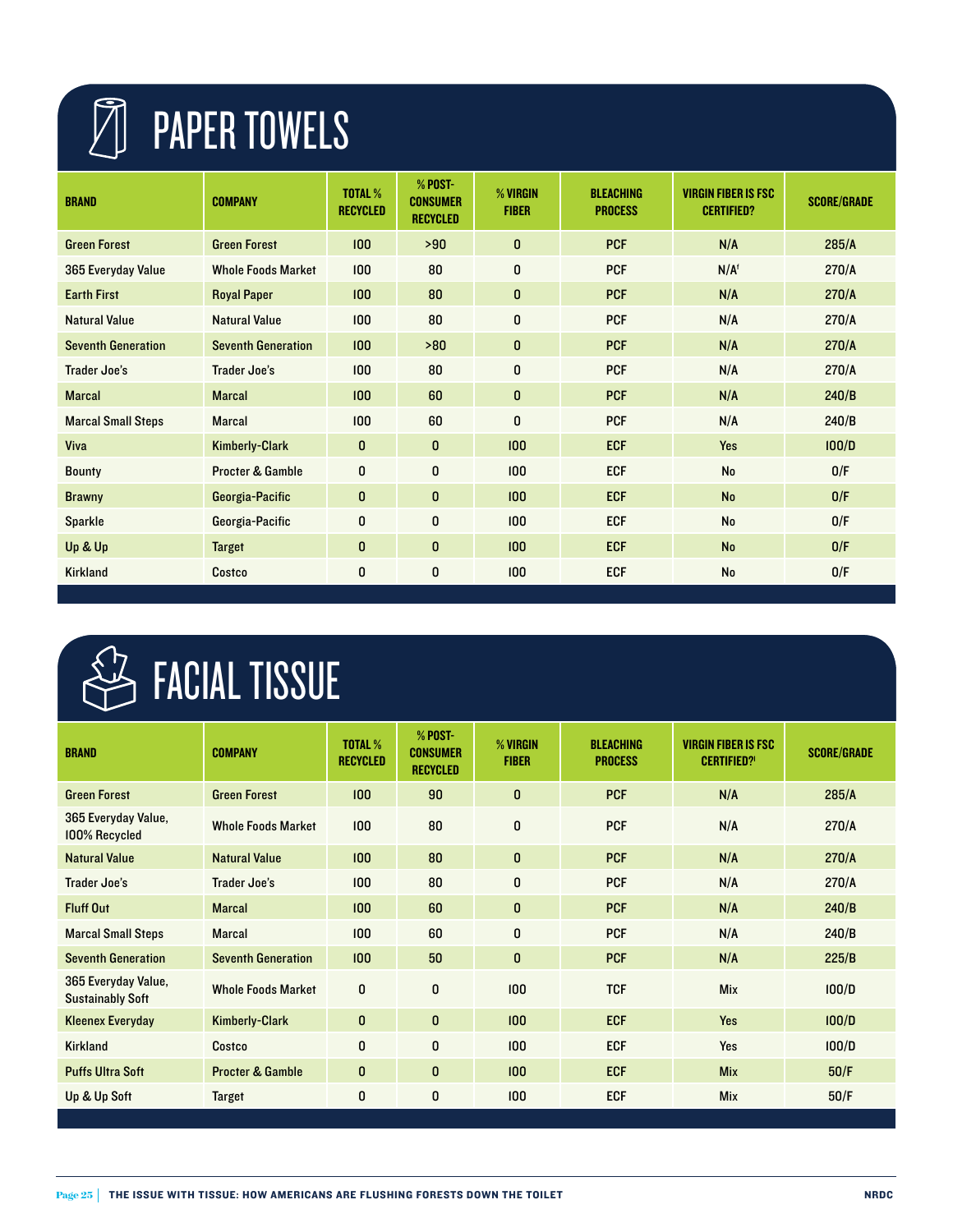#### ENDNOTES

1 Statista, "Tissue and Hygiene Paper: United States," <https://www.statista.com/outlook/80000000/109/tissue-hygiene-paper/united-states#market-globalRevenue> (accessed October 26, 2018).

2 North America accounted for 26.3 percent of global tissue consumption in 2013. Of this, Canada accounts for approximately 5 percent, and the United States accounts for the rest. "Connecting dots *Tissue World* 1993–2015," *Tissue World Magazine*, January/February 2015, [https://issuu.com/tissueworldmagazine/docs/twm\\_](https://issuu.com/tissueworldmagazine/docs/twm_janfeb2015_web_2d4a99fb95d131) [janfeb2015\\_web\\_2d4a99fb95d131.](https://issuu.com/tissueworldmagazine/docs/twm_janfeb2015_web_2d4a99fb95d131) Statista, "Tissue and Hygiene Paper: North America," [https://www.statista.com/outlook/80000000/104/tissue-hygiene-paper/](https://www.statista.com/outlook/80000000/104/tissue-hygiene-paper/north-america#market-revenue) [north-america#market-revenue](https://www.statista.com/outlook/80000000/104/tissue-hygiene-paper/north-america#market-revenue) (accessed January 8, 2019).

3 National Forestry Database (Canada), "Forest Area Harvested on Private and Crown Lands," <http://nfdp.ccfm.org/en/data/harvest.php>(accessed January 8, 2019).

4 Cree First Nation of Waswanipi, *Broadback: Cree First Nation and Coalition to Urge Quebec to Take a Stand to Protect One of Last Intact Forests*, February 22, 2016, <https://www.waswanipi.com/en/all-news?start=49>.

5 COSEWIC. *COSEWIC assessment and status report on the Caribou Rangifer tarandus, Newfoundland population, Atlantic-Gaspésie population and Boreal population, in Canada*. Committee on the Status of Endangered Wildlife in Canada, 2014, Ottawa. xxiii + 128 pp. (https://wildlife-species.canada.ca/species-riskregistry/virtual\_sara/files/cosewic/sr\_Caribou\_NF\_Boreal\_Atlantic\_2014\_e.pdf) (accessed January 14, 2019).

6 Statista, "Sales of the Leading 10 Toilet Tissue Brands of the United States in 2017 (In Million U.S. Dollars)," https://www.statista.com/statistics/188710/top-toilet-tissue-brands-in-the-united-states/ (accessed February 11, 2019). Because of the significant cumulative market share of store-brand products, we also included a selection of these brands, as well as a selection of brands made from recycled products.

7 "Five Reasons the Earth's Climate Depends on Forests," Climate and Land Use Alliance, <http://www.climateandlandusealliance.org/scientists-statement/>(accessed January 8, 2019).

8 Jeffrey V. Wells and Peter J. Blancher, "Global Role for Sustaining Bird Populations," in *Boreal Birds of North America: A Hemispheric View of Their Conservation Links and Significance* (Berkeley and Los Angeles: University of California Press, 2011).

9 Throughout this report, "virgin pulp" and "virgin fiber" are used interchangeably. Both mean unrecycled tissue content derived from trees.

10 A. Gunn, "*Rangifer tarandus*," The IUCN Red List of Threatened Species, 2016, <https://www.iucnredlist.org/species/29742/22167140>.

11 Jeffrey V. Wells and Peter J. Blancher, "Global Role for Sustaining Bird Populations."

12 International Boreal Conservation Campaign, "People of the Boreal," Pew Charitable Trusts (May 31, 2016), available at [http://www.pewtrusts.org/en/research](http://www.pewtrusts.org/en/research-and-analysis/collections/2016/05/people-of-the-boreal)[and-analysis/collections/2016/05/people-of-the-boreal.](http://www.pewtrusts.org/en/research-and-analysis/collections/2016/05/people-of-the-boreal)

13 Also known as the boreal woodland caribou.

14 "Get to Know the Pine Marten," Nature Canada, March 8, 2016, <https://naturecanada.ca/news/blog/get-to-know-the-pine-marten/>(accessed January 8, 2019).

15 "Animal Facts: Moose," *Canadian Geographic*, June 6, 2006,<https://www.canadiangeographic.ca/article/animal-facts-moose>(accessed January 8, 2019).

16 "Canada Lynx," Hinterland Who's Who, 1993, <http://www.hww.ca/assets/pdfs/factsheets/canada-lynx-en.pdf>.

17 Monte Hummel and Justina Ray, *Caribou and the North: A Shared Future.* (Toronto: Dundun Press, 2008).

18 Jeffrey V. Wells and Peter J. Blancher, "Global Role for Sustaining Bird Populations."

19 Robert T. Watson et al., *Special Report: Land Use, Land-Use Change, and Forestry*, Intergovernmental Panel on Climate Change, July 2000, [https://www.researchgate.net/publication/253201133\\_Land\\_Use\\_Land-Use\\_Change\\_and\\_Forestry.](https://www.researchgate.net/publication/253201133_Land_Use_Land-Use_Change_and_Forestry)

20 Ibid. "FYI: How NRDC Calculated Forest and Fossil Fuel Carbon Equivalencies," Natural Resources Defense Council (hereinafter NRDC), [https://www.nrdc.org/sites/default/files/media-uploads/carbon\\_comparison\\_background\\_v1.1.pdf](https://www.nrdc.org/sites/default/files/media-uploads/carbon_comparison_background_v1.1.pdf) (accessed January 8, 2019).

21 "FYI: How NRDC Calculated Forest and Fossil Fuel Carbon Equivalencies."

22 Joshua Axelrod, "Pandora's Box: Clearcutting in the Canadian Boreal Unleashes Millions of Tons of Previously Uncounted Carbon Dioxide Emissions," NRDC, 2018, https://www.nrdc.org/ sites/default/files/pandoras-box-clearcutting-boreal-carbon-dioxide-emissions-ip.pdf.

23 Ibid.

24 "Forest Area Harvested on Private and Crown Lands," National Forestry Database (Canada), <http://nfdp.ccfm.org/en/data/harvest.php>(accessed January 8, 2019).

25 Between 1996 and 2015, more than 25.3 million acres of boreal forest were clearcut. This estimate is based on clearcut logging done in the provinces where most logging activity takes place in the boreal forest: Newfoundland and Labrador, Quebec, Ontario, Manitoba, Saskatchewan, and Alberta. See: Ibid.

26 Andrew Park et al., *A Cut Above: A Look at Alternatives to Clearcutting in the Boreal Forest*, Wildlands League, February 2005, p. 9, http://wildlandsleague.org/ attachments/A%20Cut%20Above.pdf. Natural Resources Canada, "Clearcutting in the Forest," http://www.nrcan.gc.ca/node/9513 (accessed May 11, 2018). Greenpeace, *Consuming Canada's Boreal Forest: The Chain of Destruction From Logging Companies to Consumers*, 2007, p. 19, www.greenpeace.org/canada/Global/canada/ report/2007/9/consumingthe-boreal-forest-t.pdf.

27 L. A. Vernier et al., "Effects of Natural Resource Development on the Terrestrial Biodiversity of Canadian Boreal Forests," *Environmental Reviews* 22, no. 4 (December 2014): 457-490.

28 Trevor Hesselink, "Logging Scars Trip Report and Project Review," Wildlands League (November 8, 2018), [https://wildlandsleague.org/logging-scars/.](https://wildlandsleague.org/logging-scars/)

29 Natural Resources Canada, *The State of Canada's Forests: Annual Report 2018*, 2018, [http://cfs.nrcan.gc.ca/pubwarehouse/pdfs/39336.pdf.](http://cfs.nrcan.gc.ca/pubwarehouse/pdfs/39336.pdf)

30 "Indicator: Gross Domestic Product," Natural Resources Canada,<https://www.nrcan.gc.ca/forests/report/economy/16556> (accessed January 8, 2019).

31 Natural Resources Canada, *The State of Canada's Forests*, p. 44. "Statistical Data," Natural Resources Canada, [http://cfs.nrcan.gc.ca/statsprofile/economicimpact/](http://cfs.nrcan.gc.ca/statsprofile/economicimpact/ca) [ca](http://cfs.nrcan.gc.ca/statsprofile/economicimpact/ca) (accessed January 9, 2019). Peter Berg and Oskar Lingqvist, "Pulp, Paper, and Packaging in the Next Decade: Transformational Change," McKinsey, May 2017, [https://www.mckinsey.com/industries/paper-and-forest-products/our-insights/pulp-paper-and-packaging-in-the-next-decade-transformational-change.](https://www.mckinsey.com/industries/paper-and-forest-products/our-insights/pulp-paper-and-packaging-in-the-next-decade-transformational-change)

32 "Forest Products and Applications," Natural Resources Canada,<https://www.nrcan.gc.ca/forests/industry/products-applications/13317> (accessed January 9, 2019).

33 "Broadback: Cree First Nation and Coalition to Urge Quebec to Take a Stand to Protect One of Last Intact Forests," Cree First Nation of Waswanipi, press release, February 22, 2016, [https://www.waswanipi.com/en/all-news?start=49.](https://www.waswanipi.com/en/all-news?start=49)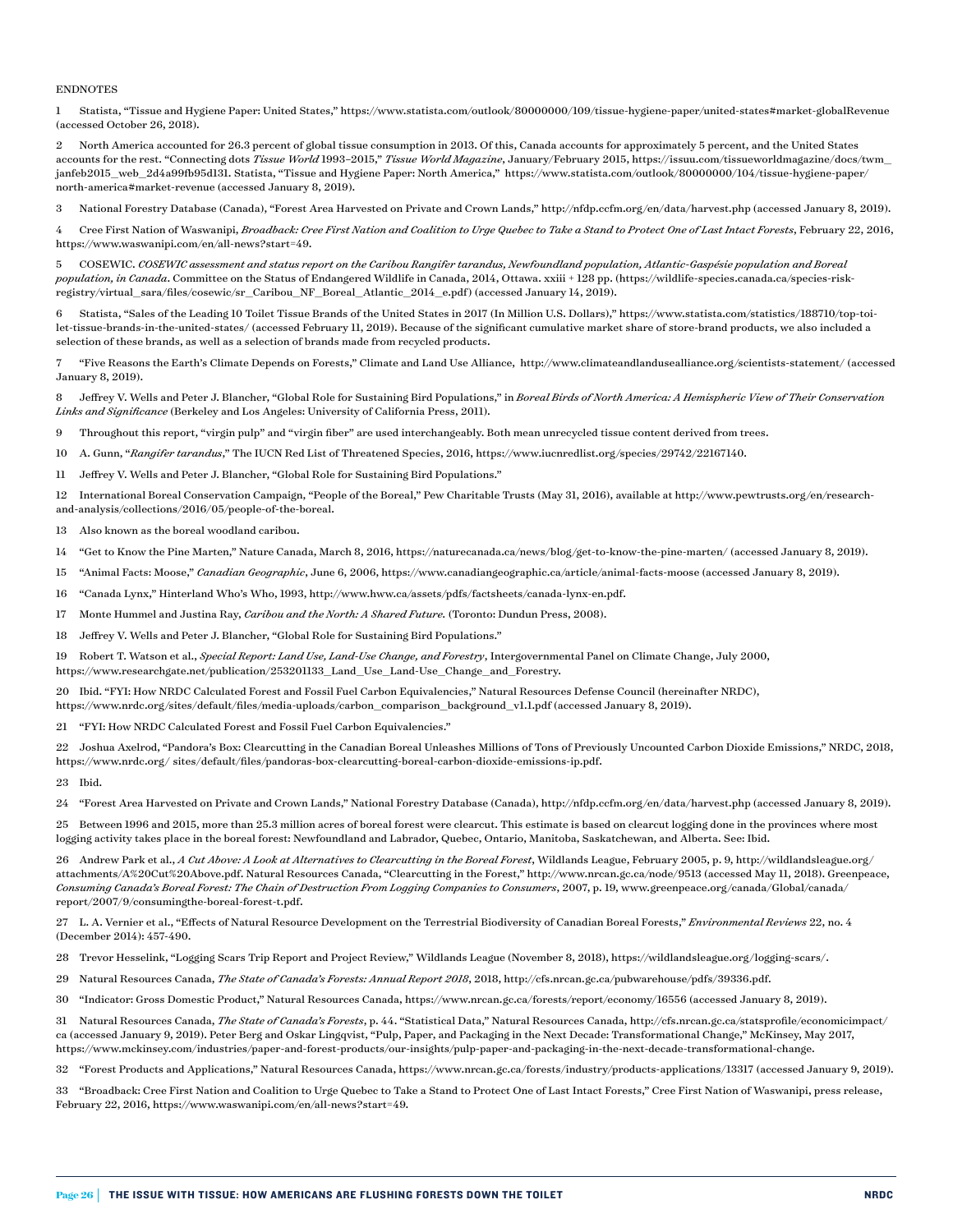34 See, e.g. Ainslie Cruickshank and Cherise Seucharan, "Here's What You Need to Know about the Wet'suwet'en Protests," *The Star Vancouver*, January 7, 2019, <https://www.thestar.com/vancouver/2019/01/07/heres-what-you-need-to-know-about-the-wetsuweten-protests.html>.

35 Presse Canadienne, "Judge Issues Injunction to Stop Logging on Atikamekw Territory," *Montreal Gazette*, August 23, 2017, [http://montrealgazette.com/news/](http://montrealgazette.com/news/quebec/judge-issues-injunction-to-stop-logging-on-atikamekw-territory) [quebec/judge-issues-injunction-to-stop-logging-on-atikamekw-territory](http://montrealgazette.com/news/quebec/judge-issues-injunction-to-stop-logging-on-atikamekw-territory).

36 Boreal caribou are an ecotype of woodland caribou and are distinct from both the barren-ground caribou, which migrate across Canada's tundra in large herds, and the mountain woodland caribou, which spends a substantial portion of each year in higher-elevation alpine and subalpine regions. Environment Canada, "Caribou Dolphin and Union Population," Species at Risk Public Registry, [https://www.registrelep-sararegistry.gc.ca/species/speciesDetails\\_e.cfm?sid=822](https://www.registrelep-sararegistry.gc.ca/species/speciesDetails_e.cfm?sid=822) (accessed May 11, 2018). Environment Canada, *Recovery Strategy for the Woodland Caribou, Southern Mountain Population (*Rangifer tarandus *caribou) in Canada*, Species at Risk Act Recovery Strategy Series, 2014, p. 2, [https://www.registrelep-sararegistry.gc.ca/virtual\\_sara/files/plans/rs\\_woodland\\_caribou\\_bois\\_s\\_mtn\\_pop\\_0114\\_e.pdf.](https://www.registrelep-sararegistry.gc.ca/virtual_sara/files/plans/rs_woodland_caribou_bois_s_mtn_pop_0114_e.pdf) Barren-ground and mountain caribou also face significant pressure due to development. These subspecies are federally listed as threatened, while northern mountain caribou are listed as being of special concern. Committee on the Status of Endangered Wildlife in Canada, *COSEWIC Assessment and Status Report on the Caribou*  Rangifer tarandus *Barren-Ground Population in Canada*, Species at Risk Public Registry, 2016, [https://www.registrelep-sararegistry.gc.ca/virtual\\_sara/files/cosewic/](https://www.registrelep-sararegistry.gc.ca/virtual_sara/files/cosewic/sr_Caribou Barren-ground_2016_e.pdf) [sr\\_Caribou%20Barren-ground\\_2016\\_e.pdf](https://www.registrelep-sararegistry.gc.ca/virtual_sara/files/cosewic/sr_Caribou Barren-ground_2016_e.pdf). Environment Canada, *Recovery Strategy for the Woodland Caribou, Northern Mountain Population*, Species at Risk Act Recovery Strategy Series 2012, [https://www.sararegistry.gc.ca/virtual\\_sara/files/plans/mp\\_woodland\\_caribou\\_northern\\_mountain\\_population\\_e.pdf](https://www.sararegistry.gc.ca/virtual_sara/files/plans/mp_woodland_caribou_northern_mountain_population_e.pdf).

37 Environment and Climate Change Canada, *Action Plan for the Woodland Caribou*, [https://www.registrelep-sararegistry.gc.ca/document/default\\_e.](https://www.registrelep-sararegistry.gc.ca/document/default_e.cfm?documentID=407) [cfm?documentID=407](https://www.registrelep-sararegistry.gc.ca/document/default_e.cfm?documentID=407).

38 Jennifer Lamson, "Canada's Woodland Caribou at a Conservation Crossroad," Pew Charitable Trusts, February 18, 2016, [https://www.pewtrusts.org/en/research](https://www.pewtrusts.org/en/research-and-analysis/articles/2016/02/18/canadas-woodland-caribou-at-a-conservation-crossroad)[and-analysis/articles/2016/02/18/canadas-woodland-caribou-at-a-conservation-crossroad.](https://www.pewtrusts.org/en/research-and-analysis/articles/2016/02/18/canadas-woodland-caribou-at-a-conservation-crossroad)

39 Committee on the Status of Endangered Wildlife in Canada, *COSEWIC Assessment and Status Report on the Caribou Rangifer tarandus, Newfoundland Population, Atlantic-Gaspésie Population, Boreal Population*, 2014, p. 59.

40 Ibid. p. xvii.

41 Environment Canada, *Recovery Strategy for the Woodland Caribou (*Rangifer tarandus *caribou)*, *Boreal Population, in Canada*, Species at Risk Act Recovery Strategy Series, 2012, pp xi and 138, [http://www.registrelep-sararegistry.gc.ca/virtual\\_sara/files/plans/rs%5Fcaribou%5Fboreal%5Fcaribou%5F0912%5Fe1%2Epdf.](http://www.registrelep-sararegistry.gc.ca/virtual_sara/files/plans/rs%5Fcaribou%5Fboreal%5Fcaribou%5F0912%5Fe1%2Epdf)

42 Ibid, pp. 22-23.

43 Ibid.

44 Environment Canada. *Progress Report on Unprotected Critical Habitat for the Woodland Caribou (*Rangifer tarandus *caribou), Boreal Population, in Canada*, Species at Risk Act Critical Habitat Report Series, 2018, [http://registrelep-sararegistry.gc.ca/document/default\\_e.cfm?documentID=3383](http://registrelep-sararegistry.gc.ca/document/default_e.cfm?documentID=3383).

45 Environment Canada, *Report on the Progress of Recovery Strategy Implementation for the Woodland Caribou (*Rangifer tarandus *caribou), Boreal Population in Canada for the Period 2012–2017*, Species at Risk Act Recovery Strategy Series, 2017, [http://registrelep-sararegistry.gc.ca/default.asp?lang=En&n=7037FCE4-1.](http://registrelep-sararegistry.gc.ca/default.asp?lang=En&n=7037FCE4-1)

46 Robert T. Watson et al., *Special Report: Land Use, Land-Use Change, and Forestry*.

47 Joshua Axelrod, "Pandora's Box."

48 United Nations Framework Convention on Climate Change, Paris Agreement, Article 2, 2015, [https://unfccc.int/files/meetings/paris\\_nov\\_2015/application/pdf/](https://unfccc.int/files/meetings/paris_nov_2015/application/pdf/paris_agreement_english_.pdf) [paris\\_agreement\\_english\\_.pdf](https://unfccc.int/files/meetings/paris_nov_2015/application/pdf/paris_agreement_english_.pdf).

49 Ibid.

50 Intergovernmental Panel on Climate Change (IPCC), *Special Report: Global Warming of 1.5 C°*, 2018,<https://www.ipcc.ch/sr15/>.

51 "Paper Campaign," Dogwood Alliance, <https://www.dogwoodalliance.org/our-work/paper-campaign/> (accessed January 8, 2019).

52 Sam L. Davis, "Industry Impacts on U.S. Forests," Dogwood Alliance, 2018, [https://www.dogwoodalliance.org/wp-content/uploads/2018/08/Industry-Impacts-on-](https://www.dogwoodalliance.org/wp-content/uploads/2018/08/Industry-Impacts-on-US-Forests.pdf)[US-Forests.pdf](https://www.dogwoodalliance.org/wp-content/uploads/2018/08/Industry-Impacts-on-US-Forests.pdf).

53 Natural Resources Canada, *The State of Canada's Forests: Annual Report 2016*, 2016, p. 18,<http://cfs.nrcan.gc.ca/pubwarehouse/pdfs/37265.pdf>.

54 Food and Agriculture Organization of the United Nations, "Deforestation,"<http://www.fao.org/docrep/009/j9345e/j9345e07.htm> (accessed May 11, 2018).

55 Ian Thompson et al., "An Operational Framework for Defining and Monitoring Forest Degradation," *Ecology and Society* 18, no. 2 (2013): 20, https://www. ecologyandsociety. org/vol18/iss2/art20/.

56 Food and Agriculture Organization of the United Nations, "Forest Degradation," <http://www.fao.org/docrep/009/j9345e/j9345e08.htm>(accessed May 11, 2018).

57 Peter Potapov et al., "The Last Frontiers of Wilderness: Tracking Loss of Intact Forest Landscapes from 2000 to 2013," *Conservation Biology* 3, no. 1 (2017), <http://advances.sciencemag.org/content/3/1/e1600821>.

58 Yves Bergeron and Nicole J. Fenton, "Boreal Forests of Eastern Canada Revisited: Old Growth, Nonfire Disturbances, Forest Succession, and Biodiversity," *Botany* 90, no. 6 (2012): 509-523, p. 516.

59 Sylvie Gauthier et al., "Boreal Forest Health and Global Change," *Science* 349, no. 6250 (2015): 820, [http://science.sciencemag.org/content/349/6250/819/tab](http://science.sciencemag.org/content/349/6250/819/tab-article-info)[article-info](http://science.sciencemag.org/content/349/6250/819/tab-article-info).

60 See, e.g.: Natural Resources Canada, *The State of Canada's Forests 2016*, p. 12.

61 Sylvie Gauthier et al., "Boreal Forest Health and Global Change," p. 820.

- 62 Tissue products include not only facial tissues but also toilet paper, paper towels, and paper napkins.
- 63 "Tissue," American Forest & Paper Association, <http://www.afandpa.org/our-products/tissue>(accessed January 8, 2019).
- 64 Numera Analytics, "Overview of Wood Pulp, https://numeraanalytics.com/overview-wood-pulp/ (accessed January 8, 2019).

65 Ibid.

66 NZ Wood, "What Is the Difference Between Hardwood and Softwood?"<http://www.nzwood.co.nz/faqs/what-is-the-difference-between-hardwood-and-softwood/> (accessed January 8, 2019).

67 "Toilet Paper," How Products Are Made, <http://www.madehow.com/Volume-6/Toilet-Paper.html>(accessed January 9, 2019).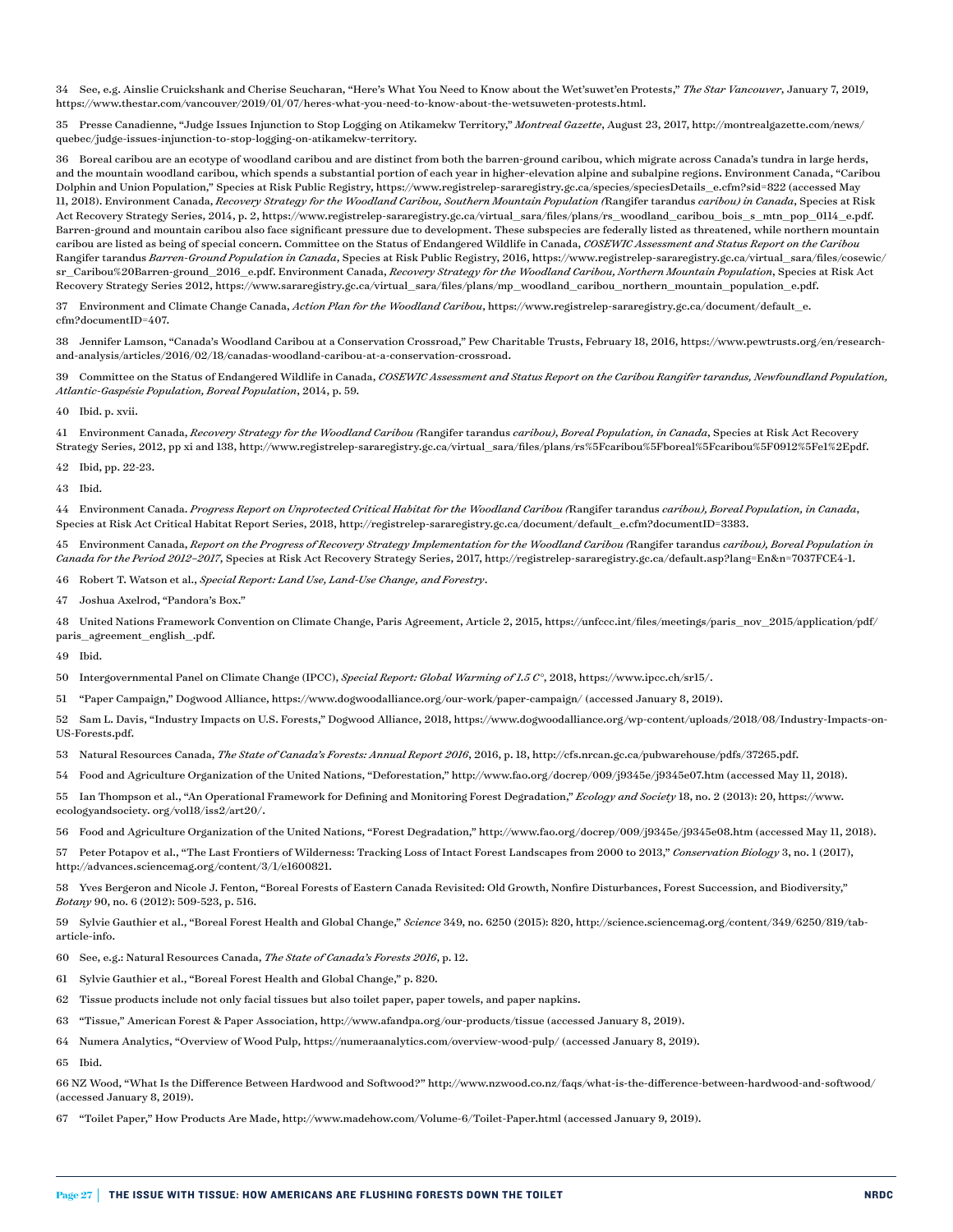Mercer, "NBSK Pulp,"<https://mercerint.com/products/nbsk-pulp>(accessed January 8, 2019).

Ibid.

 Tobias Schultz and Aditi Suresh*, Life Cycle Impact Assessment Methodology for Environmental Paper Network Paper Calculator v4.0*, SCS Global Services, 2018, p. 51,<https://c.environmentalpaper.org/pdf/SCS-EPN-PC-Methods.pdf>.

Ibid.

 "Toilet Paper," How Products Are Made. Tobias Schultz and Aditi Suresh*, Life Cycle Impact Assessment Methodology for Environmental Paper Network Paper Calculator v4.0*, SCS Global Services, 2018, [https://c.environmentalpaper.org/pdf/SCS-EPN-PC-Methods.pdf.](https://c.environmentalpaper.org/pdf/SCS-EPN-PC-Methods.pdf)

Environmental Paper Network, "The Paper Steps," <https://environmentalpaper.org/the-paper-steps/> (accessed January 8, 2019).

 U.S. Environmental Protection Agency (EPA), "Definitions, Specifications, and Other Guidance about the Comprehensive Procurement Guideline Program," <https://www.epa.gov/smm/definitions-specifications-and-other-guidance-about-comprehensive-procurement-guideline-program> (accessed January 10, 2019).

 U.S. EPA, "Comprehensive Procurement Guidelines for Paper and Paper Products," [https://www.epa.gov/smm/comprehensive-procurement-guidelines-paper-and](https://www.epa.gov/smm/comprehensive-procurement-guidelines-paper-and-paper-products#03)[paper-products#03](https://www.epa.gov/smm/comprehensive-procurement-guidelines-paper-and-paper-products#03) (accessed January 8, 2019).

Ibid.

 Valerie M. Thomas et al.*, Assessment of Alternative Fibers for Pulp Production (Public Version)*, Kimberly-Clark, 2013, [http://www.cms.kimberly-clark.com/](http://www.cms.kimberly-clark.com/umbracoimages/umbracofilemedia/alternative_fiber_lca_public_report_final_01-14_umbracofile.pdf) [umbracoimages/umbracofilemedia/alternative\\_fiber\\_lca\\_public\\_report\\_final\\_01-14\\_umbracofile.pdf.](http://www.cms.kimberly-clark.com/umbracoimages/umbracofilemedia/alternative_fiber_lca_public_report_final_01-14_umbracofile.pdf) Canopy, "Second Harvest Pulp and Paper Project," <https://canopyplanet.org/campaigns/second-harvest/>(accessed January 8, 2019).

 Mandy Haggith et al., *The State of the Global Paper Industry 2018*, Environmental Paper Network, 2018, [http://environmentalpaper.org/wp-content/](http://environmentalpaper.org/wp-content/uploads/2018/04/StateOfTheGlobalPaperIndustry2018_FullReport-Final-1.pdf) [uploads/2018/04/StateOfTheGlobalPaperIndustry2018\\_FullReport-Final-1.pdf](http://environmentalpaper.org/wp-content/uploads/2018/04/StateOfTheGlobalPaperIndustry2018_FullReport-Final-1.pdf).

 "Crop Residues and Agricultural Wastes," U.S. Department of Energy, Bioenergy Technologies Office, August 2011, [https://www1.eere.energy.gov/bioenergy/pdfs/](https://www1.eere.energy.gov/bioenergy/pdfs/btu_crop_residues.pdf) [btu\\_crop\\_residues.pdf](https://www1.eere.energy.gov/bioenergy/pdfs/btu_crop_residues.pdf). Canopy, "Straw Pulp and Paper."

Canopy, "Straw Pulp and Paper," <https://canopyplanet.org/solutions/straw-pulp-and-paper/>(accessed January 8, 2019).

Canopy, "Second Harvest Pulp and Paper Project." Valerie M. Thomas et al.*, Assessment of Alternative Fibers for Pulp Production*.

Canopy, "Second Harvest: Fields of Fabric," <https://canopyplanet.org/solutions/alternative-fibers-for-clothing/fields-of-fabric/> (accessed January 8, 2019).

"Columbia Pulp," Columbia Pulp,<http://www.columbiapulp.net/> (accessed January 8, 2019).

 Elaine Williams, "Like Gold From Straw: Columbia Pulp Plants Promise to Turn Straw Into Marketable Product, Revitalize Small Towns," [Spokane] *Spokesman-Review*, August 12, 2018, [http://www.spokesman.com/stories/2018/aug/12/like-gold-from-straw-columbia-pulp-plants-promise-/.](http://www.spokesman.com/stories/2018/aug/12/like-gold-from-straw-columbia-pulp-plants-promise-/)

 Kristine Wong, "Why Kimberly-Clark Is Banking on Bamboo," *GreenBiz*, November 9, 2012, [https://www.greenbiz.com/news/2012/11/08/kimberly-clark-banking](https://www.greenbiz.com/news/2012/11/08/kimberly-clark-banking-bamboo)[bamboo](https://www.greenbiz.com/news/2012/11/08/kimberly-clark-banking-bamboo). Valerie M. Thomas et al.*, Assessment of Alternative Fibers for Pulp Production*.

 Kathleen Buckingham, "Bamboo: The Secret Weapon in Forest and Landscape Restoration?" World Resources Institute, February 28, 2014, [https://www.wri.org/](https://www.wri.org/blog/2014/02/bamboo-secret-weapon-forest-and-landscape-restoration) [blog/2014/02/bamboo-secret-weapon-forest-and-landscape-restoration.](https://www.wri.org/blog/2014/02/bamboo-secret-weapon-forest-and-landscape-restoration)

Environmental Paper Network, "What's In Your Paper?" September 2017, <http://environmentalpaper.org/wp-content/uploads/2017/09/paperstepsFAQ.pdf>.

Valerie M. Thomas et al.*, Assessment of Alternative Fibers for Pulp Production*.

 "EcoPlanet Bamboo Working With Canopy to Offer Sustainable Alternative to Forest-Fiber Textiles," Sustainable Brands, [https://www.sustainablebrands.com/](https://www.sustainablebrands.com/news_and_views/supply_chain/sustainable_brands/ecoplanet_bamboo_working_canopy_offer_sustainable_alt) [news\\_and\\_views/supply\\_chain/sustainable\\_brands/ecoplanet\\_bamboo\\_working\\_canopy\\_offer\\_sustainable\\_alt](https://www.sustainablebrands.com/news_and_views/supply_chain/sustainable_brands/ecoplanet_bamboo_working_canopy_offer_sustainable_alt) (accessed January 8, 2019).

Alice Favero, Valerie M. Thomas, and Chris Luettgen, *Life Cycle and Market Review of the Major Alternative Fibers for Paper Production*.

Valerie M. Thomas et al.*, Assessment of Alternative Fibers for Pulp Production*.

Joe Thornton, *Pandora's Poison: Chlorine, Health, and a New Environmental Strategy* (Cambridge: MIT Press, 2000), p. 322.

 "Stolen Inventory (National): What Is a PBT?" Environmental Working Group, January 13, 2006, [https://www.ewg.org/research/stolen-inventory-national/what](https://www.ewg.org/research/stolen-inventory-national/what-pbt)[pbt.](https://www.ewg.org/research/stolen-inventory-national/what-pbt)

Joe Thornton, *Pandora's Poison*.

 Environmental Paper Network, "What's in Your Paper?" Environmental Protection Agency, "Learn About Dioxin," <https://www.epa.gov/dioxin/learn-about-dioxin> (accessed January 8, 2019). Mandy Haggith et al., *The State of the Global Paper Industry 2018*.

Illinois Department of Public Health, "Dioxin," Cancer in Illinois,<http://www.idph.state.il.us/cancer/factsheets/dioxin.htm> (accessed January 8, 2019).

 American Forest & Paper Association, "Facts About the Use of Bleaching Agents in Tissue and Paper Towel Manufacturing," [https://www.afandpa.org/docs/default](https://www.afandpa.org/docs/default-source/default-document-library/facts-about-the-use-of-bleaching-agents-final.pdf?sfvrsn=2) $source/default-document-library/facts-about-the-use-of-bleaching-agents-final.pdf?sfvrsn=2 (accessed January 8, 2019). \label{eq:2}$  $source/default-document-library/facts-about-the-use-of-bleaching-agents-final.pdf?sfvrsn=2 (accessed January 8, 2019). \label{eq:2}$ 

98 Mandy Haggith et al., The State of the Global Paper Industry 2018. Marcella Fernandes de Souza et al., "Chlorine-Free Biomass Processing: Enzymatic Alternatives for Bleaching and Hydrolysis of Lignocellulosic Materials," in *Chemistry Beyond Chlorine* (P. Tundo et al., eds., Switzerland: Springer International Publishing), 2016, p. 246.

Mandy Haggith et al., *The State of the Global Paper Industry 2018*.

Conservatree, "Chlorine Free Processing,"<http://www.conservatree.org/paper/PaperTypes/CFDisc.shtml> (accessed January 8, 2019).

 Susan Kinsella, "Paperwork: Comparing Recycled to Virgin Paper," Environmental Paper Network, RePaper Project, April 2012, p. 8, [http://conservatree.org/](http://conservatree.org/learn/WhitePaper Why Recycled.pdf) [learn/WhitePaper%20Why%20Recycled.pdf.](http://conservatree.org/learn/WhitePaper Why Recycled.pdf)

 This designation is different than that for recycled fiber because there may have been chorine bleach used in the original products, even if the newly recycled tissue used a chlorine-free process. "Non-Bleached Paper Tissues," EnviroCitizen.org,<http://www.envirocitizen.org/article/non-bleached-paper-tissues/4079.html> (accessed January 8, 2019).

Environmental Paper Network, "Paper Calculator," <https://c.environmentalpaper.org/> (accessed January 10, 2019).

 U.S. EPA, "Formaldehyde," <https://www.epa.gov/sites/production/files/2016-09/documents/formaldehyde.pdf>(accessed January 10, 2019). U.S. EPA, "Acrolein," <https://www.epa.gov/sites/production/files/2016-08/documents/acrolein.pdf> (accessed January 10, 2019).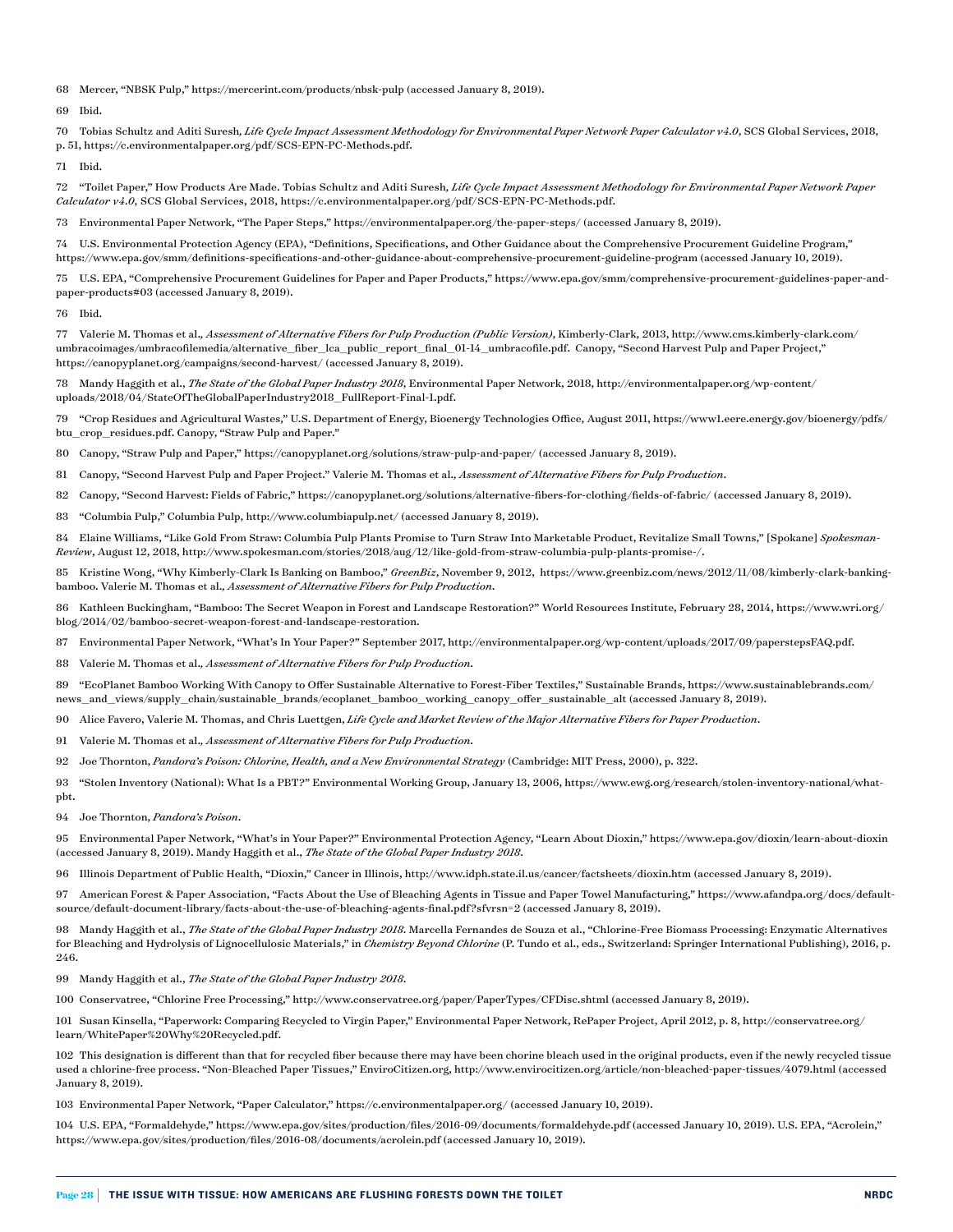#### 105 Environmental Paper Network, "Paper Calculator."

106 Ibid.

107 Susan Kinsella, "Paperwork: Comparing Recycled to Virgin Paper." "Toilet Paper Wipes out 27,000 Trees a Day," *National Geographic*, April 16, 2010, <https://blog.nationalgeographic.org/2010/04/16/toilet-paper-wipes-out-27000-trees-a-day/>. Pratima Bajpai, "Environmental Aspects of Recycling," ScienceDirect, <https://www.sciencedirect.com/topics/earth-and-planetary-sciences/recycled-paper>(accessed January 8, 2019).

108 "Great Moments in Toilet Paper History," ABC News, April 23, 2002, [https://abcnews.go.com/Entertainment/WolfFiles/story?id=91684&page=1.](https://abcnews.go.com/Entertainment/WolfFiles/story?id=91684&page=1) Steve Mirsky, "Toilet Issue: Anthropologists Uncover All the Ways We Wiped," *Scientific American*, March 1, 2013, [https://www.scientificamerican.com/article/toilet-tissue](https://www.scientificamerican.com/article/toilet-tissue-anthropologists-uncover-all-the-ways-weve-wiped/)[anthropologists-uncover-all-the-ways-weve-wiped/.](https://www.scientificamerican.com/article/toilet-tissue-anthropologists-uncover-all-the-ways-weve-wiped/)

109 "The Hole in the Farmers' Almanac," Farmers' Almanac,<https://www.farmersalmanac.com/the-hole>(accessed January 8, 2019).

110 Linda Rodriguez McRobbie, "Toilet Paper History: How America Convinced the World to Wipe," Mental Floss, November 7, 2009, [http://mentalfloss.com/](http://mentalfloss.com/article/23210/toilet-paper-history-how-america-convinced-world-wipe) [article/23210/toilet-paper-history-how-america-convinced-world-wipe.](http://mentalfloss.com/article/23210/toilet-paper-history-how-america-convinced-world-wipe)

111 Ibid.

112 Statista, "Tissue and Hygiene Paper: United States," <https://www.statista.com/outlook/80000000/109/tissue-hygiene-paper/united-states#market-globalRevenue> (accessed October 26, 2018).

113 North America accounted for 26.3% of global tissue consumption in 2013. Of this, Canada accounts for approximately 5%, and the United States accounts for the rest. "Connecting Dots *Tissue World* 1993–2015," *Tissue World* 2015, no. 1 (January/February 2015), [https://issuu.com/tissueworldmagazine/docs/twm\\_janfeb2015\\_](https://issuu.com/tissueworldmagazine/docs/twm_janfeb2015_web_2d4a99fb95d131) [web\\_2d4a99fb95d131.](https://issuu.com/tissueworldmagazine/docs/twm_janfeb2015_web_2d4a99fb95d131) Statista, "Tissue and Hygiene Paper: North America," [https://www.statista.com/outlook/80000000/104/tissue-hygiene-paper/north](https://www.statista.com/outlook/80000000/104/tissue-hygiene-paper/north-america#market-revenue)[america#market-revenue](https://www.statista.com/outlook/80000000/104/tissue-hygiene-paper/north-america#market-revenue) (accessed January 8, 2019).

114 Martin Armstrong, "The U.S. Leads the World in Toilet Paper Consumption," Statista, October 5, 2018, [https://www.statista.com/chart/15676/cmo-toilet-paper](https://www.statista.com/chart/15676/cmo-toilet-paper-consumption/)[consumption/.](https://www.statista.com/chart/15676/cmo-toilet-paper-consumption/)

115 "Trade Data," Government of British Columbia,<https://www2.gov.bc.ca/gov/content/data/statistics/business-industry-trade/trade/trade-data> (accessed January 8, 2019).

116 Leslie Kaufman, "Mr. Whipple Left It Out: Soft Is Rough on Forests," *New York Times*, February 25, 2009, [https://www.nytimes.com/2009/02/26/science/](https://www.nytimes.com/2009/02/26/science/earth/26charmin.html?em) [earth/26charmin.html?em.](https://www.nytimes.com/2009/02/26/science/earth/26charmin.html?em) Suzanne Goldenberg, "American Taste of Soft Toilet Roll 'Worse than Driving Hummers,'" *The Guardian*, February 26, 2009, <https://www.theguardian.com/environment/2009/feb/26/toilet-roll-america>.

117 Mandy Haggith et al., *The State of the Global Paper Industry 2018*.

118 Ibid.

119 "Global Tissue Market Trends and Analysis, with Forecast to 2022," *BusinessWire*, April 19, 2018, [https://www.businesswire.com/news/home/20180419006369/](https://www.businesswire.com/news/home/20180419006369/en/Global-Tissue-Paper-Market-Trends-Analysis-Forecast) [en/Global-Tissue-Paper-Market-Trends-Analysis-Forecast.](https://www.businesswire.com/news/home/20180419006369/en/Global-Tissue-Paper-Market-Trends-Analysis-Forecast)

120 Peter Berg and Oskar Lingqvist, "Pulp, Paper, and Packaging in the Next Decade: Transformational Change." Mercer, "NBSK Pulp."

121 FSC, <https://ca.fsc.org/en-ca>(accessed January 8, 2019).

122 Swedish FSC Council, "Choose Wood and Paper Products That Protect Forests," [http://www.wwf.se/source.php/1117074/fsc\\_eng.pdf](http://www.wwf.se/source.php/1117074/fsc_eng.pdf) (accessed May 23, 2018).

123 FSC, "Species at Risk—Woodland Caribou," <https://ca.fsc.org/en-ca/standards/forest-management-standard-revision-01/species-at-risk-woodland-caribou> (accessed January 8, 2019).

124 Sustainable Forestry Initiative (hereinafter SFI), <http://www.sfiprogram.org/> (accessed January 8, 2019).

125 SFI, "SFI 2015–2019 Forest Management Standard," January 2015, [http://www.sfiprogram.org/files/pdf/2015-2019-standardsandrules-section-2-pdf/.](http://www.sfiprogram.org/files/pdf/2015-2019-standardsandrules-section-2-pdf/)

126 PEFC, <https://www.pefc.org/>(accessed January 16, 2019).

127 "SFI Fiber Sourcing Standard Recognized as a Verification Mechanism for PEFC Chain of Custody Certification," PR Newswire, press release, May 18, 2017, [https://](https://www.prnewswire.com/news-releases/sfi-fiber-sourcing-standard-recognized-as-a-verification-mechanism-for-pefc-chain-of-custody-certification-300460143.html) [www.prnewswire.com/news-releases/sfi-fiber-sourcing-standard-recognized-as-a-verification-mechanism-for-pefc-chain-of-custody-certification-300460143.html.](https://www.prnewswire.com/news-releases/sfi-fiber-sourcing-standard-recognized-as-a-verification-mechanism-for-pefc-chain-of-custody-certification-300460143.html)

128 Soile Kilpi, "State of the Tissue Industry—2011 and Onwards," Pöyry, May 2, 2011, [http://www.tappi.org/content/events/11papercon/documents/334.533%20ppt.](http://www.tappi.org/content/events/11papercon/documents/334.533 ppt.pdf) [pdf](http://www.tappi.org/content/events/11papercon/documents/334.533 ppt.pdf).

129 Jabel Parayil, "US: Battle for Value and Volume Growth Hots Up in Mature Market," *Tissue World Magazine* (May 16, 2016), [http://www.tissueworldmagazine.com/](http://www.tissueworldmagazine.com/country-report/us-battle-for-value-and-volume-growth-hots-up-in-mature-market/) [country-report/us-battle-for-value-and-volume-growth-hots-up-in-mature-market/](http://www.tissueworldmagazine.com/country-report/us-battle-for-value-and-volume-growth-hots-up-in-mature-market/).

130 Charmin makes up 28% of the toilet paper market. Procter & Gamble, "P&G's Winning Transformation," October 2017, [http://www.pginvestor.com/Interactive/](http://www.pginvestor.com/Interactive/newlookandfeel/4004124/pdf/P&G_27s_Winning_Transformation_Oct_2017_website.pdf) [newlookandfeel/4004124/pdf/P&G\\_27s\\_Winning\\_Transformation\\_Oct\\_2017\\_website.pdf](http://www.pginvestor.com/Interactive/newlookandfeel/4004124/pdf/P&G_27s_Winning_Transformation_Oct_2017_website.pdf).

131 A high conservation value (HCV) forest is one that has particularly high importance for social or environmental reasons. The FSC specifies the criteria for designating a forest as HCV. FSC, "High Conservation Values and Biodiversity," [https://ic.fsc.org/en/what-is-fsc/what-we-do/strengthening-standards/high](https://ic.fsc.org/en/what-is-fsc/what-we-do/strengthening-standards/high-conservation-values)[conservation-values](https://ic.fsc.org/en/what-is-fsc/what-we-do/strengthening-standards/high-conservation-values) (accessed January 8, 2019).

132 Procter & Gamble, "Procter & Gamble Wood Pulp Procurement Policy," 2009, [https://www.pg.com/en\\_US/downloads/sustainability/reports/PG\\_2009\\_](https://www.pg.com/en_US/downloads/sustainability/reports/PG_2009_Sustainability_Report_woodpulp_0120_2.pdf) [Sustainability\\_Report\\_woodpulp\\_0120\\_2.pdf](https://www.pg.com/en_US/downloads/sustainability/reports/PG_2009_Sustainability_Report_woodpulp_0120_2.pdf).

133 Domtar, "How Domtar and Procter & Gamble Created a Sustainable Supply Chain," press release, March 16, 2017, [https://newsroom.domtar.com/domtar-procter](https://newsroom.domtar.com/domtar-procter-gamble-sustainable-supply-chain/)[gamble-sustainable-supply-chain/](https://newsroom.domtar.com/domtar-procter-gamble-sustainable-supply-chain/). Leon Kaye, "How Companies Can Lead on Anti-Deforestation Efforts," Triple Pundit, April 24, 2017, [https://www.triplepundit.com/](https://www.triplepundit.com/special/responsible-forestry-procter-and-gamble/companies-can-lead-anti-deforestation-efforts/) [special/responsible-forestry-procter-and-gamble/companies-can-lead-anti-deforestation-efforts/](https://www.triplepundit.com/special/responsible-forestry-procter-and-gamble/companies-can-lead-anti-deforestation-efforts/). Hannah Furlong, "One Simple Action: How FSC, Kimberly-Clark Are Engaging in Sustainable Forestry," Sustainable Brands, May 13, 2016, [https://www.sustainablebrands.com/news\\_and\\_views/marketing\\_comms/hannah\\_furlong/](https://www.sustainablebrands.com/news_and_views/marketing_comms/hannah_furlong/one_simple_action_how_fsc_kimberly-clark_are_engaging_) [one\\_simple\\_action\\_how\\_fsc\\_kimberly-clark\\_are\\_engaging\\_.](https://www.sustainablebrands.com/news_and_views/marketing_comms/hannah_furlong/one_simple_action_how_fsc_kimberly-clark_are_engaging_)

134 Procter & Gamble, "Procter & Gamble Wood Pulp Procurement Policy."

135 Procter & Gamble, *2014 Sustainability Report*, 2014, [http://www.pg.com/en\\_US/downloads/sustainability/reports/PG\\_2014\\_Sustainability\\_Report.pdf](http://www.pg.com/en_US/downloads/sustainability/reports/PG_2014_Sustainability_Report.pdf).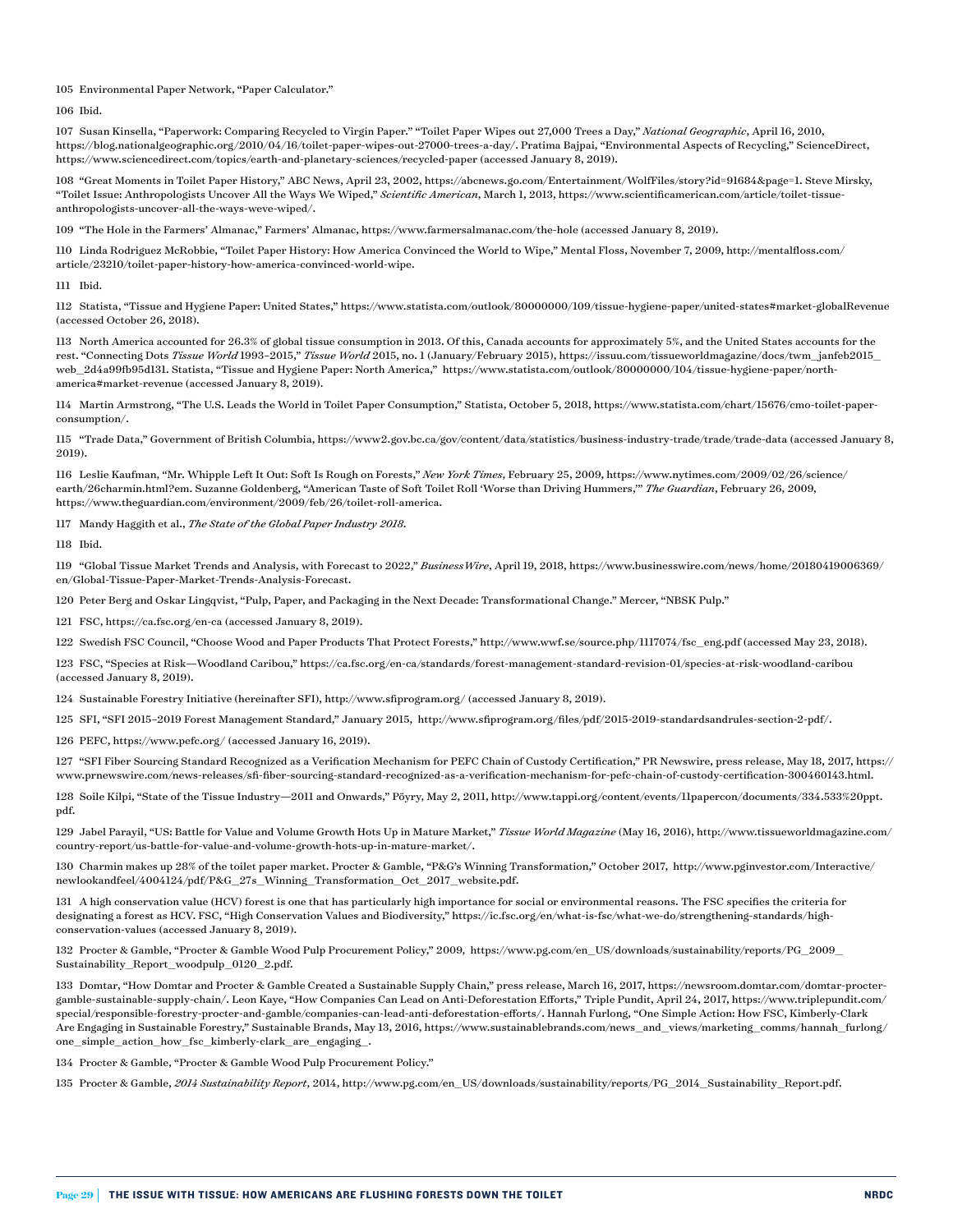"Puffs Now Makes It Easier for Consumers to Choose Responsibly Sourced Facial Tissues," BusinessWire, November 13, 2017, [https://www.businesswire.com/](https://www.businesswire.com/news/home/20171113005418/en/Puffs-Easier-Consumers-Choose-Responsibly-Sourced-Facial) [news/home/20171113005418/en/Puffs-Easier-Consumers-Choose-Responsibly-Sourced-Facial](https://www.businesswire.com/news/home/20171113005418/en/Puffs-Easier-Consumers-Choose-Responsibly-Sourced-Facial). Procter & Gamble, "Charmin Makes It Easier for Consumers to Choose Responsibly Sourced Toilet Paper," Charmin Newsroom (Oct. 10, 2016), [https://news.charmin.com/press-release/charmin-corporate/charmin-makes-it-easier](https://news.charmin.com/press-release/charmin-corporate/charmin-makes-it-easier-consumers-choose-responsibly-sourced-toilet-)[consumers-choose-responsibly-sourced-toilet-.](https://news.charmin.com/press-release/charmin-corporate/charmin-makes-it-easier-consumers-choose-responsibly-sourced-toilet-)

 Gina-Marie Cheeseman, "Procter & Gamble Sets High Sourcing Goals," Triple Pundit, November 22, 2012, [https://www.triplepundit.com/2012/11/pg-sets-high](https://www.triplepundit.com/2012/11/pg-sets-high-sourcing-goals/)[sourcing-goals/](https://www.triplepundit.com/2012/11/pg-sets-high-sourcing-goals/).

Procter & Gamble*,* "Climate Change Risks & Opportunities," [https://assets.ctfassets.net/](https://assets.ctfassets.net/oggad6svuzkv/6mGPEJVwbe0cIe8ywg2IcA/986dee6a8445a56cfdd30f40f99afd02/Climate_change_perspective.pdf)

[oggad6svuzkv/6mGPEJVwbe0cIe8ywg2IcA/986dee6a8445a56cfdd30f40f99afd02/Climate\\_change\\_perspective.pdf](https://assets.ctfassets.net/oggad6svuzkv/6mGPEJVwbe0cIe8ywg2IcA/986dee6a8445a56cfdd30f40f99afd02/Climate_change_perspective.pdf) (accessed January 8, 2019).

Kimberly-Clark, "Forests and Fiber,"<https://www.sustainability2022.com/five-priorities/forest-and-fiber>(accessed January 8, 2019).

 Kimberly-Clark, "Creating a Better Future With Alternative Fibers," <https://www.sustainability2022.com/en/our-stories/creating-a-better-future> (accessed January 8, 2019).

Ibid.

 Kimberly-Clark, "Reducing Our Impact on Forests Through Innovation and Responsible Sourcing," 2017, [https://www.sustainability2022.com/-/media/](https://www.sustainability2022.com/-/media/sustainability-files/priorities/kimberly-clark-sustainability-report-forests-and-fiber.pdf?la=en) [sustainability-files/priorities/kimberly-clark-sustainability-report-forests-and-fiber.pdf?la=en](https://www.sustainability2022.com/-/media/sustainability-files/priorities/kimberly-clark-sustainability-report-forests-and-fiber.pdf?la=en).

Kimberly-Clark, "Our Sustainability to Deliver Essentials for a Better Life," <https://www.sustainability2022.com/>(accessed January 8, 2019).

 Ariel Schwartz, "Kimberly-Clark Rolls Out Tube-Free Toilet Paper," Fast Company, October 27, 2010, [https://www.fastcompany.com/1698306/kimberly-clark](https://www.fastcompany.com/1698306/kimberly-clark-rolls-out-tube-free-toilet-paper)[rolls-out-tube-free-toilet-paper](https://www.fastcompany.com/1698306/kimberly-clark-rolls-out-tube-free-toilet-paper).

Kimberly-Clark, "Our First Scope 3 Calculator," <https://www.sustainability2022.com/en/our-stories/scope-3-emissions> (accessed January 8, 2019).

Ibid.

See, e.g., Georgia-Pacific, "Fiber: Who Supplies It?"<https://www.gp.com/news/sustainable-forestry-articles/fiber-who-supplies-it> (accessed January 8, 2019).

 Georgia-Pacific, "Georgia-Pacific, Sustainable Forestry and Certification," [https://www.gp.com/news/sustainable-forestry-articles/georgia-pacific-sustainable](https://www.gp.com/news/sustainable-forestry-articles/georgia-pacific-sustainable-forestry-and-certification)[forestry-and-certification](https://www.gp.com/news/sustainable-forestry-articles/georgia-pacific-sustainable-forestry-and-certification) (accessed January 8, 2019).

 Georgia-Pacific, "Statement on Forest Protection and Sustainable Practices," April 23, 2018, [https://www.gp.com/news/sustainable-forestry-articles/statement-on](https://www.gp.com/news/sustainable-forestry-articles/statement-on-forest-protection-and-sustainable-practices)[forest-protection-and-sustainable-practices.](https://www.gp.com/news/sustainable-forestry-articles/statement-on-forest-protection-and-sustainable-practices)

Georgia-Pacific, "Georgia-Pacific, Sustainable Forestry and Certification".

#### Ibid.

Georgia-Pacific, "Recycling Program Dries Up Towel Waste," April 24, 2018.

Data based off of information on product packaging, product websites, and communications with companies.

Procter & Gamble, "P&G's Winning Transformation".

"Kimberly-Clark Corp." *MarketWatc*h,<https://www.marketwatch.com/investing/stock/kmb/financials>(accessed October 26, 2018).

 Anne Pernick, "There's a Global Recycling Crisis, and You Can Help," Environmental Paper Network, January 30, 2018, [https://environmentalpaper.org/2018/01/](https://environmentalpaper.org/2018/01/theres-a-global-recycling-crisis-and-you-can-help/) [theres-a-global-recycling-crisis-and-you-can-help/.](https://environmentalpaper.org/2018/01/theres-a-global-recycling-crisis-and-you-can-help/)

 Livia Albeck-Ripka, "Your Recycling Gets Recycled, Right? Maybe, or Maybe Not," *New York Times*, May 29, 2018, [https://www.nytimes.com/2018/05/29/climate/](https://www.nytimes.com/2018/05/29/climate/recycling-landfills-plastic-papers.html) [recycling-landfills-plastic-papers.html.](https://www.nytimes.com/2018/05/29/climate/recycling-landfills-plastic-papers.html)

Anne Pernick, "There's a Global Recycling Crisis, and You Can Help."

 Livia Albeck-Ripka, "Your Recycling Gets Recycled, Right? Maybe, or Maybe Not." Adam Allington, "U.S. Recycling Woes Pile Up as China Escalates Ban," Bloomberg, February 27, 2018, [https://www.bna.com/us-recycling-woes-n57982089254/.](https://www.bna.com/us-recycling-woes-n57982089254/)

Canopy, "Ecopaper Database,"<http://epd.canopyplanet.org/>(accessed January 8, 2019).

Green Seal Standards,<http://www.greenseal.org/GreenBusiness/Standards.aspx?vid=ViewStandardDetail&cid=0&sid=25> (accessed January 8, 2019).

Roundtable on Sustainable Biomaterials, "A Guide to RSB Certification," April 2017,<http://rsb.org/wp-content/uploads/2017/04/RSB-Certification-Guide.pdf>.

 See, e.g., Procter & Gamble, *2017 Annual Report*, 2017,<http://www.annualreports.com/Click/24707>. "GDP (Current US\$)," The World Bank, [http://data.worldbank.](http://data.worldbank.org/indicator/NY.GDP.MKTP.CD?year_high_desc=true) [org/indicator/NY.GDP.MKTP.CD?year\\_high\\_desc=true](http://data.worldbank.org/indicator/NY.GDP.MKTP.CD?year_high_desc=true) (accessed January 8, 2019).